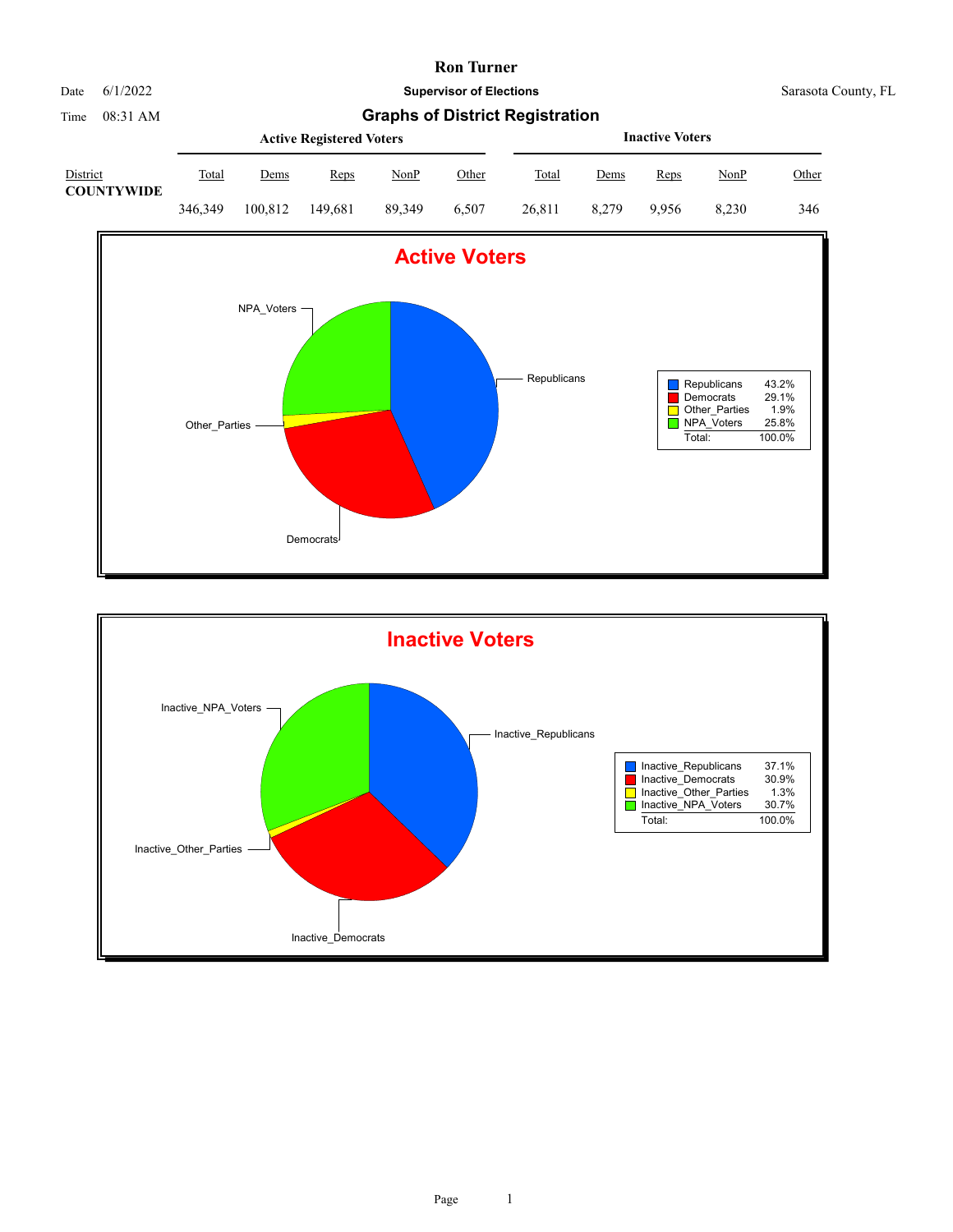

|                                     |        |             | <b>Active Registered Voters</b> |             | <b>Inactive Voters</b> |       |             |       |             |       |
|-------------------------------------|--------|-------------|---------------------------------|-------------|------------------------|-------|-------------|-------|-------------|-------|
| District<br><b>CNTY COMM DIST 1</b> | Total  | <u>Dems</u> | <u>Reps</u>                     | <u>NonP</u> | Other                  | Total | <u>Dems</u> | Reps  | <u>NonP</u> | Other |
|                                     | 68.139 | 19.684      | 30,378                          | 16.698      | 1.379                  | 4.706 | .469        | l.831 | 1.342       | 64    |



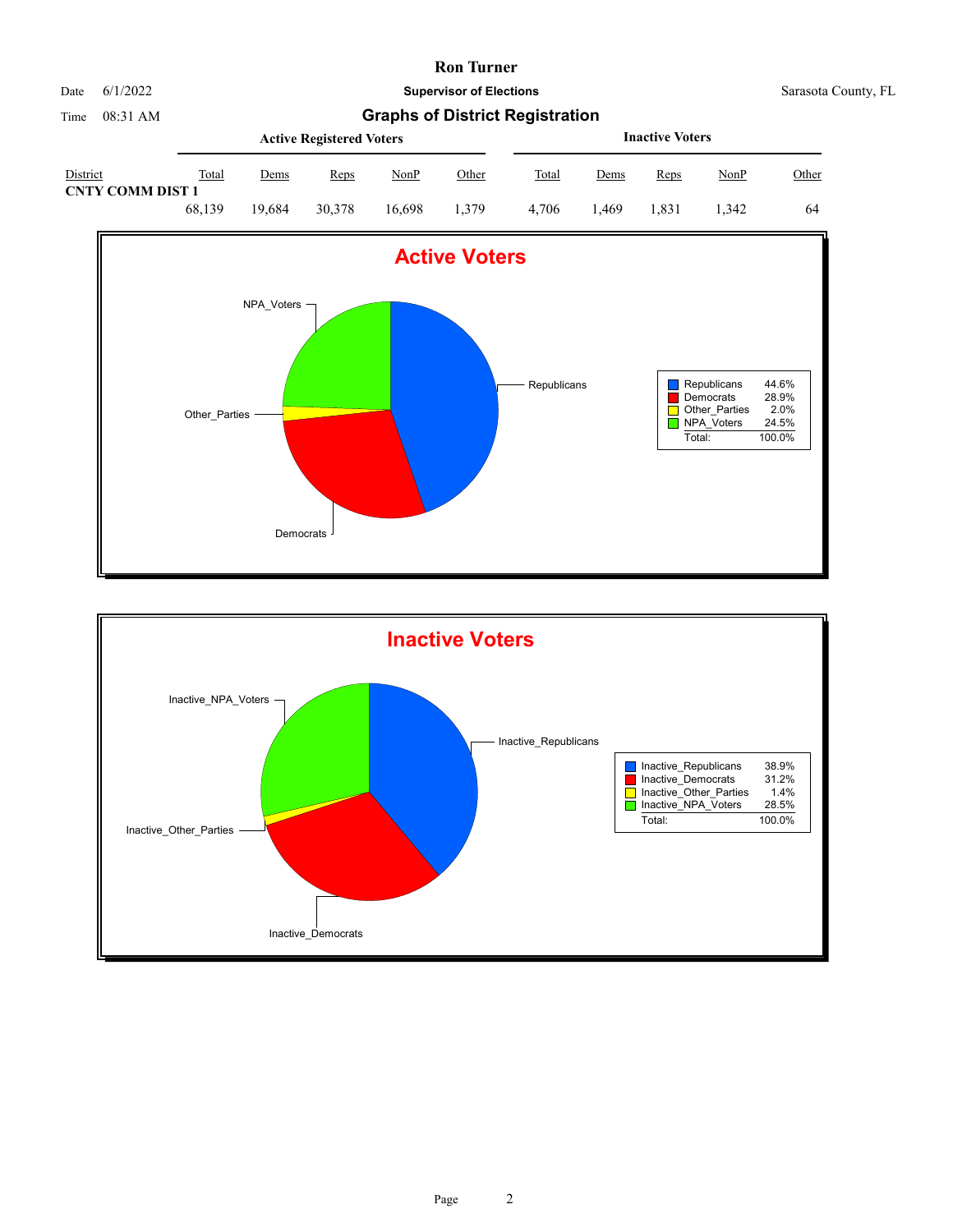

|                                     |        |        | <b>Active Registered Voters</b> |        |       | <b>Inactive Voters</b> |       |       |       |       |
|-------------------------------------|--------|--------|---------------------------------|--------|-------|------------------------|-------|-------|-------|-------|
| District<br><b>CNTY COMM DIST 2</b> | Total  | Dems   | Reps                            | NonP   | Other | Total                  | Dems  | Reps  | NonP  | Other |
|                                     | 64.853 | 24,877 | 23.181                          | 15.540 | 1.255 | 6.161                  | 2.340 | 1.895 | 1.840 | 86    |



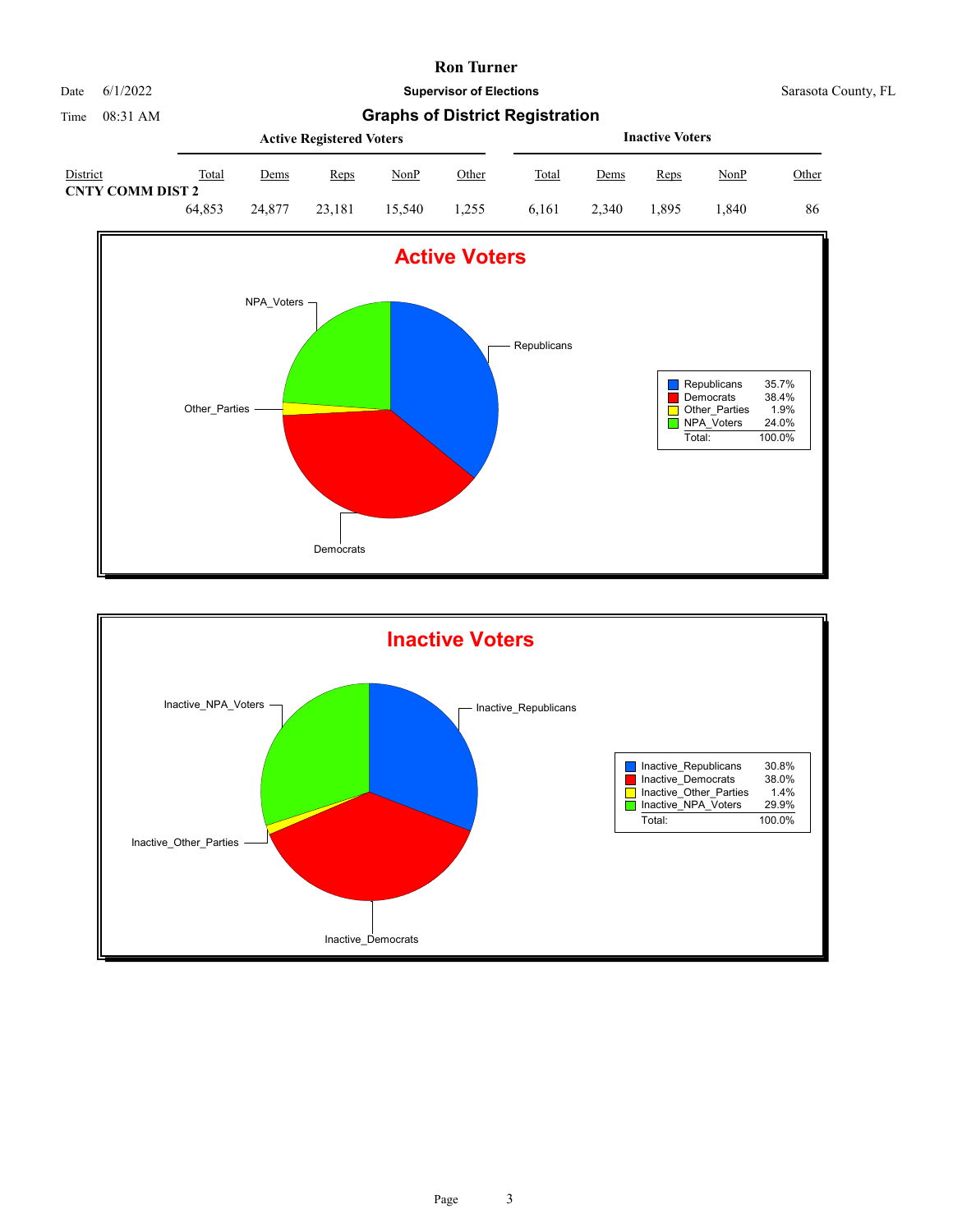

|                                     |        |        | <b>Active Registered Voters</b> |        | <b>Inactive Voters</b> |       |      |       |             |       |
|-------------------------------------|--------|--------|---------------------------------|--------|------------------------|-------|------|-------|-------------|-------|
| District<br><b>CNTY COMM DIST 3</b> | Total  | Dems   | Reps                            | NonP   | Other                  | Total | Dems | Reps  | <u>NonP</u> | Other |
|                                     | 72,752 | 18.670 | 33,481                          | 19.374 | 1.227                  | 5.356 | .445 | 2.196 | .661        | 54    |



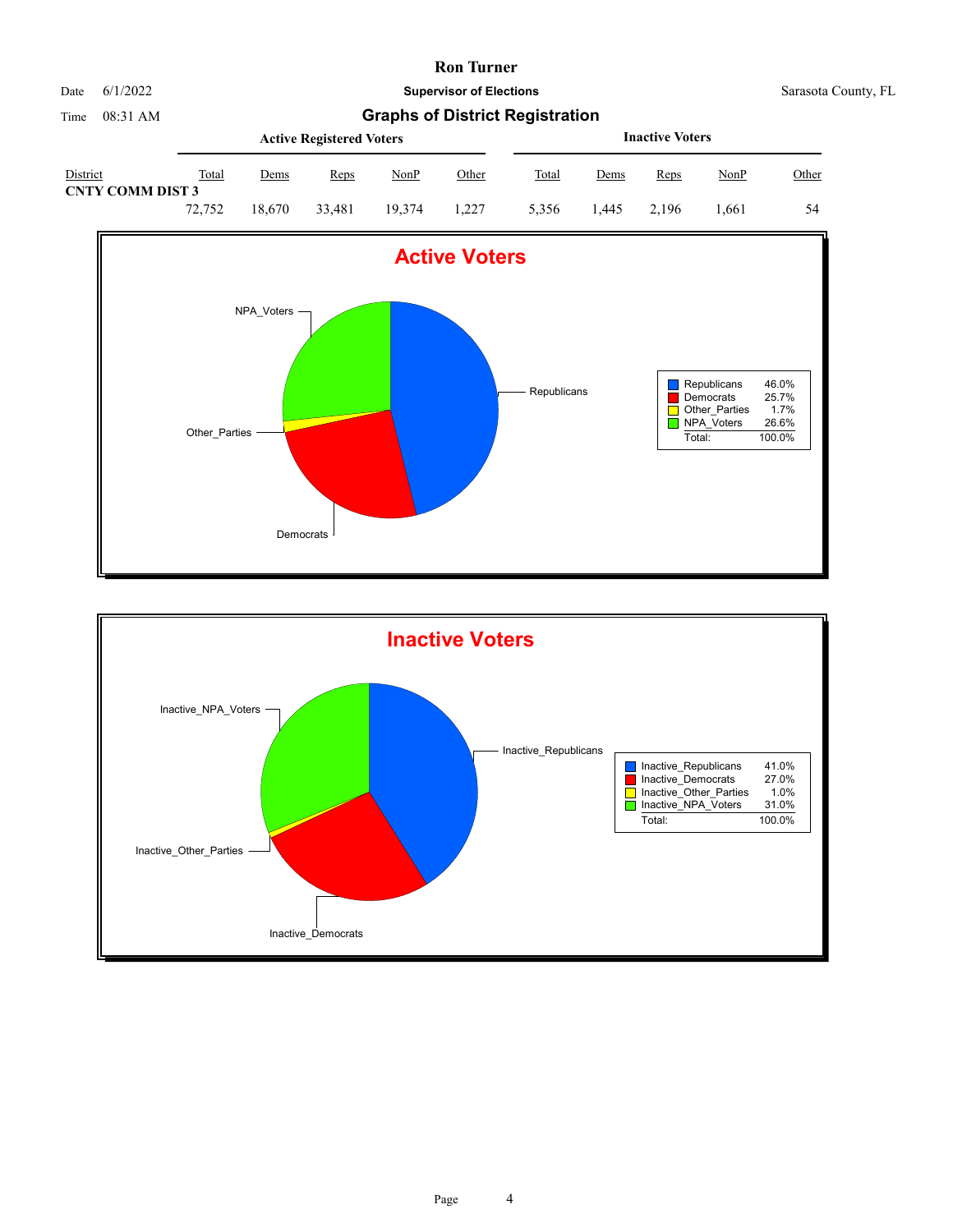

|                                     |        |             | <b>Active Registered Voters</b> |             | <b>Inactive Voters</b> |       |         |       |             |       |
|-------------------------------------|--------|-------------|---------------------------------|-------------|------------------------|-------|---------|-------|-------------|-------|
| District<br><b>CNTY COMM DIST 4</b> | Total  | <u>Dems</u> | <u>Reps</u>                     | <u>NonP</u> | Other                  | Total | Dems    | Reps  | <u>NonP</u> | Other |
|                                     | 71.644 | 20,529      | 32,022                          | 17.738      | 1.355                  | 5.183 | . . 585 | 1.971 | 1.552       | 75    |



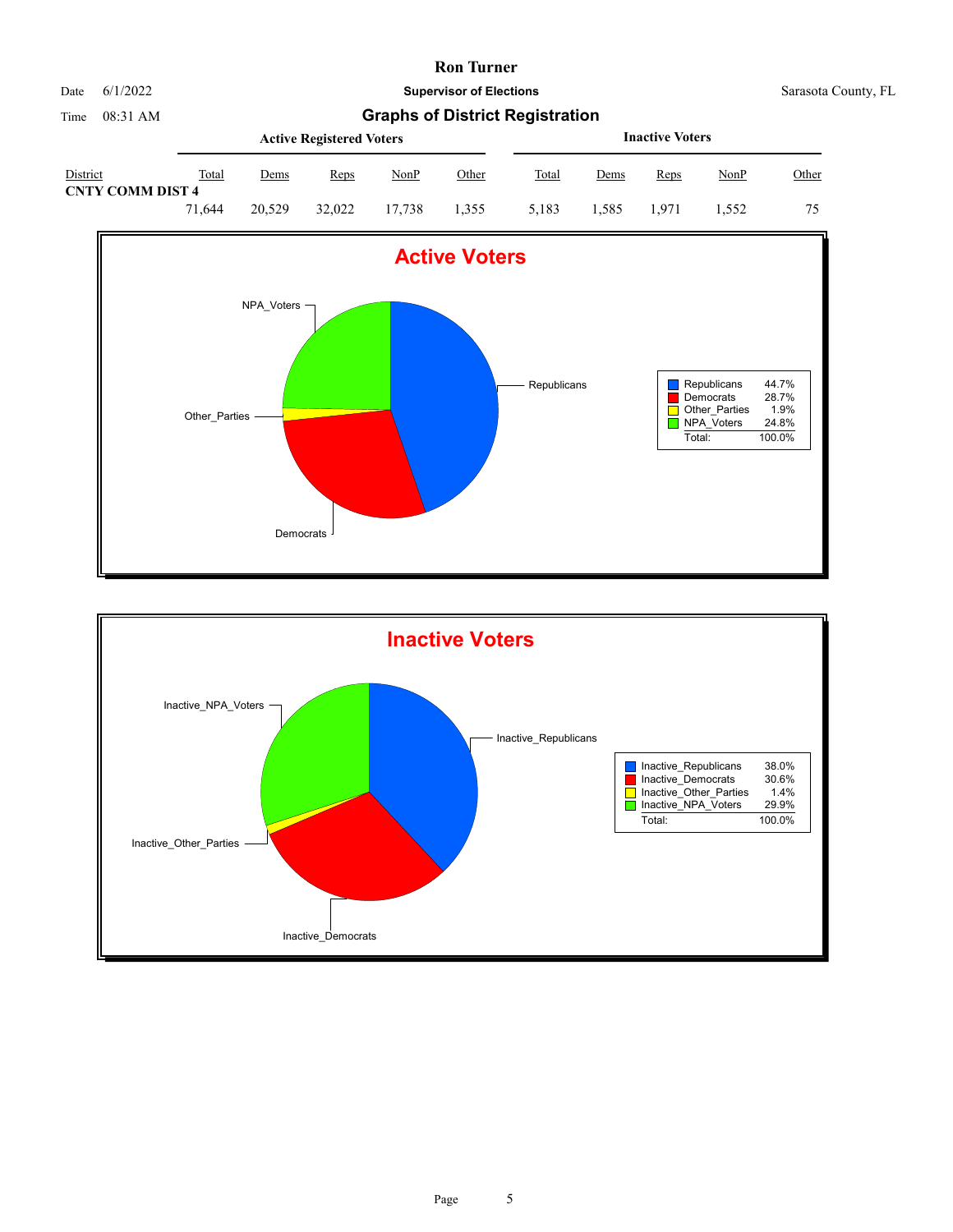

|                                     |        |        | <b>Active Registered Voters</b> |             | <b>Inactive Voters</b> |       |      |       |      |       |
|-------------------------------------|--------|--------|---------------------------------|-------------|------------------------|-------|------|-------|------|-------|
| District<br><b>CNTY COMM DIST 5</b> | Total  | Dems   | Reps                            | <u>NonP</u> | Other                  | Total | Dems | Reps  | NonP | Other |
|                                     | 68.961 | 17.052 | 30.619                          | 19.999      | 1.291                  | 5.405 | .440 | 2.063 | .835 | 67    |



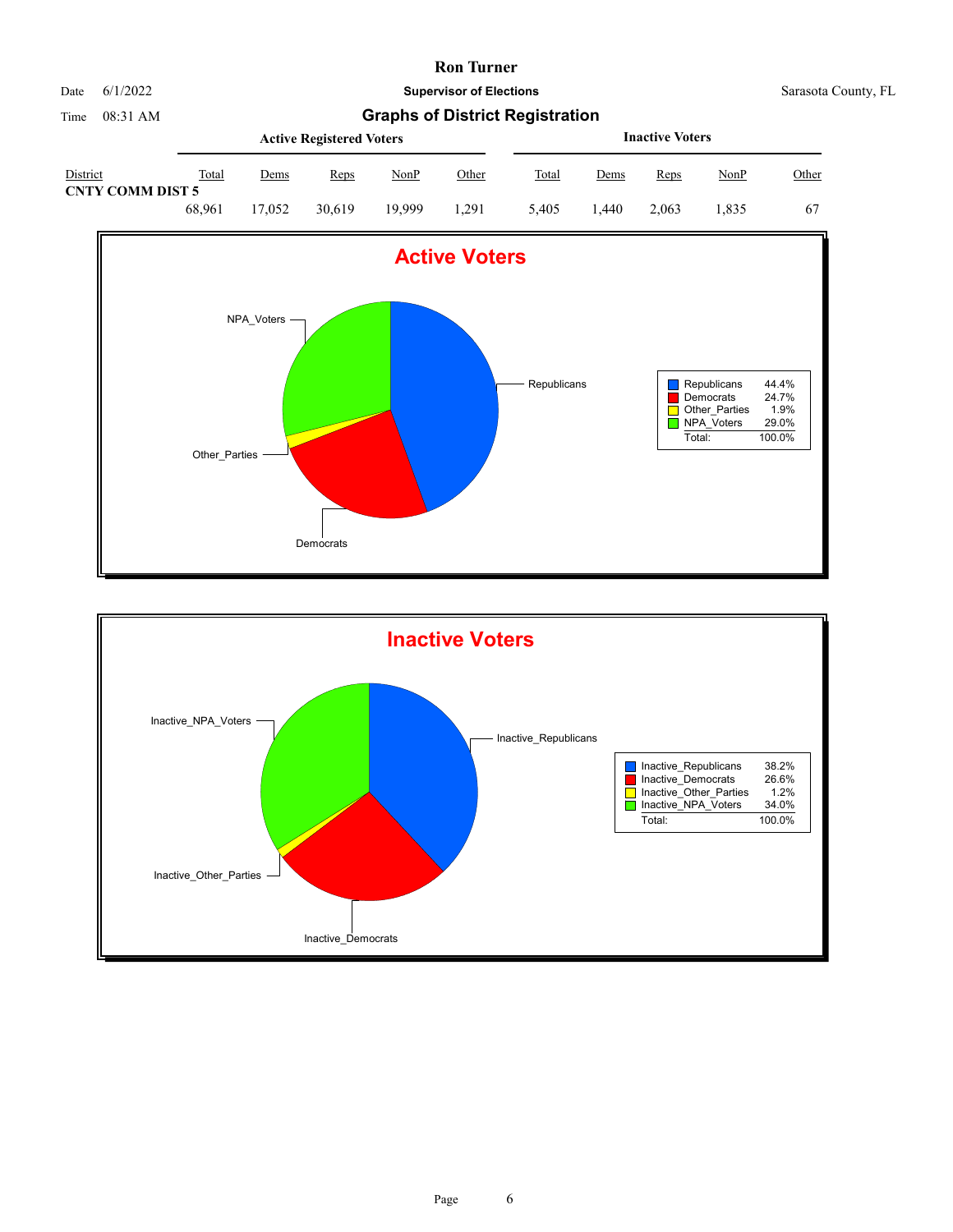

|                                       |         |         | <b>Active Registered Voters</b> |        | <b>Inactive Voters</b> |        |             |       |       |       |
|---------------------------------------|---------|---------|---------------------------------|--------|------------------------|--------|-------------|-------|-------|-------|
| District<br><b>17TH CONGRESS DIST</b> | Total   | Dems    | Reps                            | NonP   | <u>Other</u>           | Total  | <u>Dems</u> | Reps  | NonP  | Other |
|                                       | 346,349 | 100.812 | 149.681                         | 89.349 | 6.507                  | 26.811 | 8.279       | 9.956 | 8.230 | 346   |



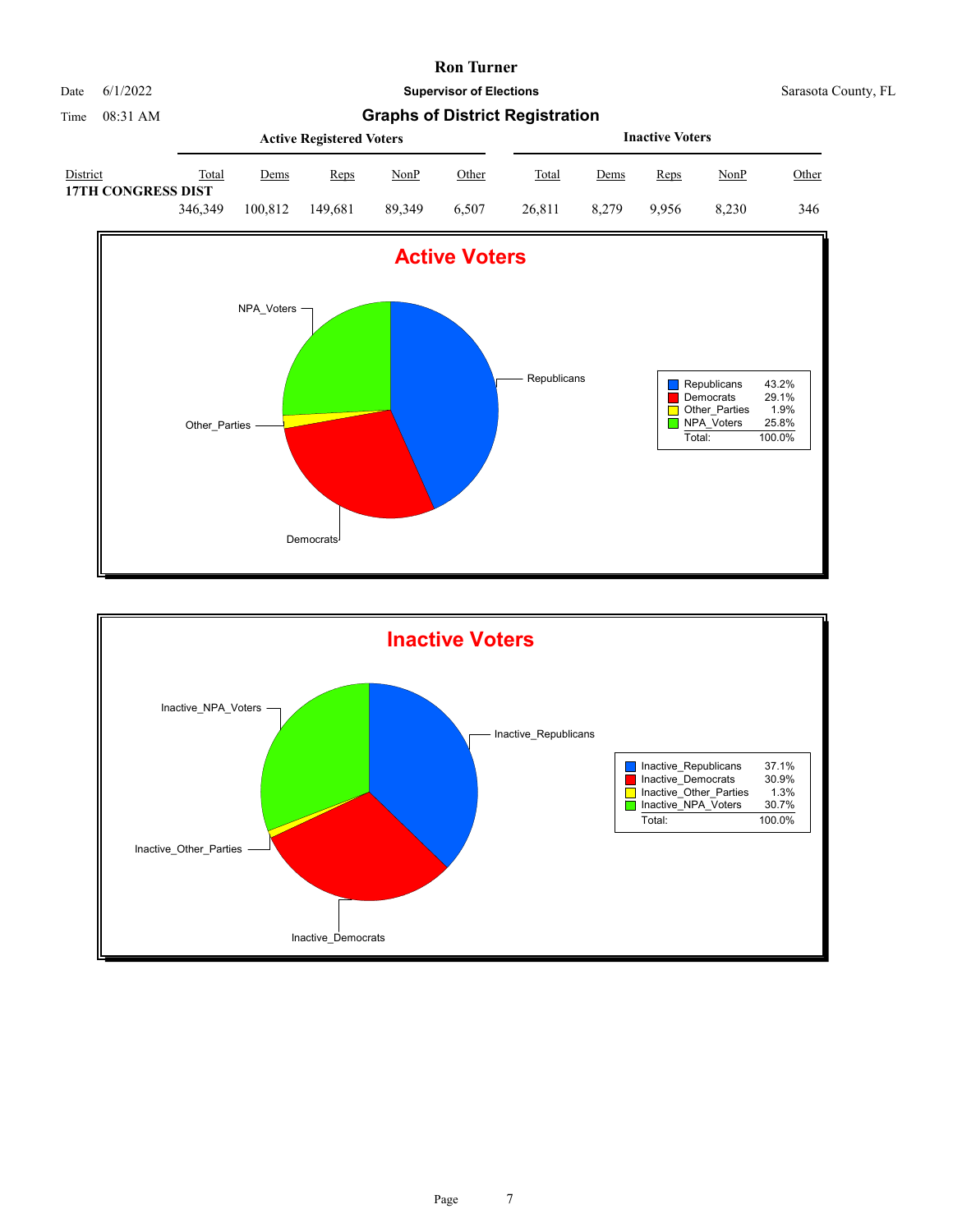| Date | 6/1/2022 |
|------|----------|
|      |          |

**Supervisor of Elections** Sarasota County, FL

Time 08:31 AM **Graphs of District Registration**

| District      |         |        | <b>Active Registered Voters</b> |             | <b>Inactive Voters</b> |        |       |       |       |       |
|---------------|---------|--------|---------------------------------|-------------|------------------------|--------|-------|-------|-------|-------|
|               | Total   | Dems   | Reps                            | <b>NonP</b> | Other                  | Total  | Dems  | Reps  | NonP  | Other |
| <b>COUNTY</b> | 222,786 | 63.178 | 99.476                          | 56,000      | 4.132                  | 16.265 | 4.853 | 6.353 | 4.852 | 207   |



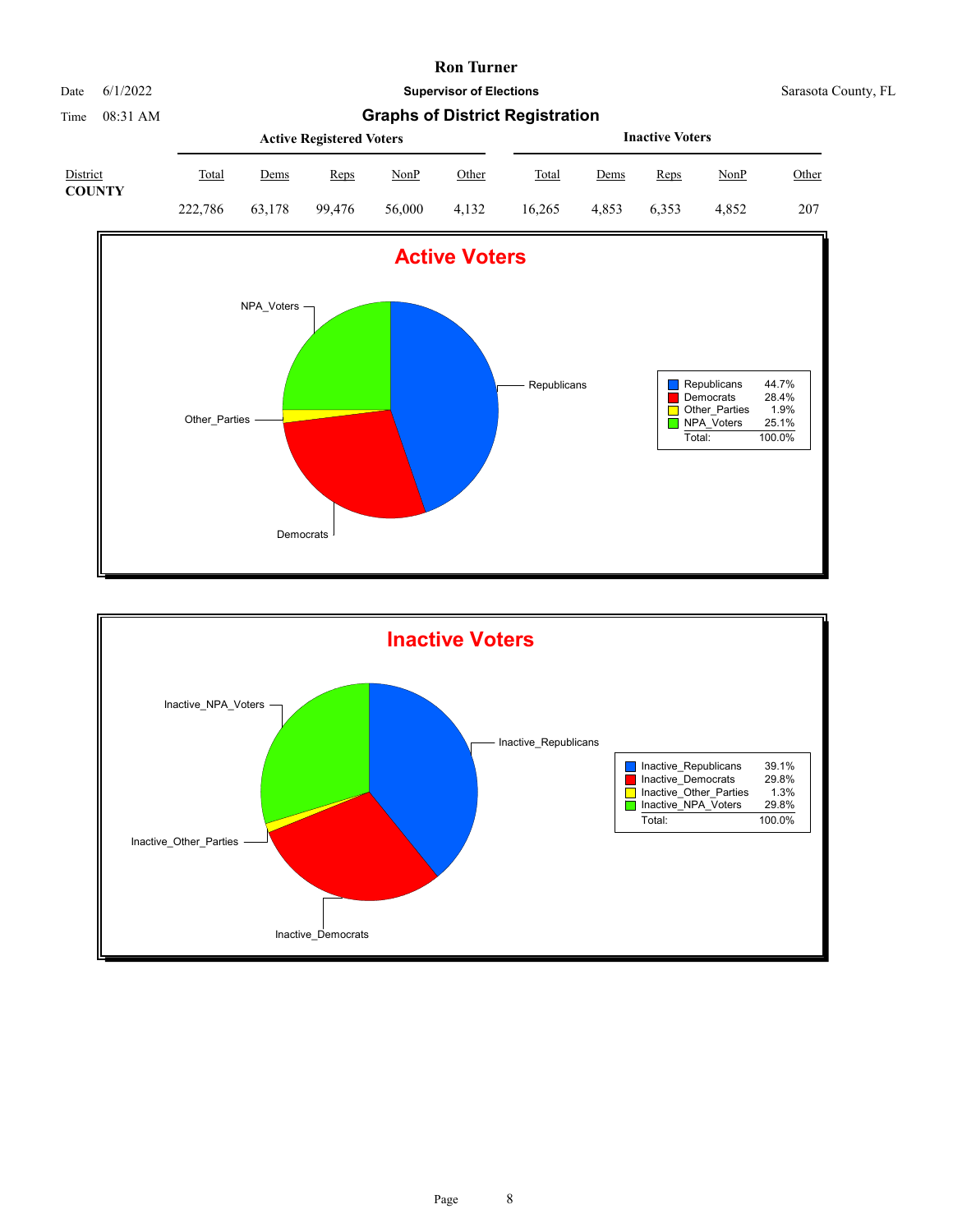

Date 6/1/2022 **Supervisor of Elections** Supervisor **Supervisor of Elections** Sarasota County, FL

|                                       |       |      | <b>Active Registered Voters</b> |      | <b>Inactive Voters</b> |       |             |      |             |       |
|---------------------------------------|-------|------|---------------------------------|------|------------------------|-------|-------------|------|-------------|-------|
| District<br><b>LONGBOAT KEY DISTS</b> | Total | Dems | Reps                            | NonP | <u>Other</u>           | Total | <u>Dems</u> | Reps | <u>NonP</u> | Other |
|                                       | 4.684 | .304 | 2.298                           | .000 | 82                     | 317   | 98          | 148  | 69          |       |



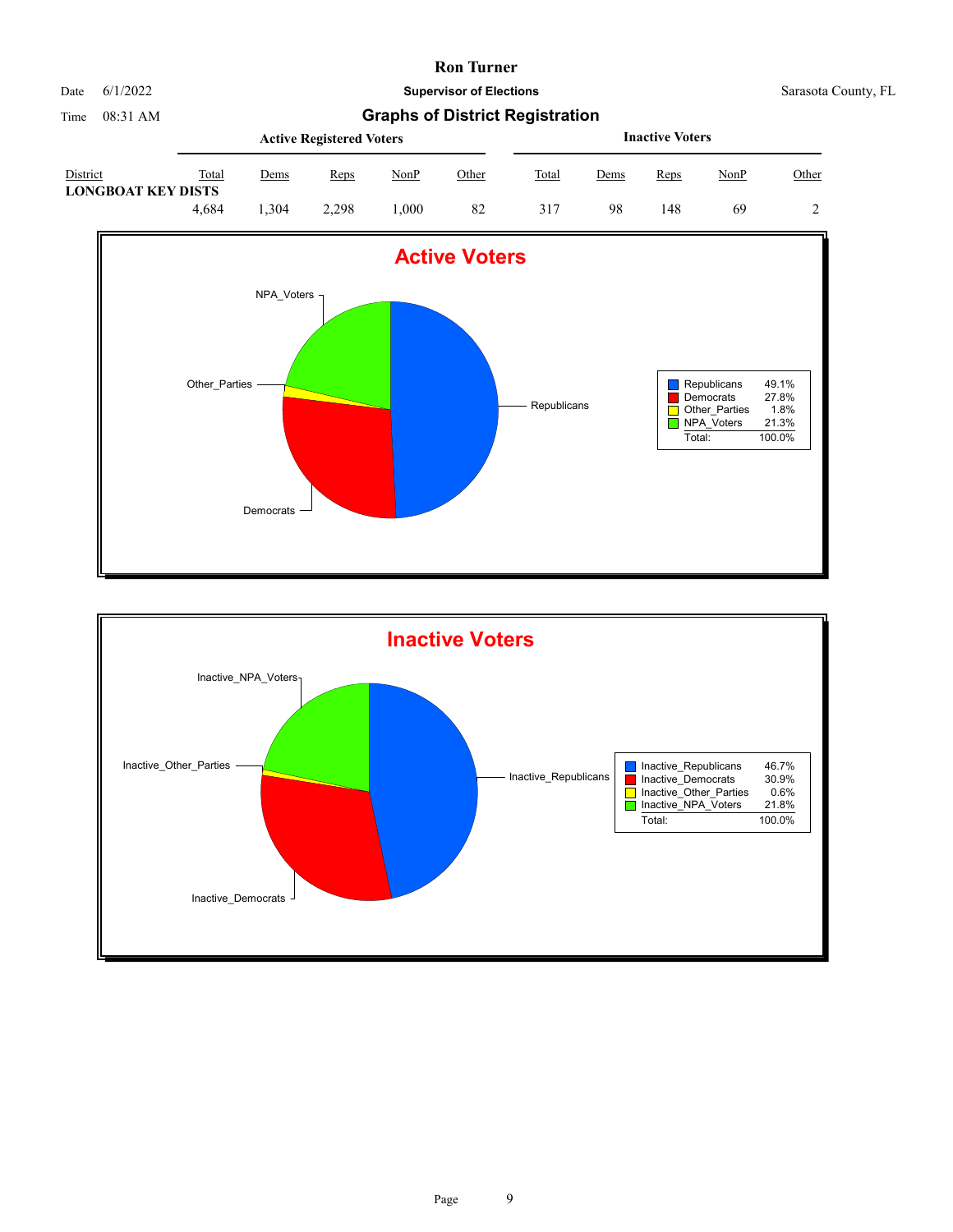

Date 6/1/2022 **Supervisor of Elections** Sarasota County, FL

Time 08:31 AM **Graphs of District Registration Active Registered Voters** District Total Dems Reps NonP Other **Inactive Voters** Total Dems Reps NonP Other **NORTH PORT DISTS**



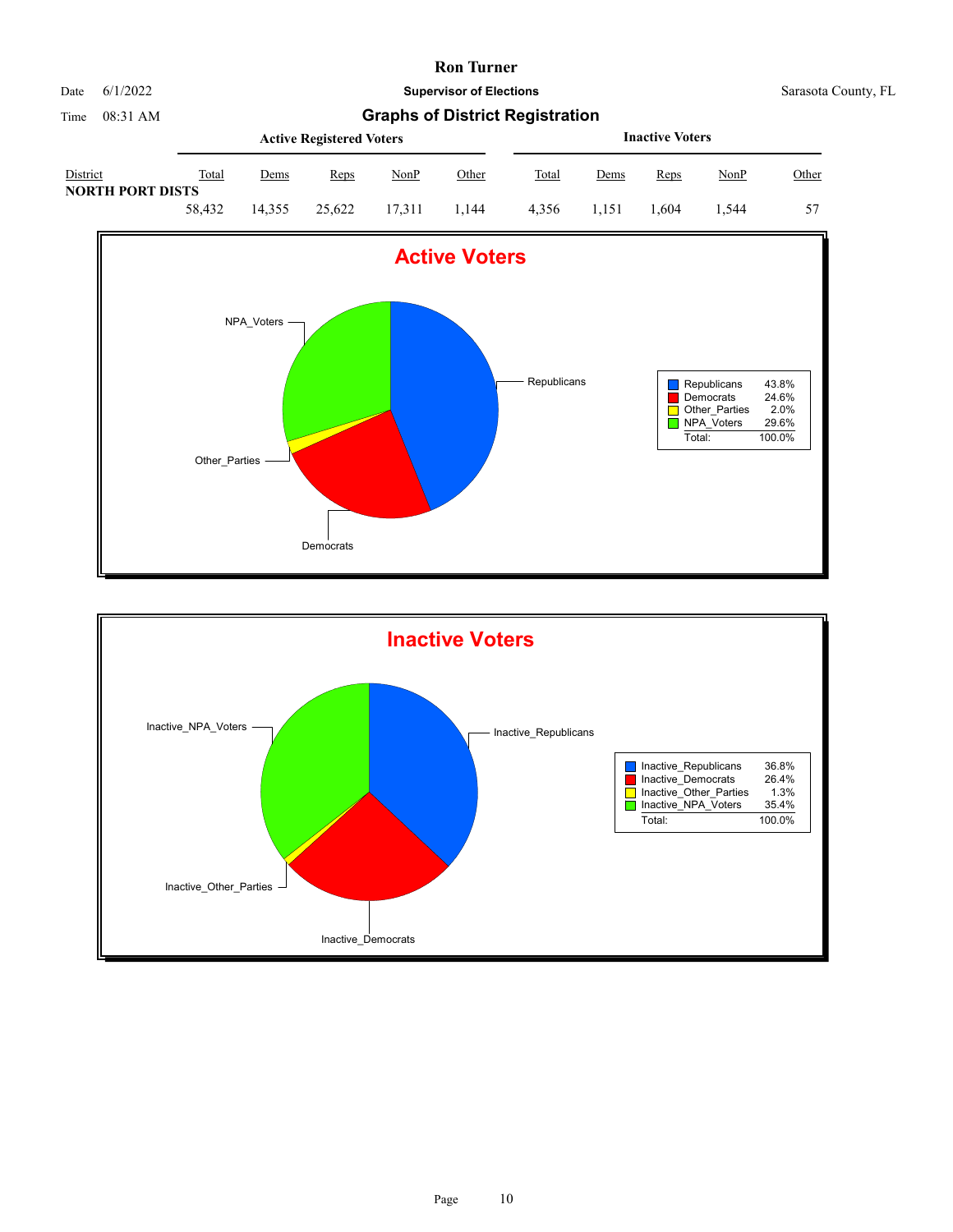

|                                   |        |             | <b>Active Registered Voters</b> |       | <b>Inactive Voters</b> |       |             |      |             |       |
|-----------------------------------|--------|-------------|---------------------------------|-------|------------------------|-------|-------------|------|-------------|-------|
| District<br><b>SARASOTA DISTS</b> | Total  | <u>Dems</u> | Reps                            | NonP  | Other                  | Total | <u>Dems</u> | Reps | <u>NonP</u> | Other |
|                                   | 38.473 | 16.024      | 12.156                          | 9.487 | 806                    | 4.090 | .680        | .091 | .254        | 65    |



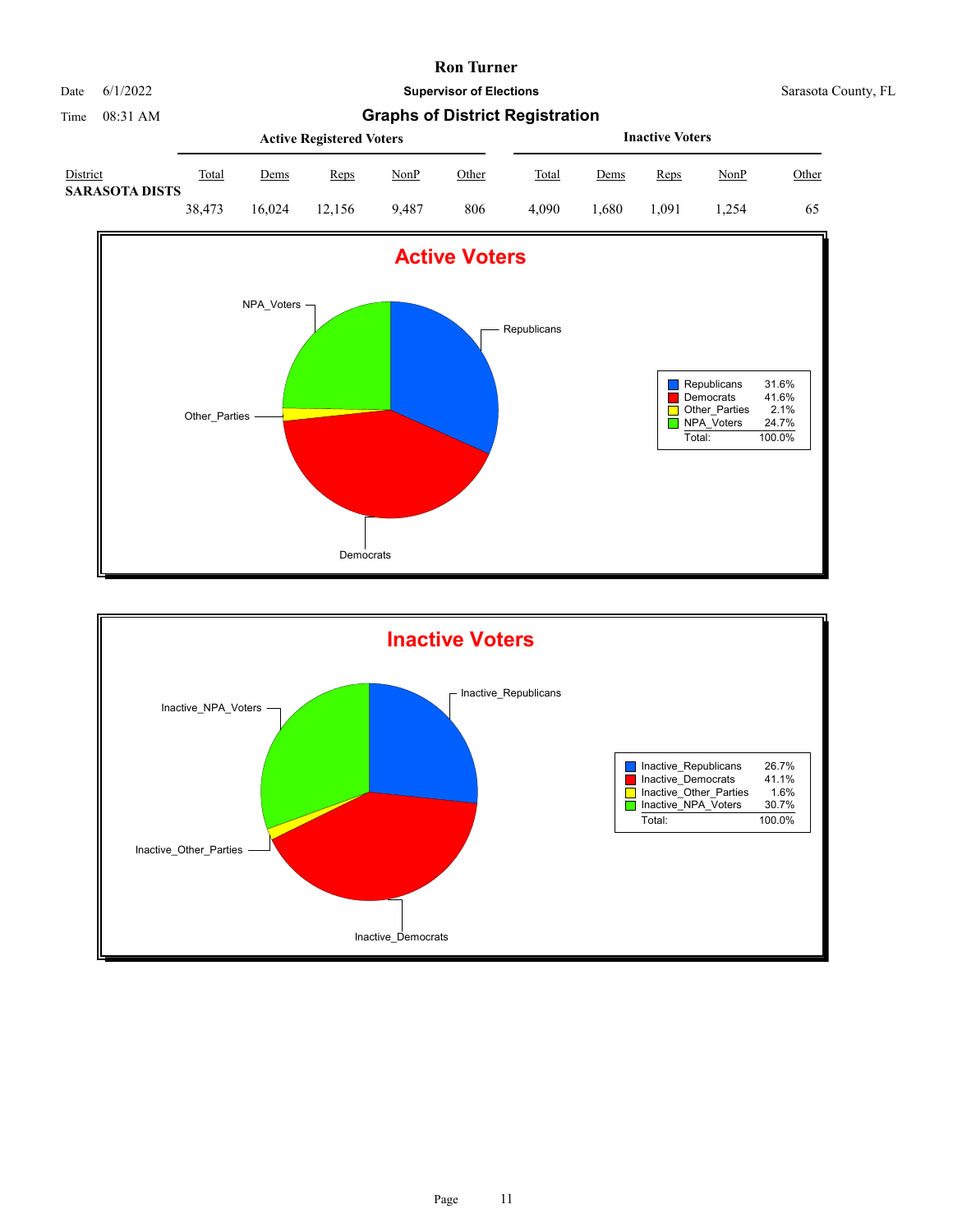

Time 08:31 AM **Graphs of District Registration**

|                                 |        |             | <b>Active Registered Voters</b> |       | <b>Inactive Voters</b> |              |      |      |      |              |
|---------------------------------|--------|-------------|---------------------------------|-------|------------------------|--------------|------|------|------|--------------|
| District<br><b>VENICE DISTS</b> | Total  | <u>Dems</u> | Reps                            | NonP  | Other                  | <b>Total</b> | Dems | Reps | NonP | <u>Other</u> |
|                                 | 21.974 | 5.951       | 10.129                          | 5.551 | 343                    | .783         | 497  | 760  | 511  | 15           |



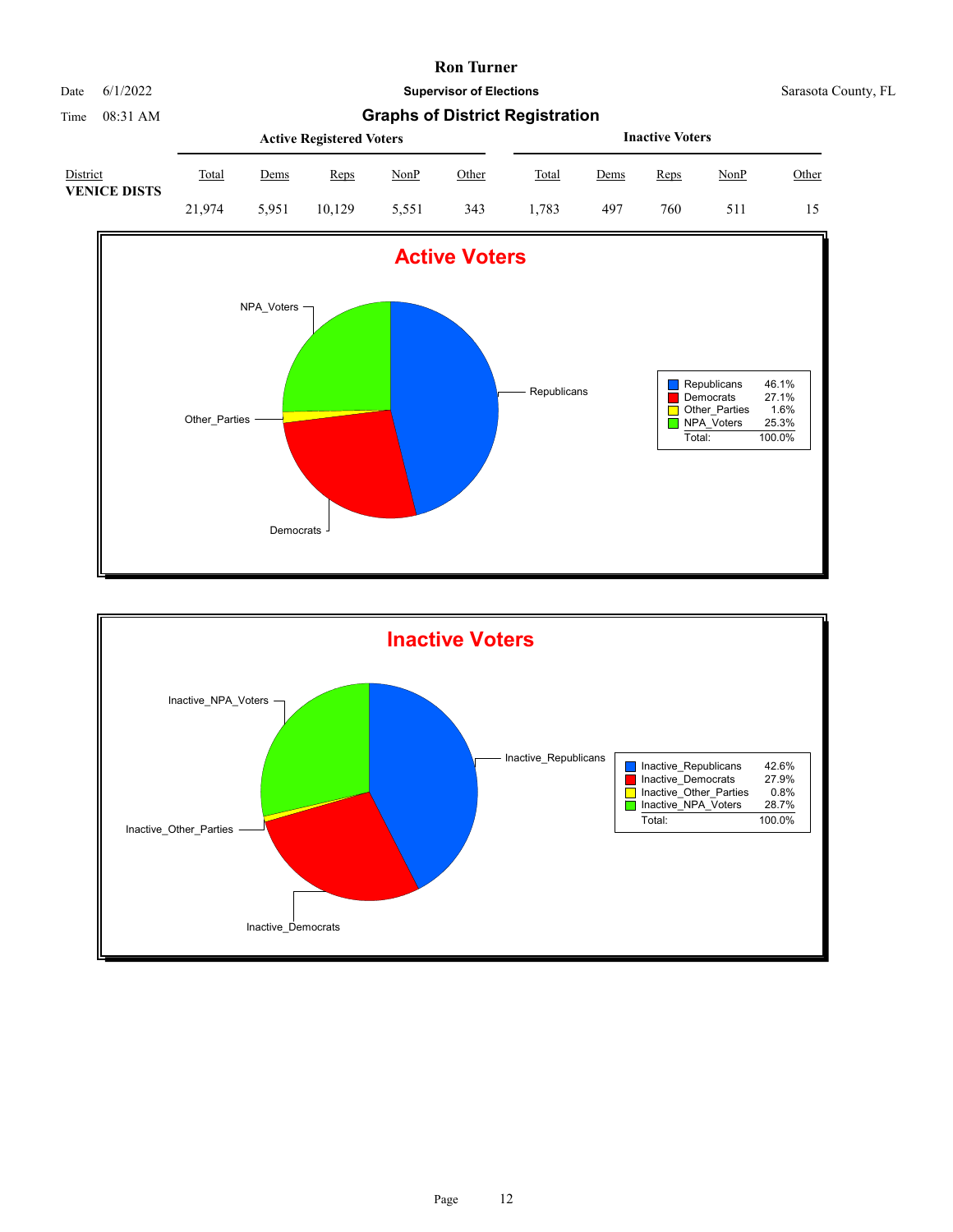

Date 6/1/2022 **Supervisor of Elections** Supervisor **Supervisor of Elections** Sarasota County, FL

|                                             | <b>Active Registered Voters</b> |      |      |      |       |              |      | <b>Inactive Voters</b> |      |       |
|---------------------------------------------|---------------------------------|------|------|------|-------|--------------|------|------------------------|------|-------|
| <b>District</b><br><b>GOLDEN GATE POINT</b> | Total                           | Dems | Reps | NonP | Other | <b>Total</b> | Dems | <u>Reps</u>            | NonP | Other |
|                                             | 399                             | 14   | l 81 | 98   |       | 45           |      |                        |      |       |



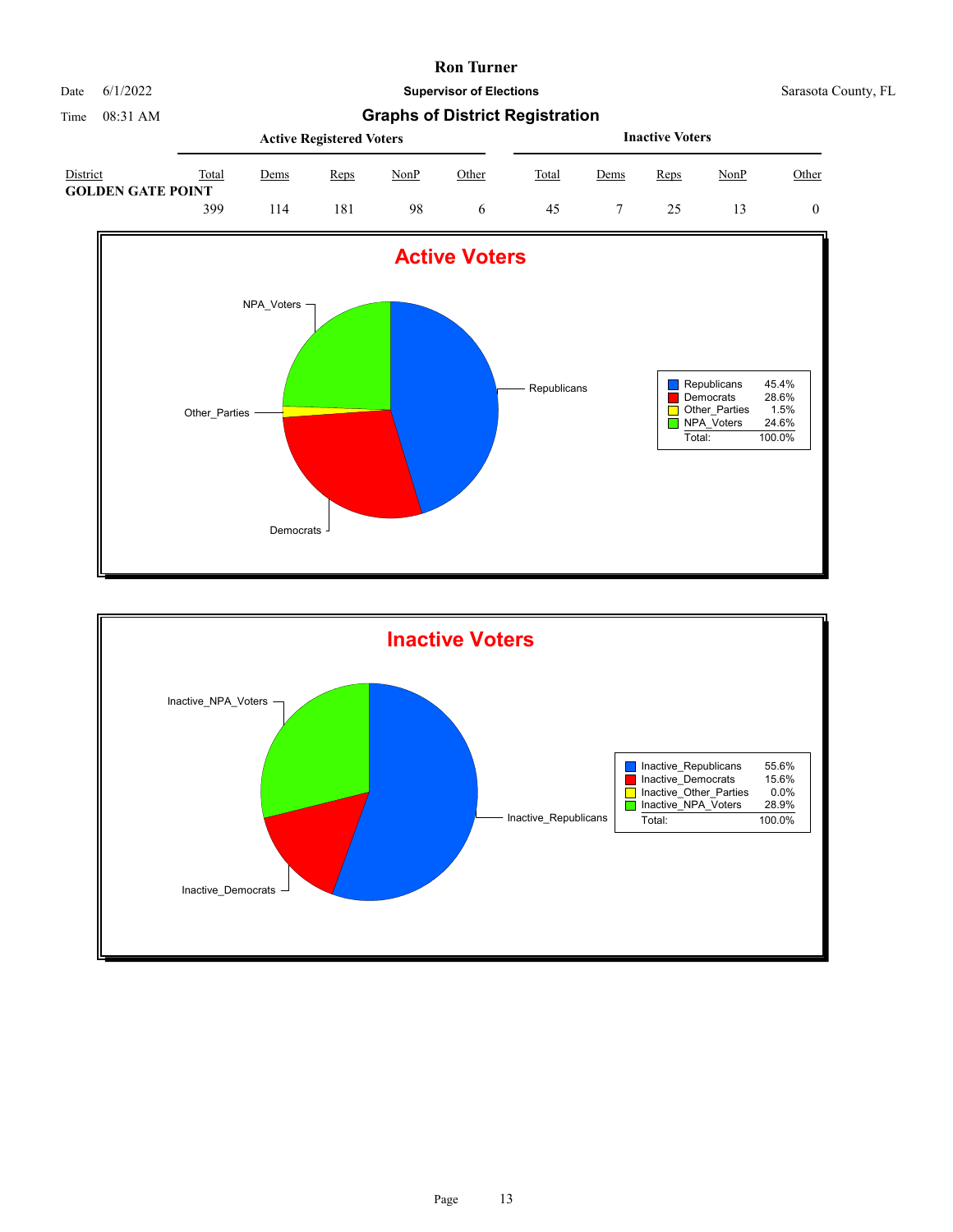



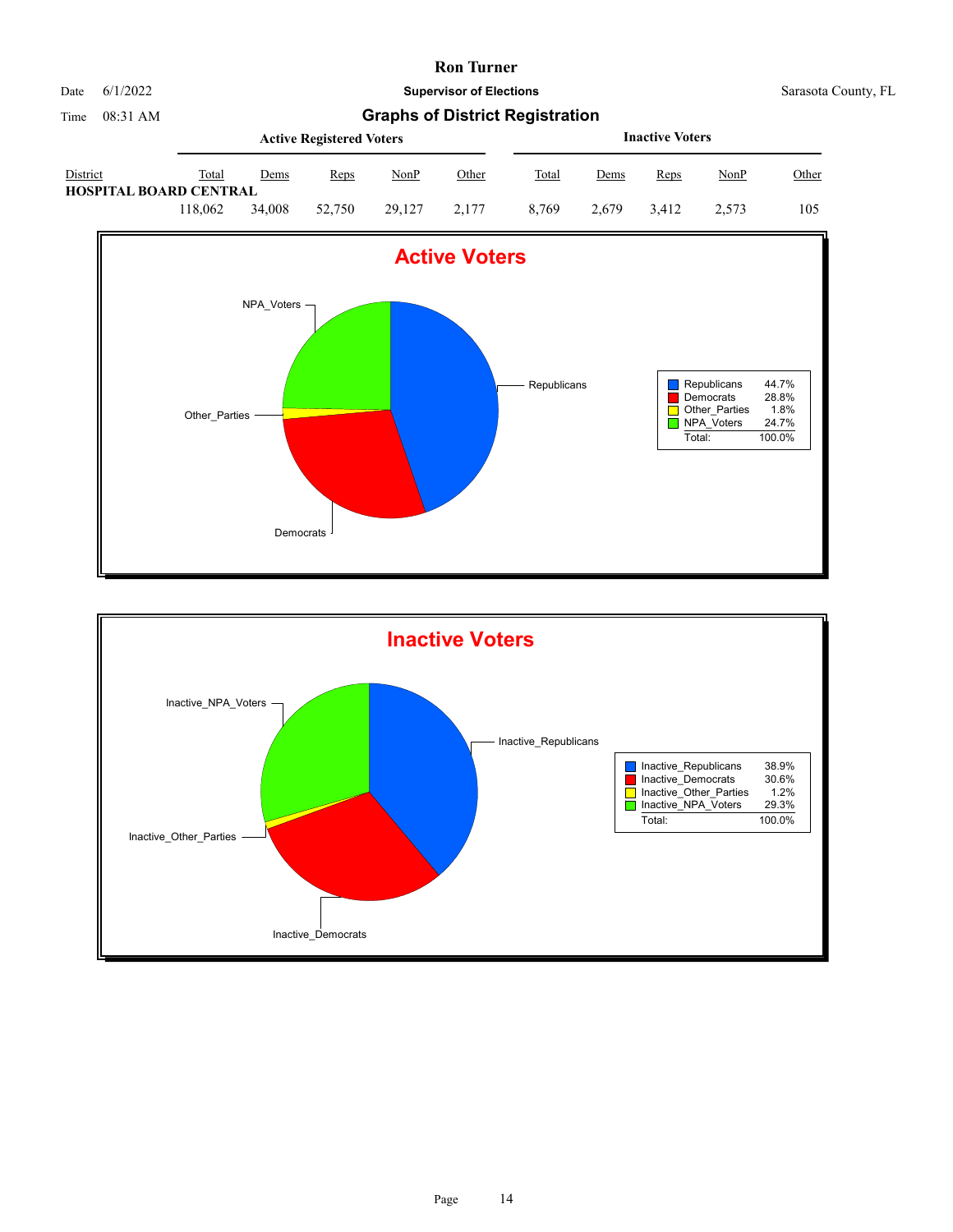

|                                         |         |        | <b>Active Registered Voters</b> |        |       | <b>Inactive Voters</b> |             |       |       |              |  |
|-----------------------------------------|---------|--------|---------------------------------|--------|-------|------------------------|-------------|-------|-------|--------------|--|
| District<br><b>HOSPITAL BOARD NORTH</b> | Total   | Dems   | Reps                            | NonP   | Other | <b>Total</b>           | <u>Dems</u> | Reps  | NonP  | <u>Other</u> |  |
|                                         | 104.337 | 35.664 | 41.100                          | 25,473 | 2.100 | 8.632                  | 3.095       | 2.854 | 2.556 | 127          |  |



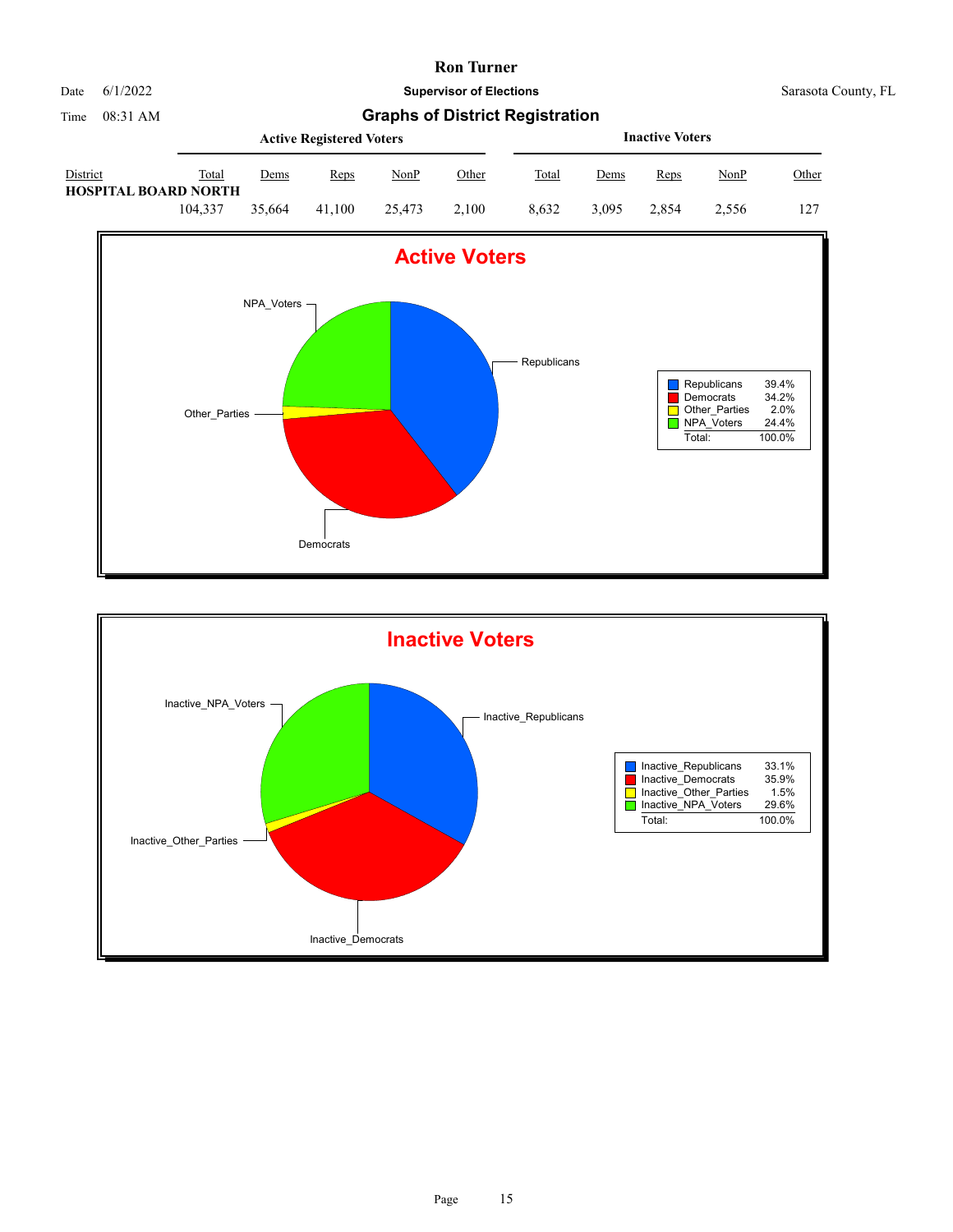

|                                                |         |        | <b>Active Registered Voters</b> |        |              | <b>Inactive Voters</b> |       |       |             |       |  |
|------------------------------------------------|---------|--------|---------------------------------|--------|--------------|------------------------|-------|-------|-------------|-------|--|
| <b>District</b><br><b>HOSPITAL BOARD SOUTH</b> | Total   | Dems   | Reps                            | NonP   | <u>Other</u> | Total                  | Dems  | Reps  | <u>NonP</u> | Other |  |
|                                                | 123,647 | 31,006 | 55,746                          | 34,667 | 2.228        | 9.377                  | 2.496 | 3.674 | 3.094       | 113   |  |



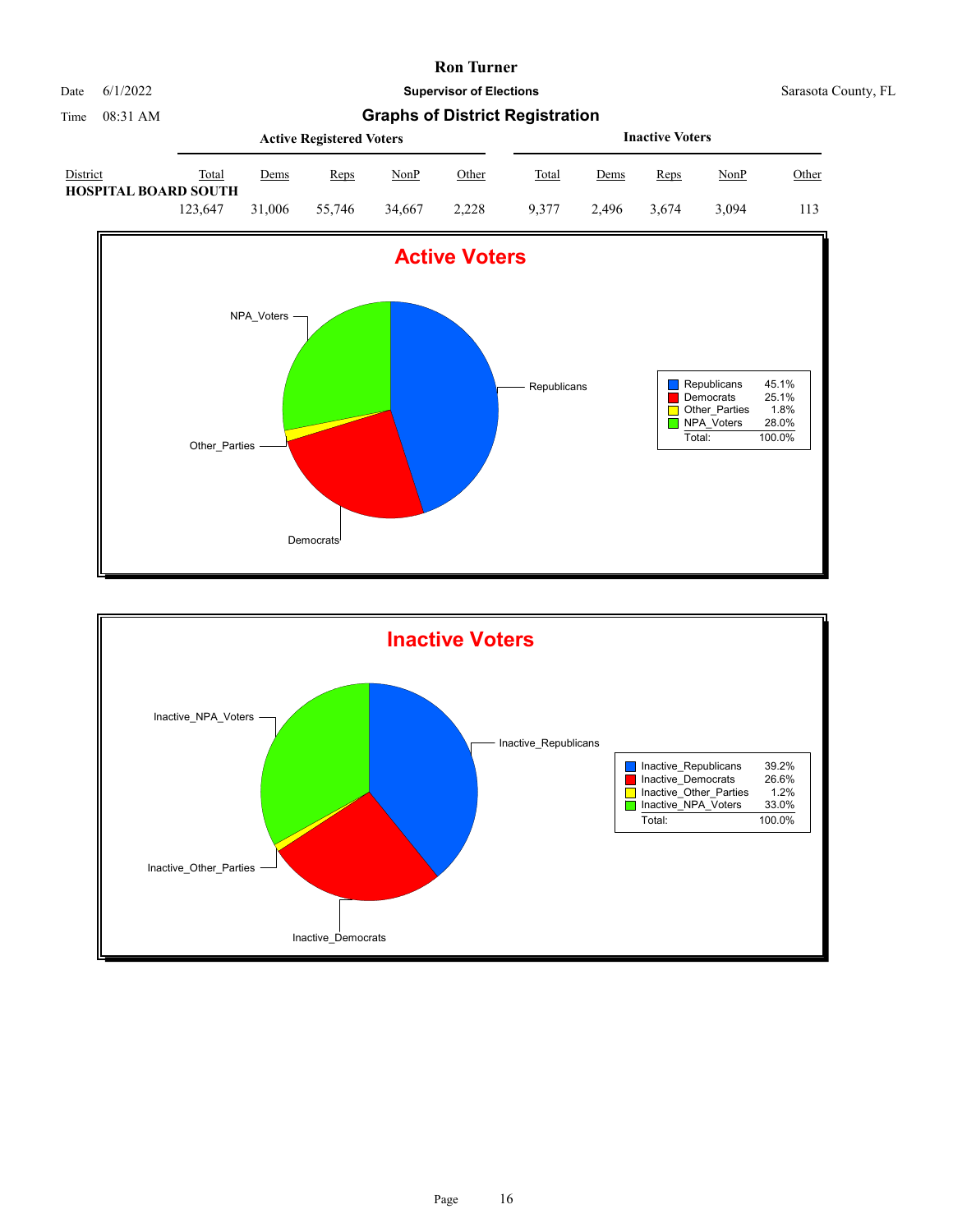

Date 6/1/2022 **Supervisor of Elections** Supervisor **Supervisor of Elections** Sarasota County, FL

|                                               |         |        | <b>Active Registered Voters</b> |             |       | <b>Inactive Voters</b> |       |       |             |       |  |
|-----------------------------------------------|---------|--------|---------------------------------|-------------|-------|------------------------|-------|-------|-------------|-------|--|
| <b>District</b><br><b>STATE HOUSE DIST 73</b> | Total   | Dems   | Reps                            | <u>NonP</u> | Other | Total                  | Dems  | Reps  | <u>NonP</u> | Other |  |
|                                               | 143.765 | 46.783 | 58,898                          | 35,389      | 2.695 | 12.462                 | 4.184 | 4.374 | 3.734       | 170   |  |



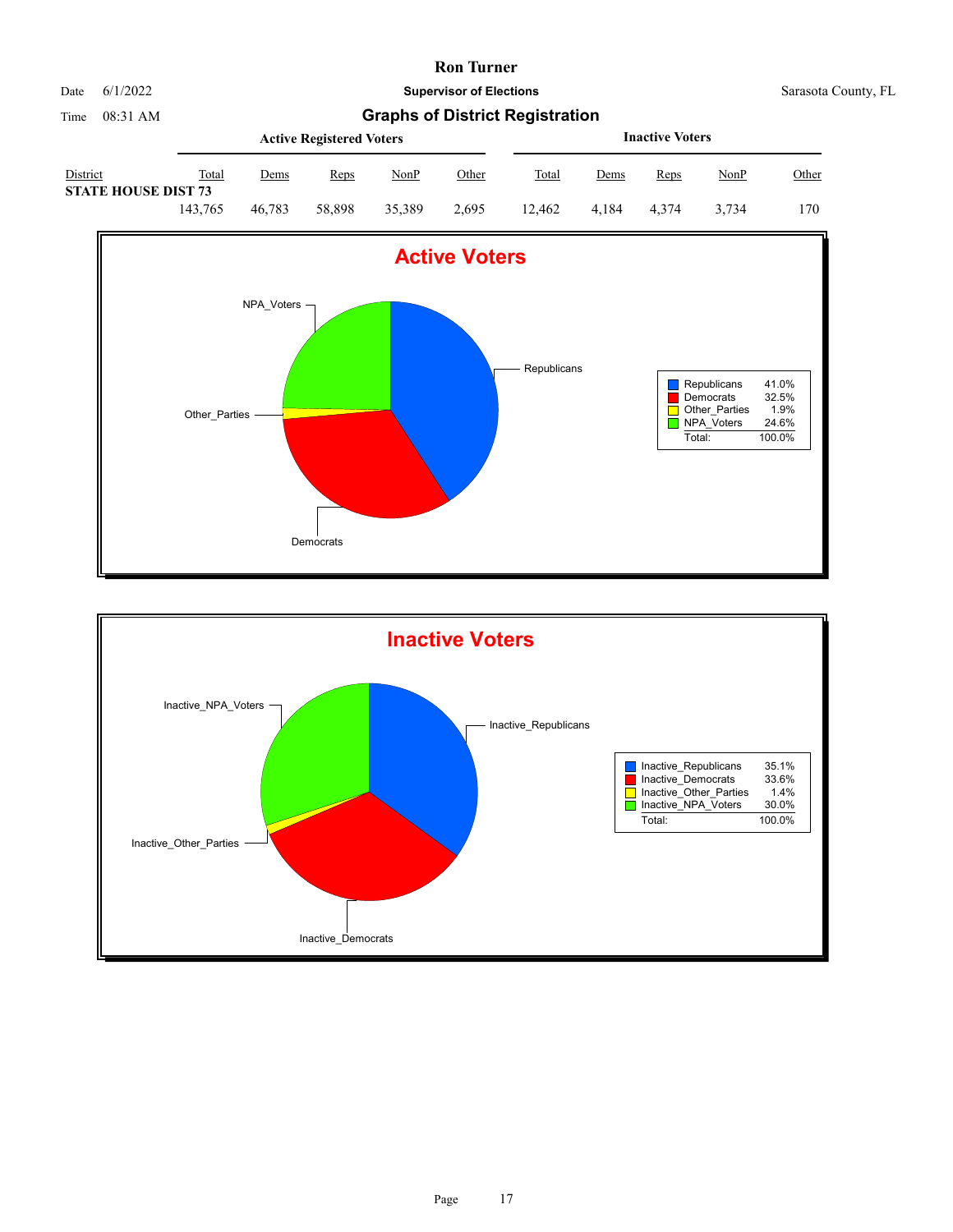

|                                               |         |        | <b>Active Registered Voters</b> |             |       | <b>Inactive Voters</b> |       |       |             |       |  |
|-----------------------------------------------|---------|--------|---------------------------------|-------------|-------|------------------------|-------|-------|-------------|-------|--|
| <b>District</b><br><b>STATE HOUSE DIST 74</b> | Total   | Dems   | Reps                            | <u>NonP</u> | Other | Total                  | Dems  | Reps  | <u>NonP</u> | Other |  |
|                                               | 145.549 | 39.724 | 64.370                          | 38.636      | 2.819 | 10.464                 | 3.027 | 3.989 | 3.313       | 135   |  |



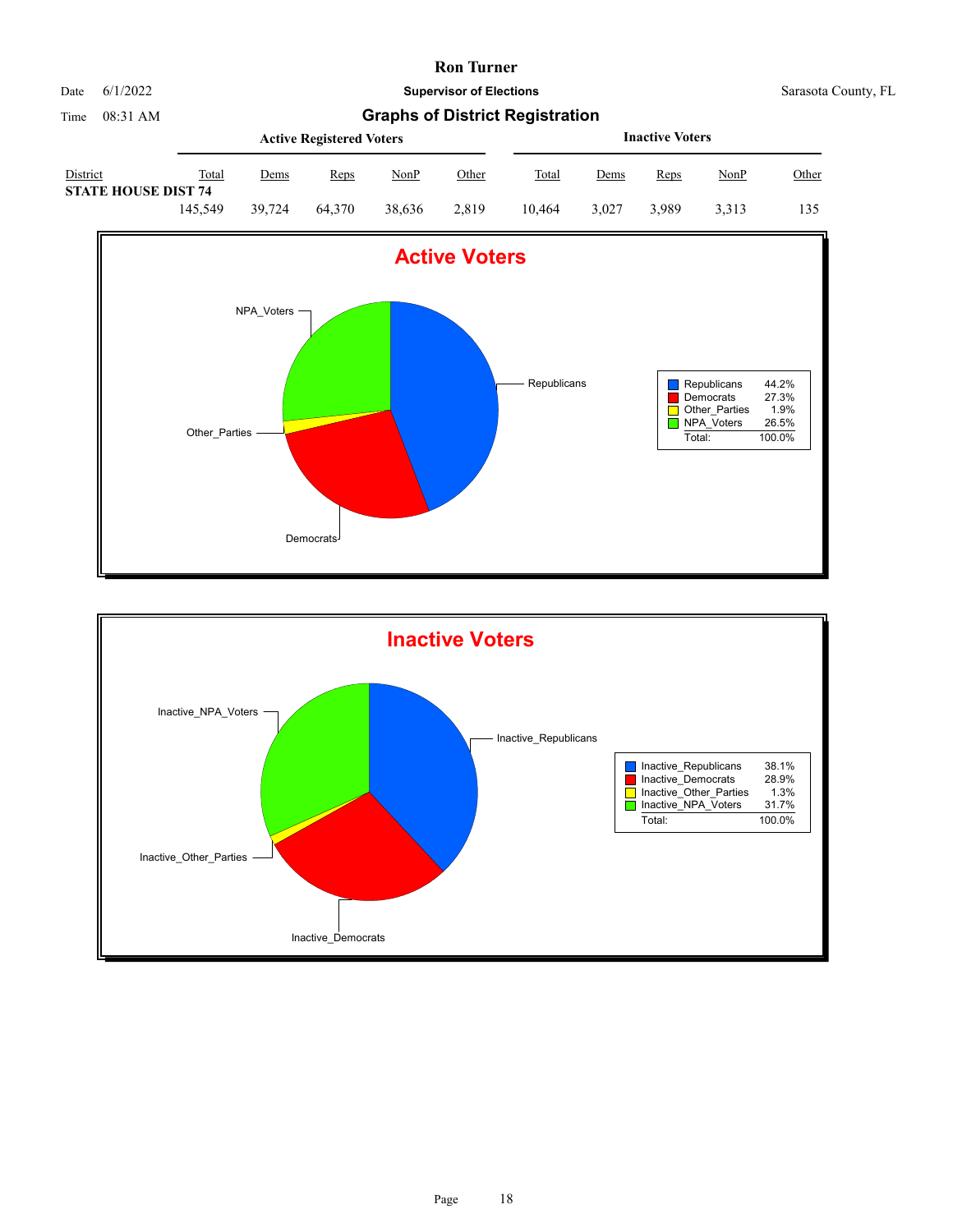

|                                               |        |        | <b>Active Registered Voters</b> |        |              | <b>Inactive Voters</b> |             |       |             |       |  |
|-----------------------------------------------|--------|--------|---------------------------------|--------|--------------|------------------------|-------------|-------|-------------|-------|--|
| <b>District</b><br><b>STATE HOUSE DIST 75</b> | Total  | Dems   | Reps                            | NonP   | <u>Other</u> | Total                  | <u>Dems</u> | Reps  | <b>NonP</b> | Other |  |
|                                               | 57,035 | 14.305 | 26.413                          | 15.324 | 993          | 3.885                  | .068        | 1.593 | .183        | 41    |  |



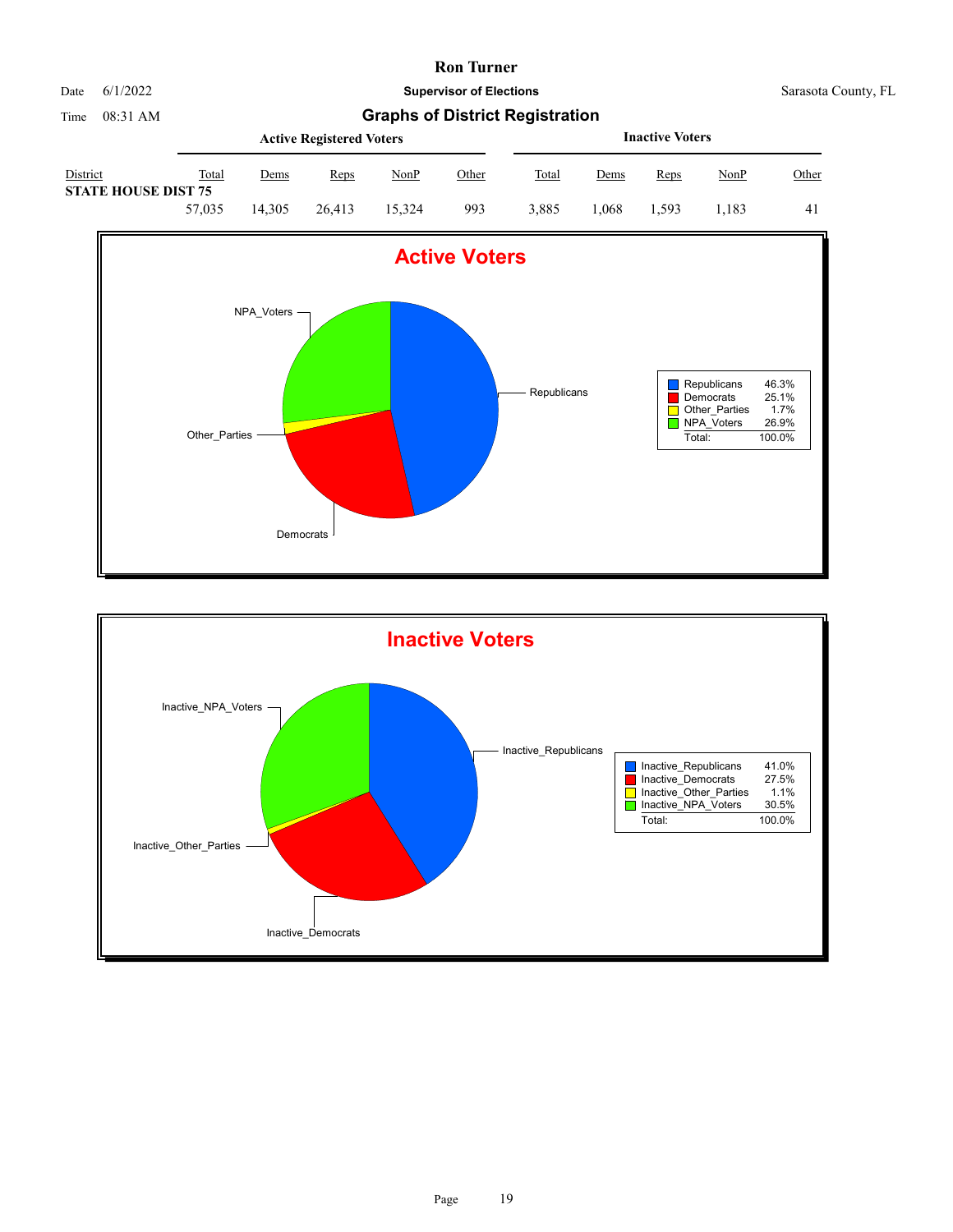Date 6/1/2022 **Supervisor of Elections** Supervisor **Supervisor of Elections** Sarasota County, FL

|                                 |       |      | <b>Active Registered Voters</b> |      | <b>Inactive Voters</b> |       |      |      |             |       |
|---------------------------------|-------|------|---------------------------------|------|------------------------|-------|------|------|-------------|-------|
| District<br><b>LONGBOAT KEY</b> | Total | Dems | Reps                            | NonP | Other                  | Total | Dems | Reps | <u>NonP</u> | Other |
|                                 | 4.684 | .304 | 2.298                           | 000. | 82                     | 317   | 98   | 148  | 69          |       |



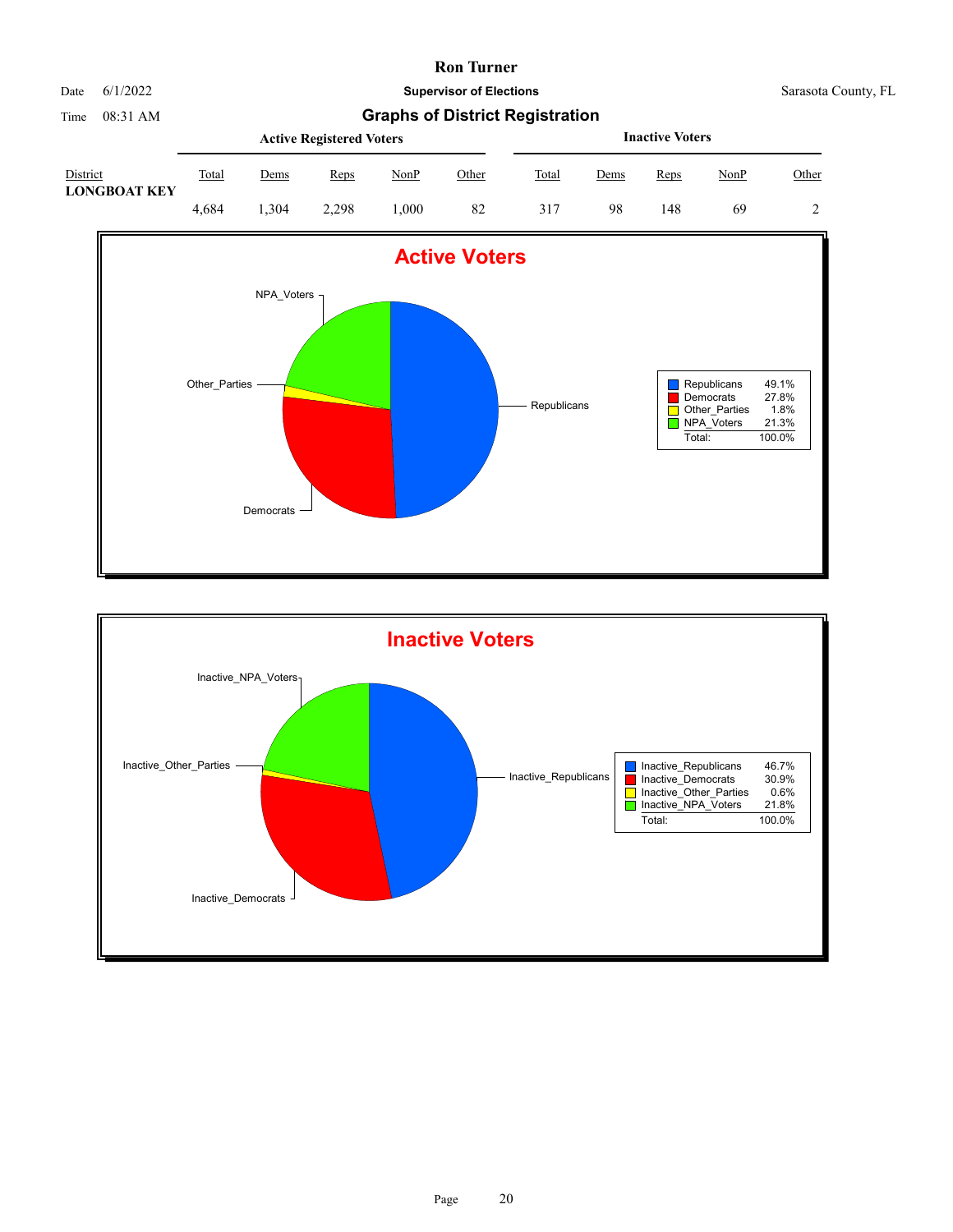

Time 08:31 AM **Graphs of District Registration**

|                                   |       |             | <b>Active Registered Voters</b> |      | <b>Inactive Voters</b> |       |      |      |      |       |
|-----------------------------------|-------|-------------|---------------------------------|------|------------------------|-------|------|------|------|-------|
| District<br><b>LBK DISTRICT 1</b> | Total | <u>Dems</u> | Reps                            | NonP | Other                  | Total | Dems | Reps | NonP | Other |
|                                   | .459  | 323         | 779                             | 324  | 33                     | 99    |      | 48   |      | 2     |



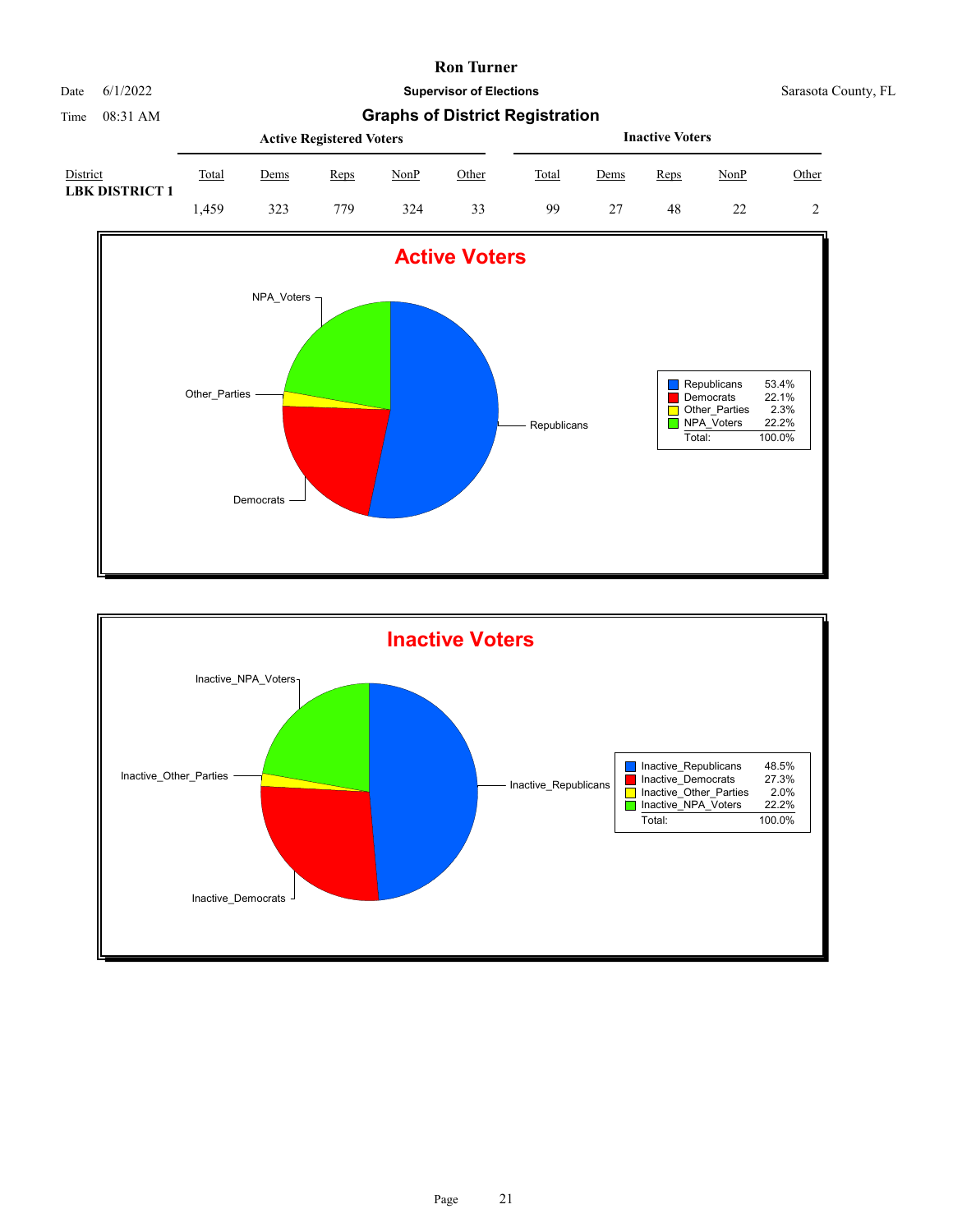

Time 08:31 AM **Graphs of District Registration**

| District<br><b>LBK DISTRICT 2</b> |       |      | <b>Active Registered Voters</b> |             | <b>Inactive Voters</b> |       |      |      |      |       |
|-----------------------------------|-------|------|---------------------------------|-------------|------------------------|-------|------|------|------|-------|
|                                   | Total | Dems | Reps                            | <b>NonP</b> | Other                  | Total | Dems | Reps | NonP | Other |
|                                   | 1.332 | 444  | 580                             | 285         | 23                     | 101   | 33   | -47  |      | 0     |



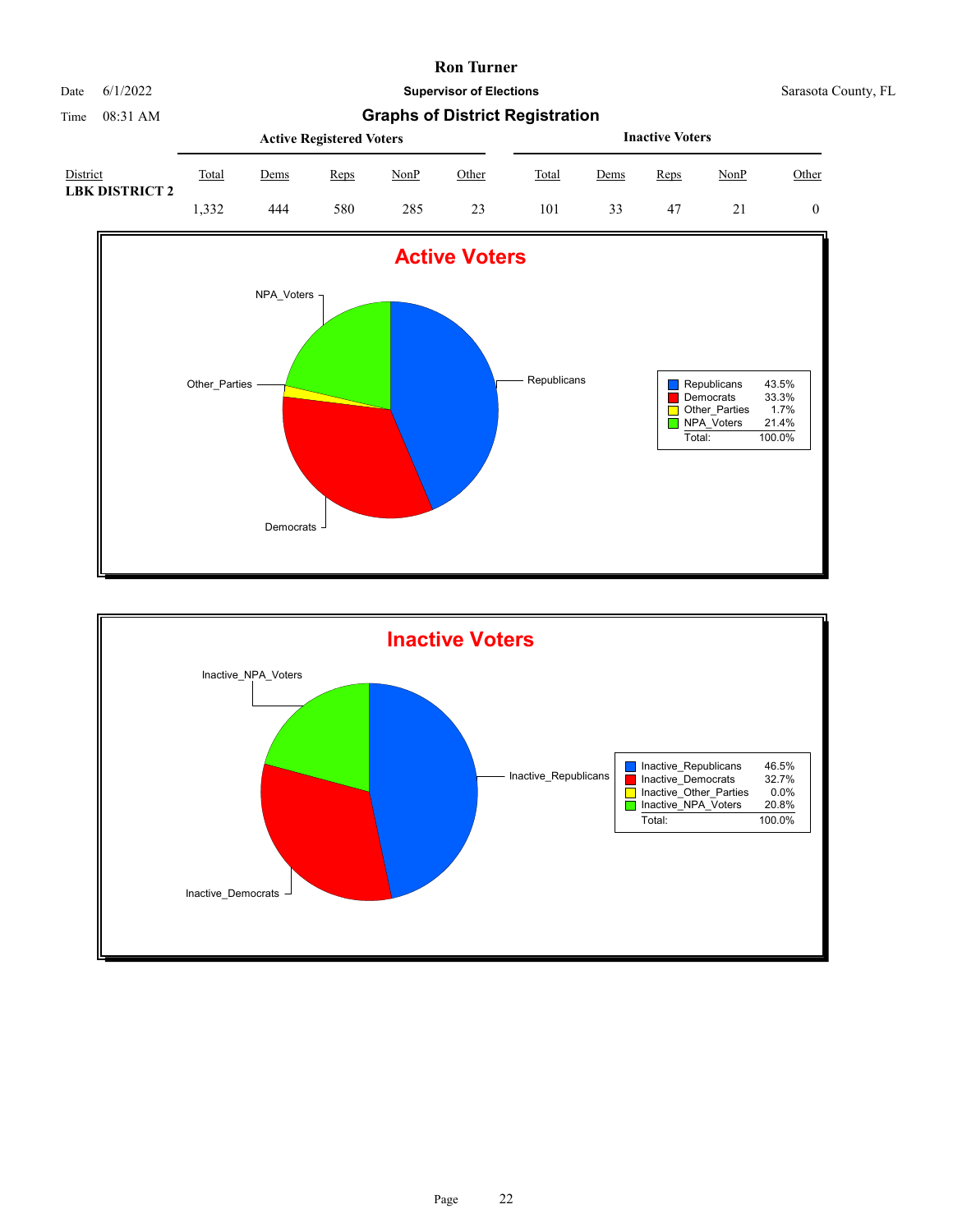

|                                   |       |      | <b>Active Registered Voters</b> |      | <b>Inactive Voters</b> |       |      |      |      |              |
|-----------------------------------|-------|------|---------------------------------|------|------------------------|-------|------|------|------|--------------|
| District<br><b>LBK DISTRICT 3</b> | Total | Dems | Reps                            | NonP | Other                  | Total | Dems | Reps | NonP | <u>Other</u> |
|                                   | .489  | 412  | 743                             | 316  | 18                     | 83    |      | 40   | 16   |              |



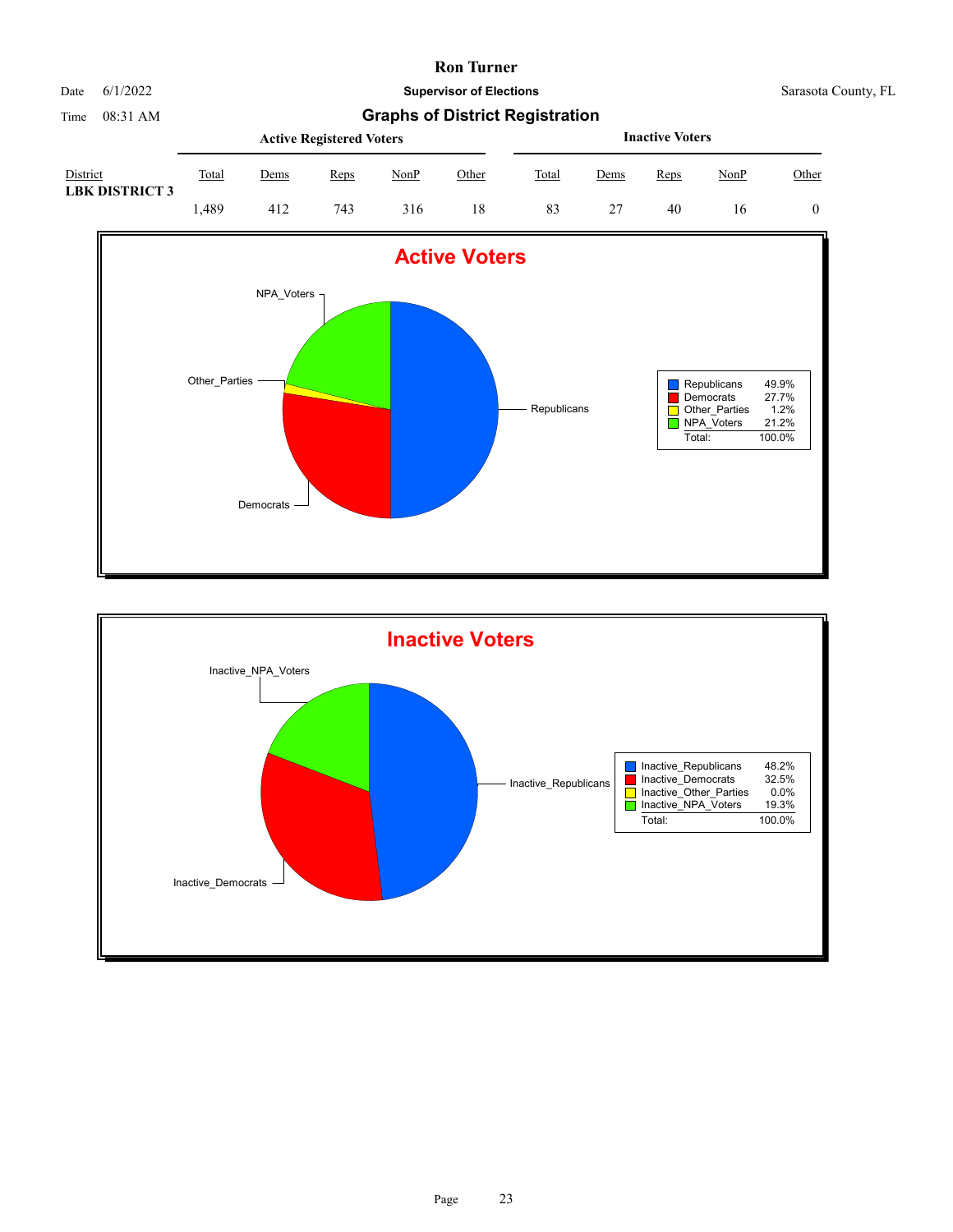Date 6/1/2022 **Supervisor of Elections** Supervisor **Supervisor of Elections** Sarasota County, FL

| District<br><b>LBK DISTRICT 4</b> |       |             | <b>Active Registered Voters</b> |             | <b>Inactive Voters</b> |       |      |      |      |              |
|-----------------------------------|-------|-------------|---------------------------------|-------------|------------------------|-------|------|------|------|--------------|
|                                   | Total | <u>Dems</u> | <b>Reps</b>                     | <b>NonP</b> | Other                  | Total | Dems | Reps | NonP | <u>Other</u> |
|                                   | 404   | 25،         | 196                             |             |                        | 34    |      |      | 10   |              |



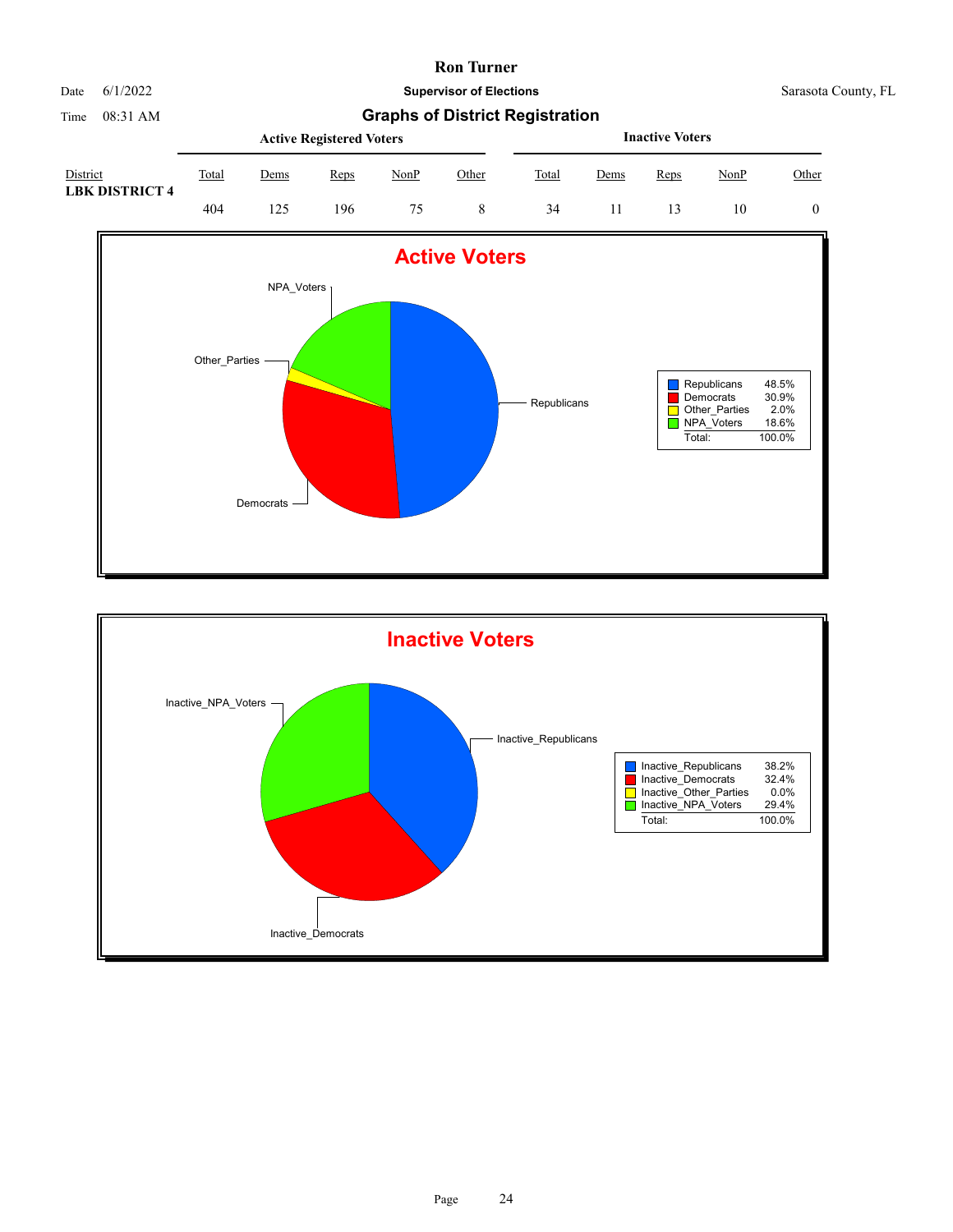

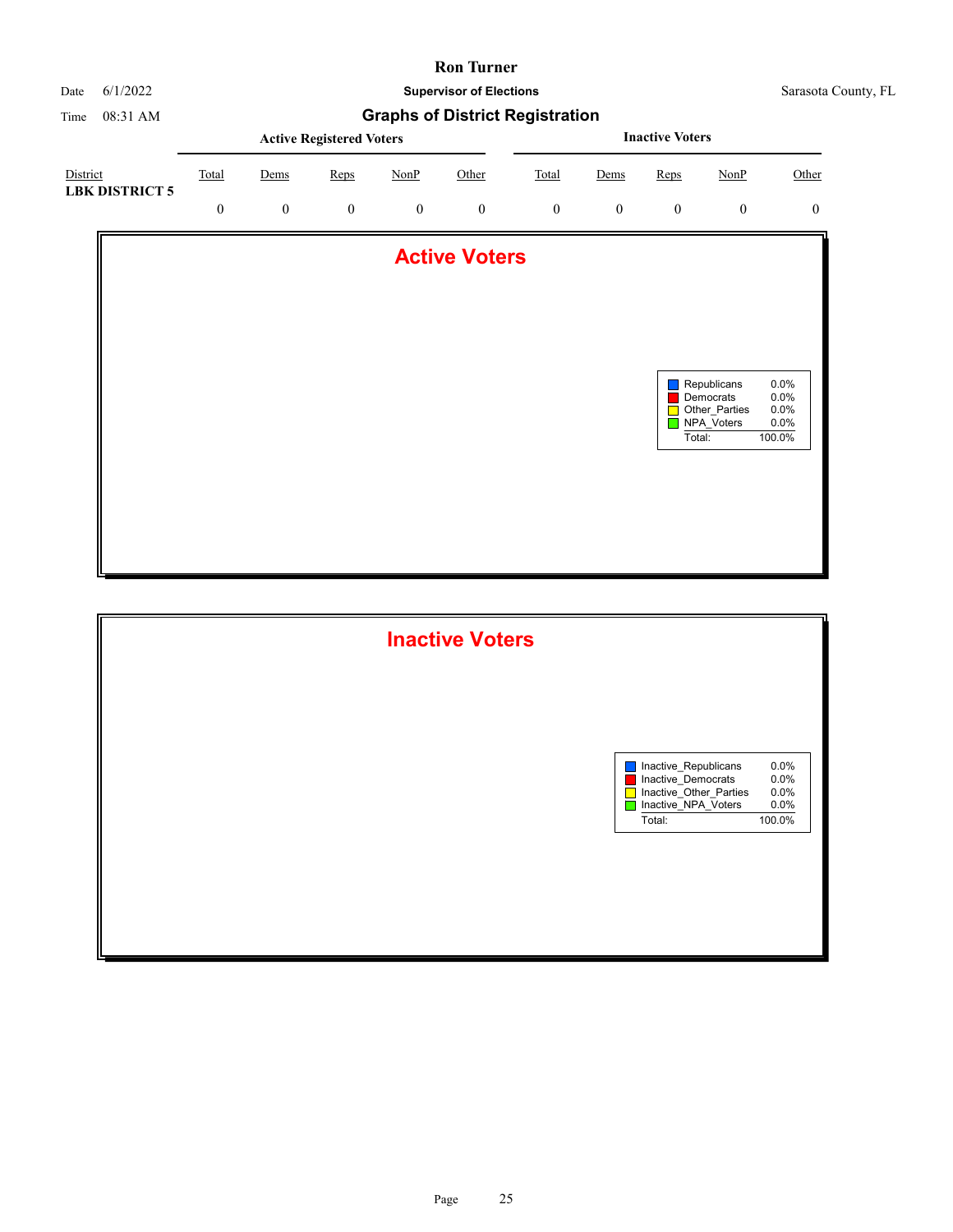

|                                      |        |       | <b>Active Registered Voters</b> |       | <b>Inactive Voters</b> |       |             |      |             |       |
|--------------------------------------|--------|-------|---------------------------------|-------|------------------------|-------|-------------|------|-------------|-------|
| District<br><b>NORTH PORT DIST 1</b> | Total  | Dems  | Reps                            | NonP  | Other                  | Total | <u>Dems</u> | Reps | <u>NonP</u> | Other |
|                                      | 10.492 | 2.566 | 4.572                           | 3.150 | 204                    | 737   | 174         | 279  | 270         | 14    |



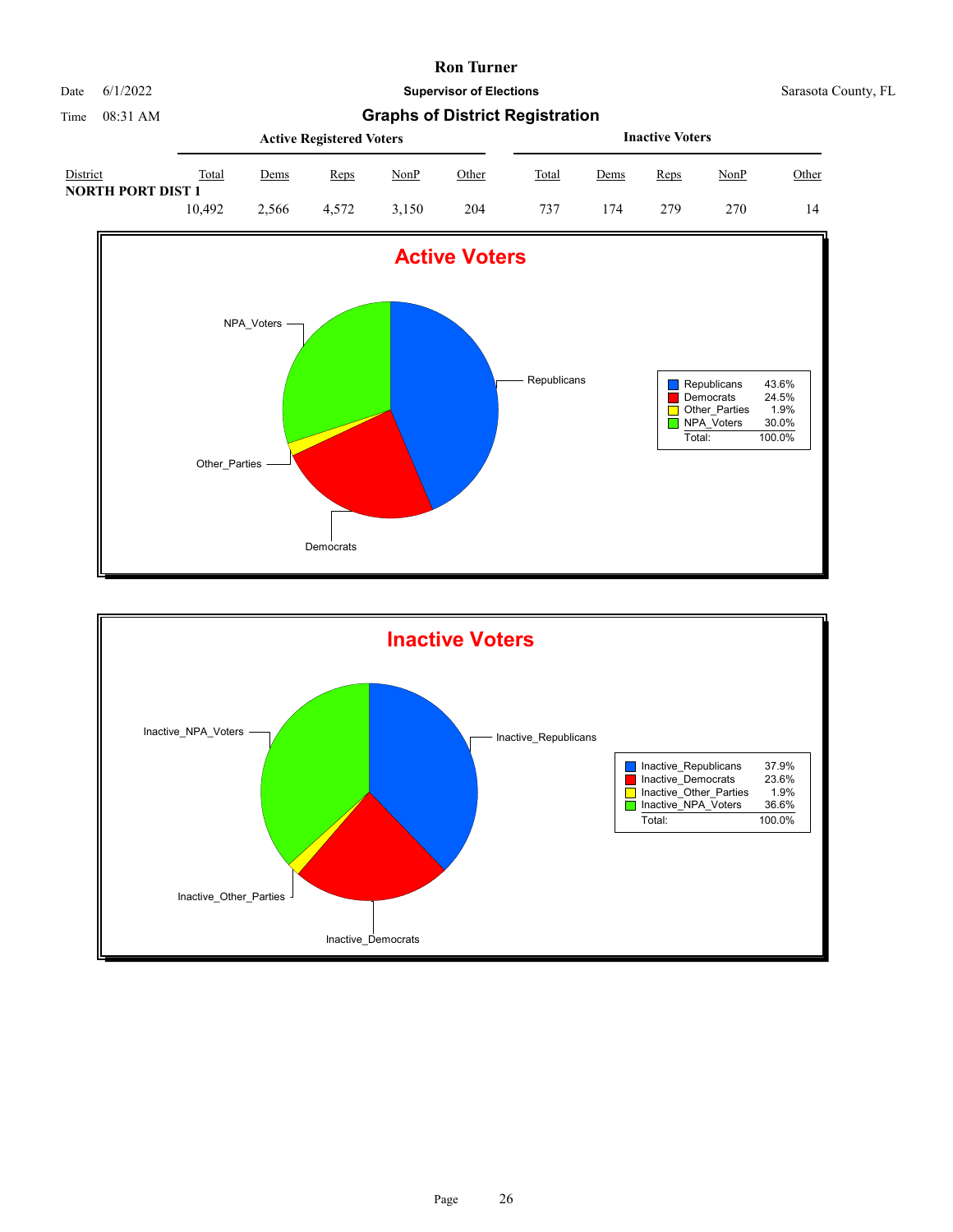

|                                      | <b>Active Registered Voters</b> |       |       |       |       |       | <b>Inactive Voters</b> |      |             |       |  |
|--------------------------------------|---------------------------------|-------|-------|-------|-------|-------|------------------------|------|-------------|-------|--|
| District<br><b>NORTH PORT DIST 2</b> | Total                           | Dems  | Reps  | NonP  | Other | Total | Dems                   | Reps | <u>NonP</u> | Other |  |
|                                      | 12.160                          | 2.788 | 5.454 | 3.657 | 261   | 848   | 208                    | 330  | 295         | 15    |  |



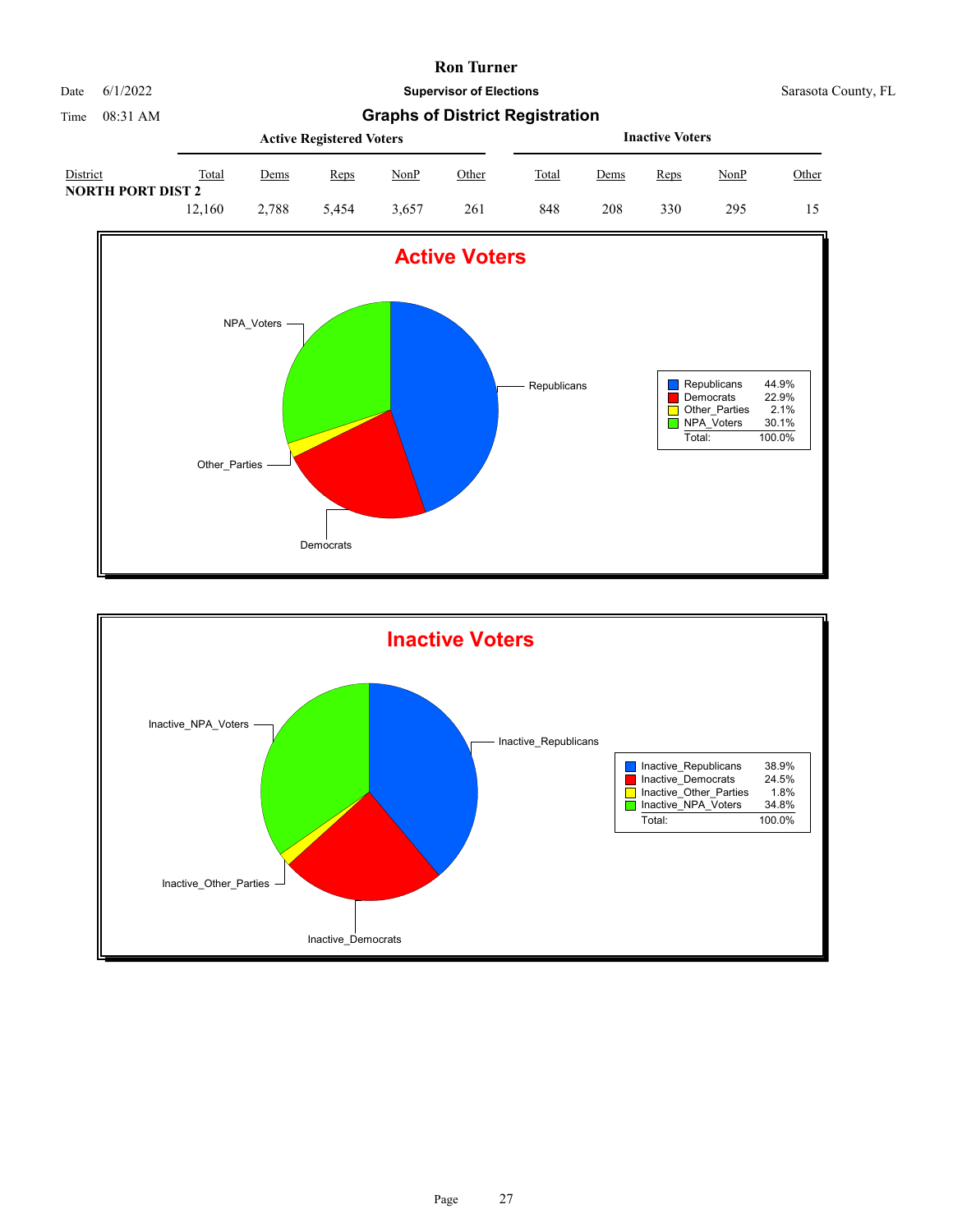

|                                      | <b>Active Registered Voters</b> |       |       |       |       |       | <b>Inactive Voters</b> |      |             |       |  |
|--------------------------------------|---------------------------------|-------|-------|-------|-------|-------|------------------------|------|-------------|-------|--|
| District<br><b>NORTH PORT DIST 3</b> | Total                           | Dems  | Reps  | NonP  | Other | Total | Dems                   | Reps | <u>NonP</u> | Other |  |
|                                      | 10.300                          | 2.530 | 4.256 | 3.291 | 223   | 913   | 223                    | 329  | 355         |       |  |



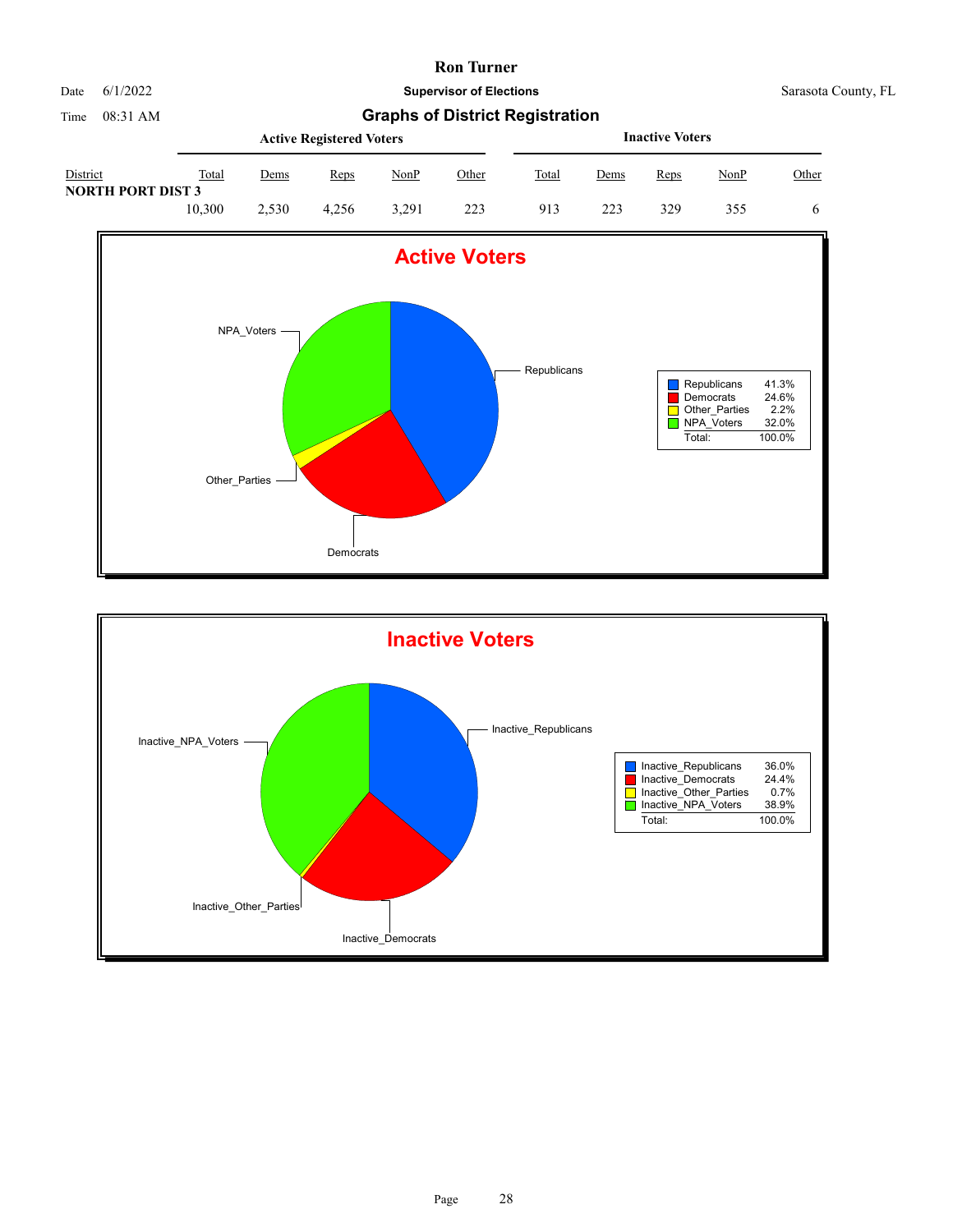

Date 6/1/2022 **Supervisor of Elections** Supervisor **Supervisor of Elections** Sarasota County, FL

|                                      | <b>Active Registered Voters</b> |             |       |             |       |       | <b>Inactive Voters</b> |      |      |          |  |
|--------------------------------------|---------------------------------|-------------|-------|-------------|-------|-------|------------------------|------|------|----------|--|
| District<br><b>NORTH PORT DIST 4</b> | Total                           | <u>Dems</u> | Reps  | <b>NonP</b> | Other | Total | Dems                   | Reps | NonP | Other    |  |
|                                      | 9.109                           | 2.430       | 3.975 | 2.560       | 144   | 730   | 207                    | 277  | 237  | $\Omega$ |  |



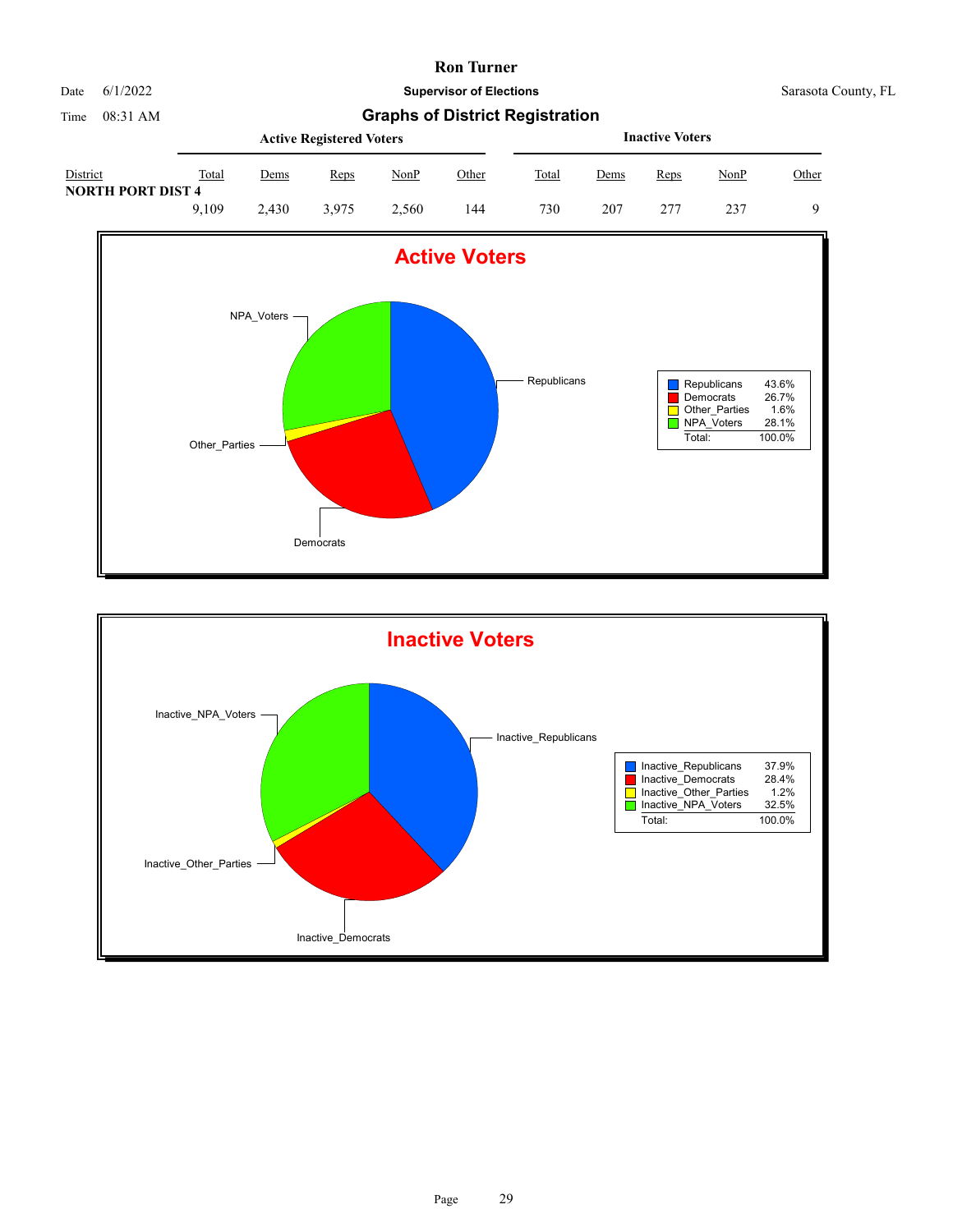

|                                      | <b>Active Registered Voters</b> |       |       |       |              |       | <b>Inactive Voters</b> |      |             |       |  |
|--------------------------------------|---------------------------------|-------|-------|-------|--------------|-------|------------------------|------|-------------|-------|--|
| District<br><b>NORTH PORT DIST 5</b> | Total                           | Dems  | Reps  | NonP  | <u>Other</u> | Total | Dems                   | Reps | <u>NonP</u> | Other |  |
|                                      | 16.371                          | 4.041 | 7,365 | 4.653 | 312          | .128  | 339                    | 389  | 387         | 13    |  |



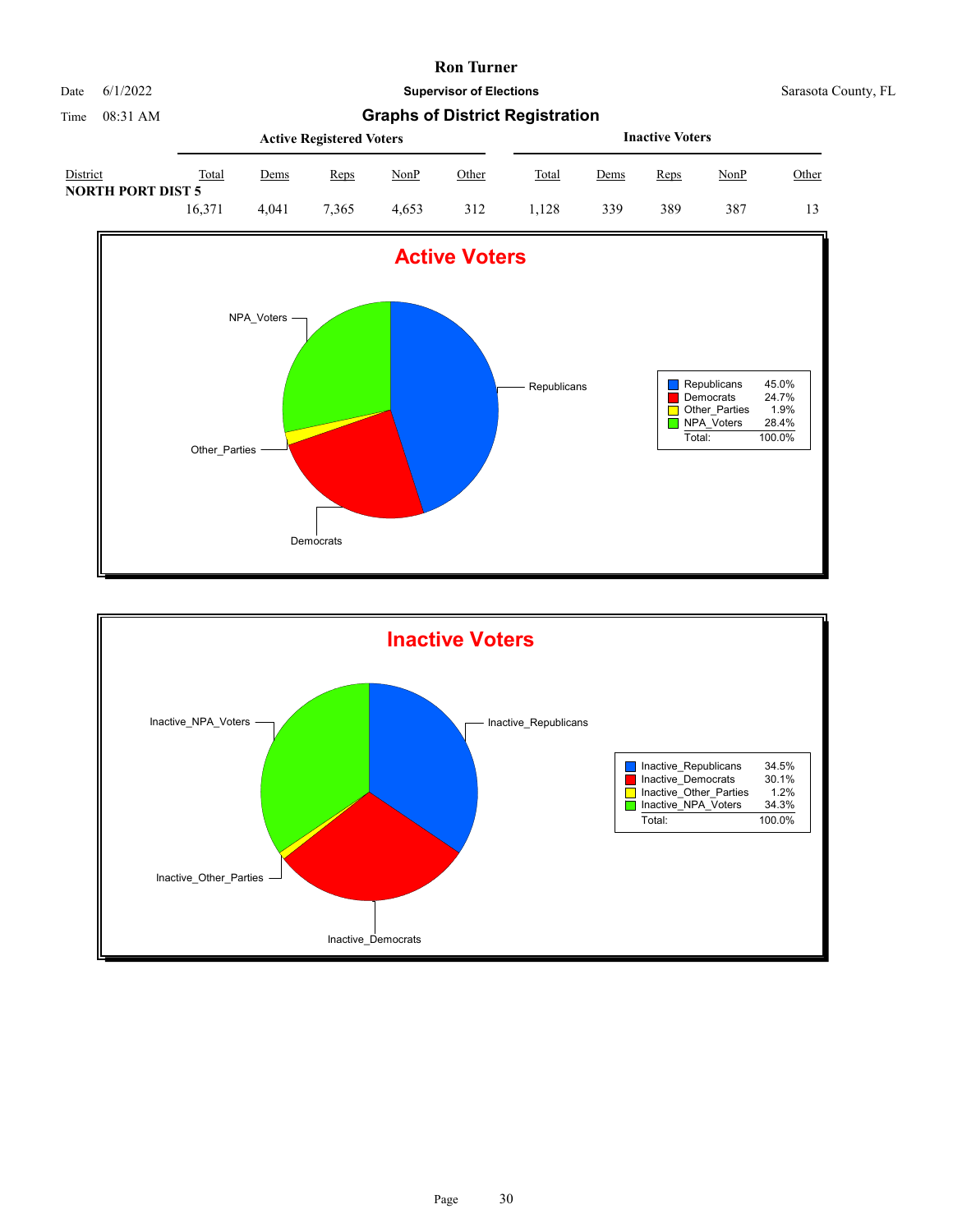

Time 08:31 AM **Graphs of District Registration**

|                               |        | <b>Inactive Voters</b> |        |        |       |       |       |       |         |       |
|-------------------------------|--------|------------------------|--------|--------|-------|-------|-------|-------|---------|-------|
| District<br><b>NORTH PORT</b> | Total  | Dems                   | Reps   | NonP   | Other | Total | Dems  | Reps  | NonP    | Other |
|                               | 58.432 | 14.355                 | 25,622 | 17.311 | 1.144 | 4.356 | 1.151 | 1.604 | . . 544 | 57    |



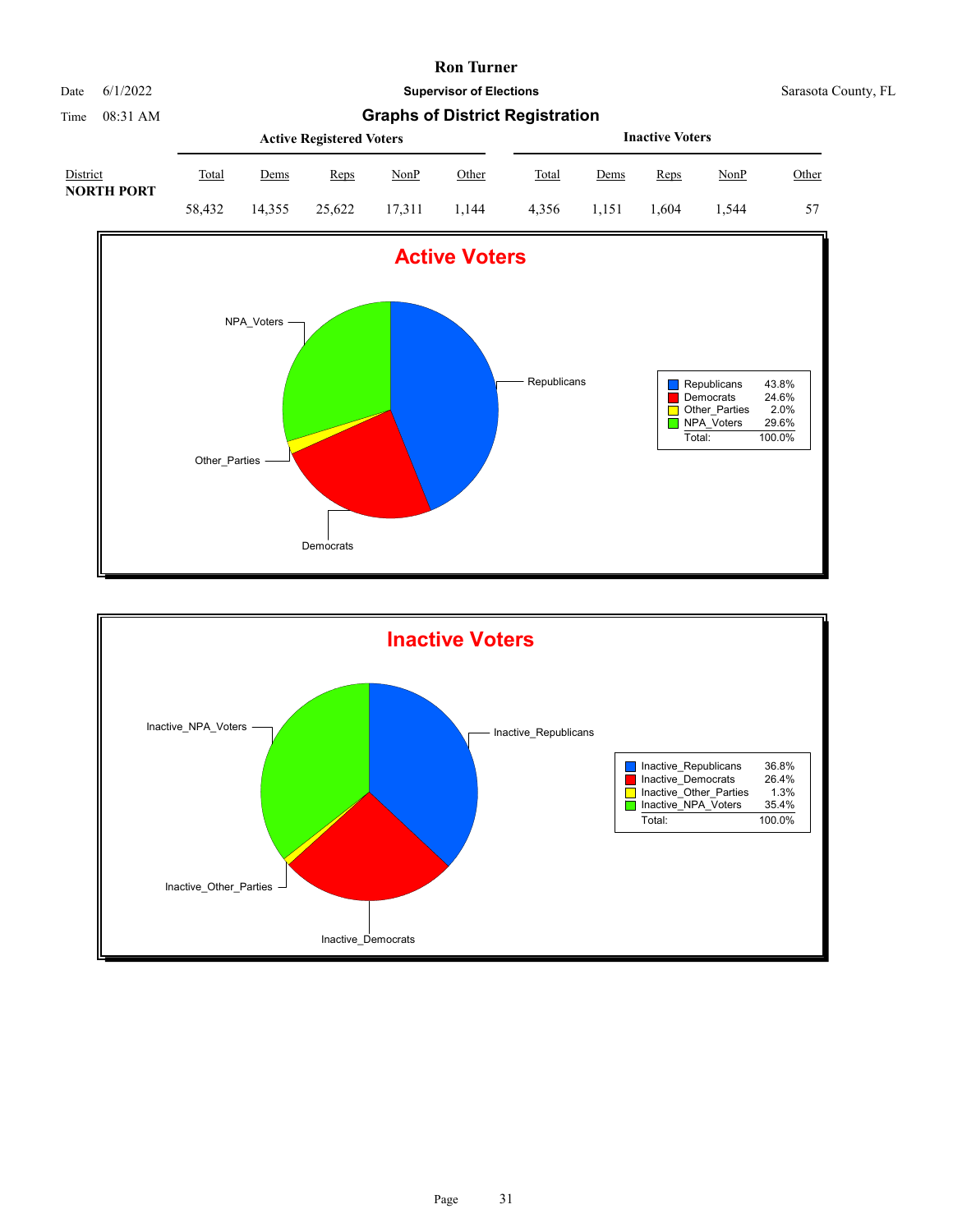

|                                    |        | <b>Inactive Voters</b> |             |       |       |       |      |      |      |              |
|------------------------------------|--------|------------------------|-------------|-------|-------|-------|------|------|------|--------------|
| District<br><b>SARASOTA DIST 1</b> | Total  | <u>Dems</u>            | <u>Reps</u> | NonP  | Other | Total | Dems | Reps | NonP | <u>Other</u> |
|                                    | 10.962 | 5.742                  | 2.139       | 2.851 | 230   | . 399 | 695  | 242  | 443  | 19           |



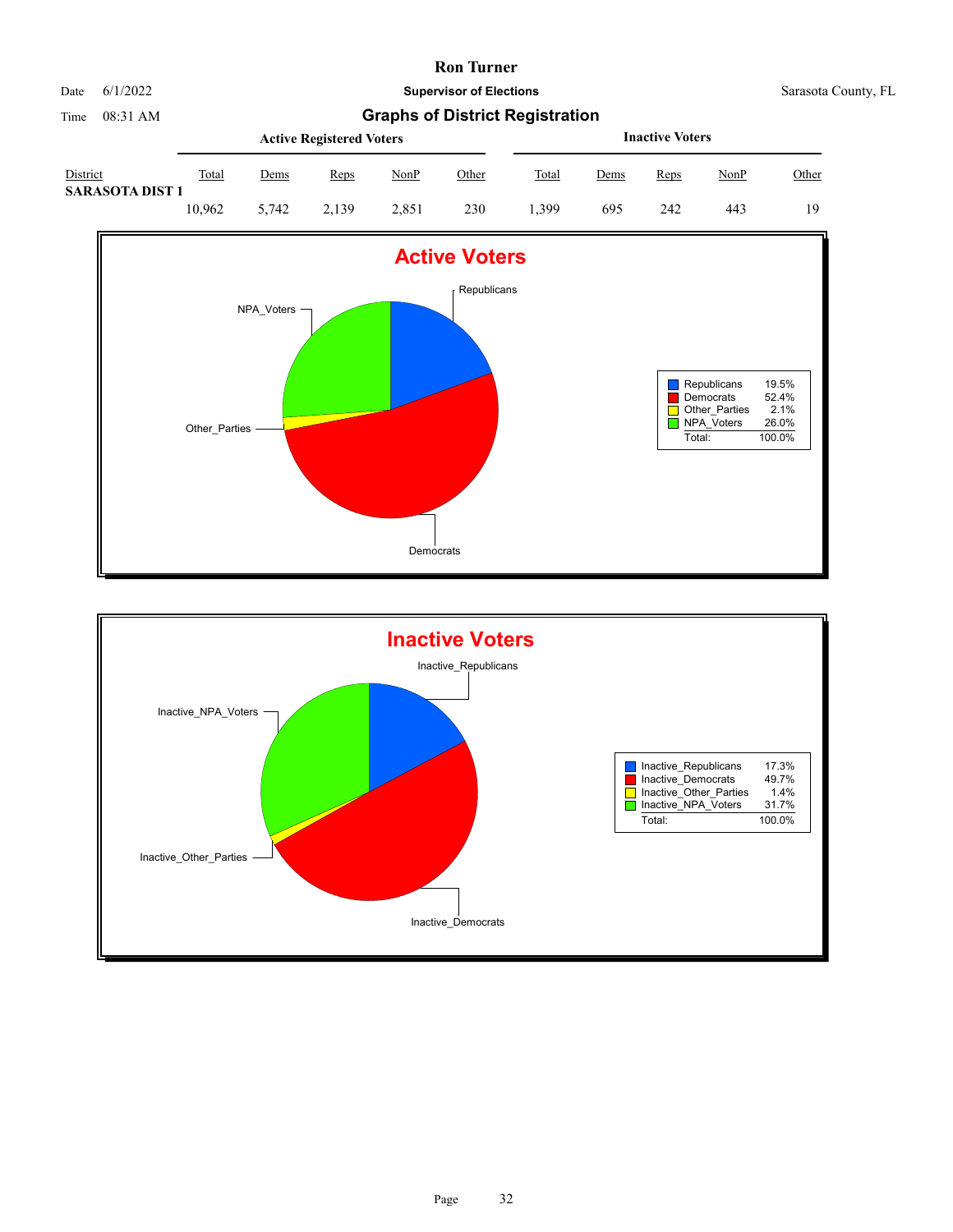

|                                           | <b>Active Registered Voters</b> |             |       |       |              |       | <b>Inactive Voters</b> |      |             |       |  |
|-------------------------------------------|---------------------------------|-------------|-------|-------|--------------|-------|------------------------|------|-------------|-------|--|
| <b>District</b><br><b>SARASOTA DIST 2</b> | Total                           | <u>Dems</u> | Reps  | NonP  | <u>Other</u> | Total | <u>Dems</u>            | Reps | <u>NonP</u> | Other |  |
|                                           | 16.686                          | 6.231       | 6.287 | 3.832 | 336          | .,536 | 562                    | 508  | 439         | 27    |  |



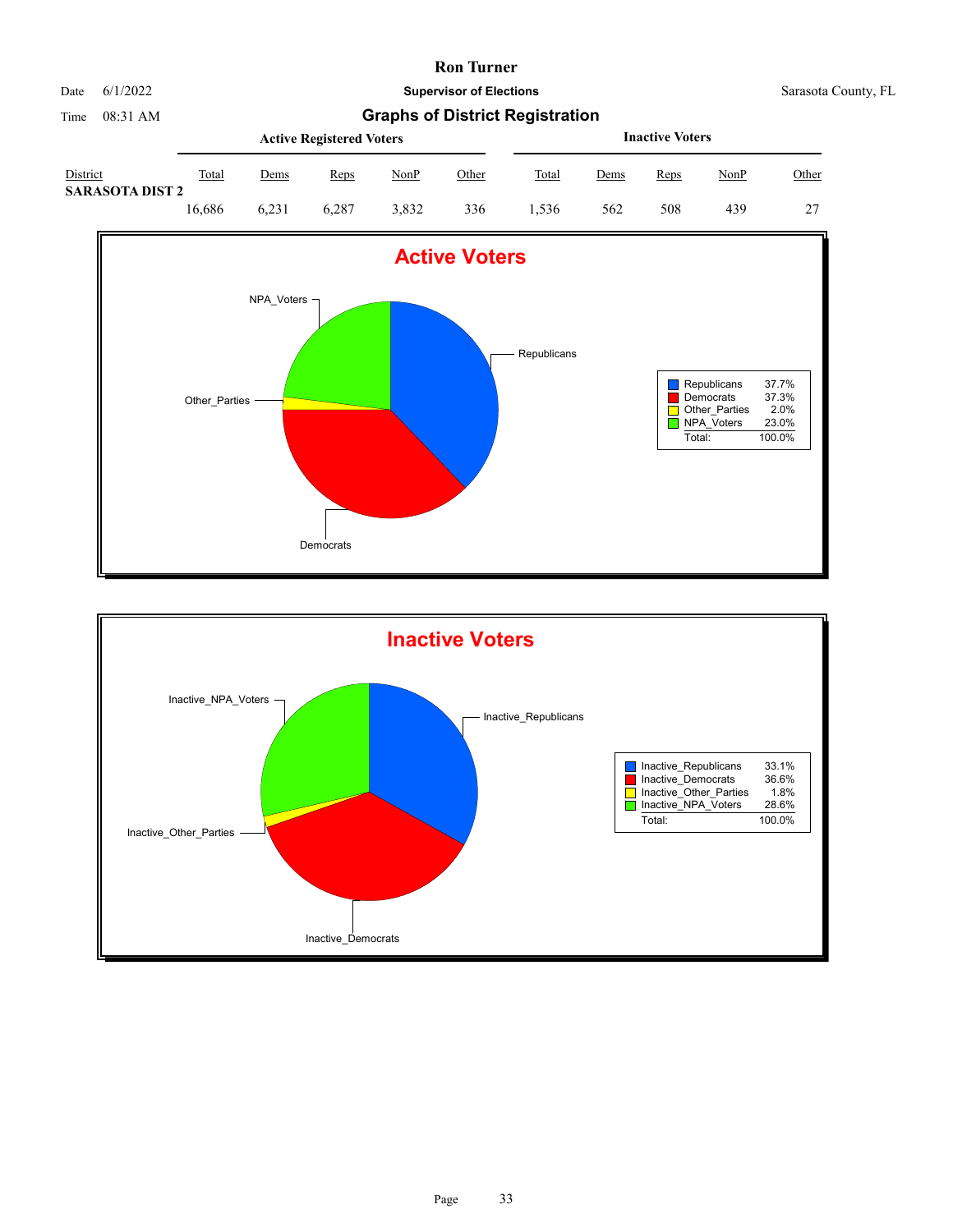

Time 08:31 AM **Graphs of District Registration**

|                                    | <b>Active Registered Voters</b> |       |             |             |       |              | <b>Inactive Voters</b> |      |      |       |  |
|------------------------------------|---------------------------------|-------|-------------|-------------|-------|--------------|------------------------|------|------|-------|--|
| District<br><b>SARASOTA DIST 3</b> | Total                           | Dems  | <b>Reps</b> | <u>NonP</u> | Other | <b>Total</b> | Dems                   | Reps | NonP | Other |  |
|                                    | 10.825                          | 4.051 | 3.730       | 2.804       | 240   | 1.155        | 423                    | 341  | 372  | 19    |  |



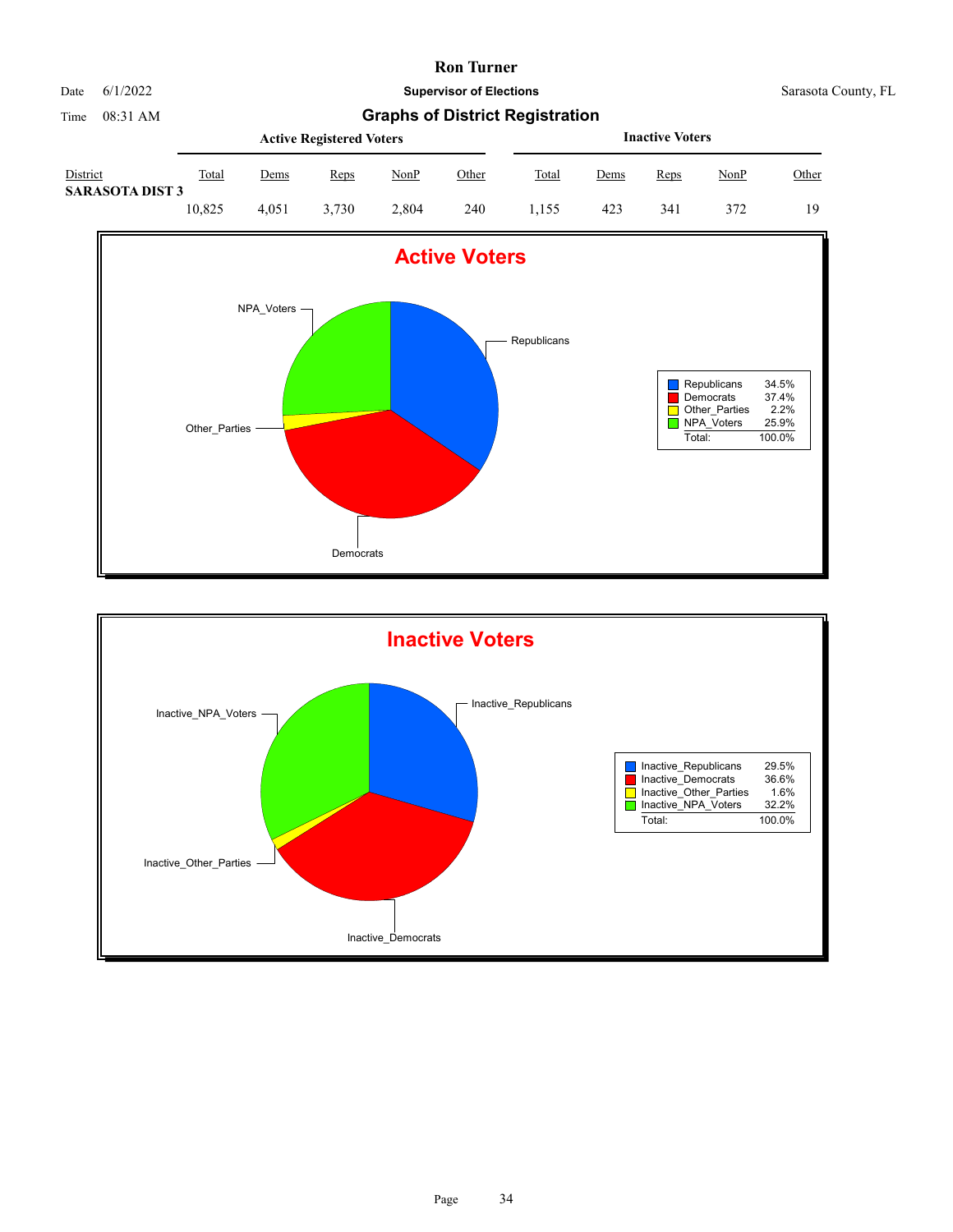| Date | 6/1/2022 |
|------|----------|
|      |          |

**Supervisor of Elections** Sarasota County, FL

|                             | <b>Active Registered Voters</b> |             |        |       |       |              | <b>Inactive Voters</b> |       |             |       |  |  |
|-----------------------------|---------------------------------|-------------|--------|-------|-------|--------------|------------------------|-------|-------------|-------|--|--|
| District<br><b>SARASOTA</b> | <u>Total</u>                    | <u>Dems</u> | Reps   | NonP  | Other | <b>Total</b> | Dems                   | Reps  | <u>NonP</u> | Other |  |  |
|                             | 38.473                          | 16.024      | 12.156 | 9.487 | 806   | 4.090        | 1.680                  | 1.091 | .254        | 65    |  |  |



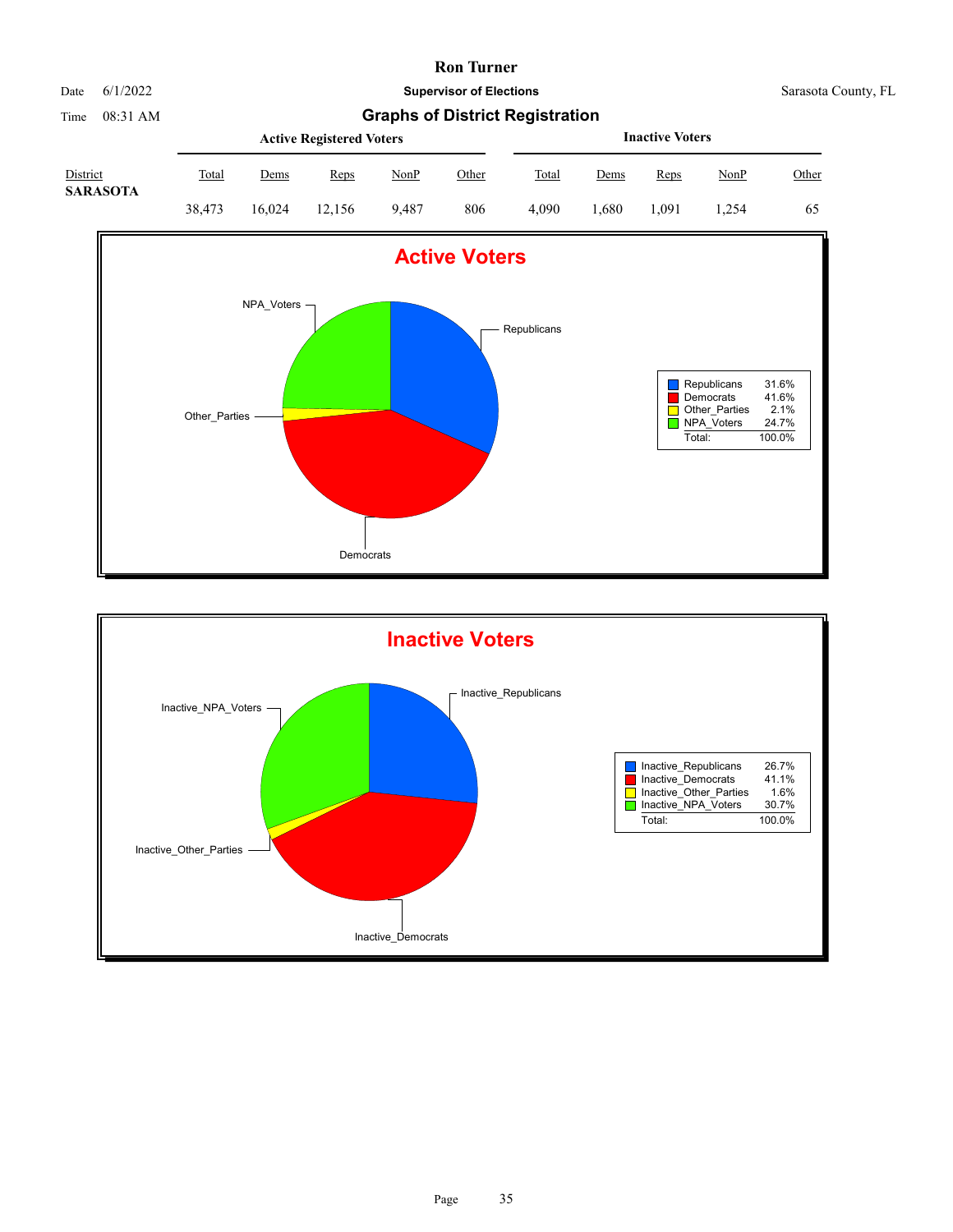

|                                  | <b>Active Registered Voters</b> |             |             |             |              |              | <b>Inactive Voters</b> |       |             |              |  |  |
|----------------------------------|---------------------------------|-------------|-------------|-------------|--------------|--------------|------------------------|-------|-------------|--------------|--|--|
| District<br><b>SCHOOL DIST 1</b> | <b>Total</b>                    | <u>Dems</u> | <u>Reps</u> | <u>NonP</u> | <u>Other</u> | <b>Total</b> | Dems                   | Reps  | <u>NonP</u> | <u>Other</u> |  |  |
|                                  | 62.746                          | 24,276      | 21.591      | 15.566      | 1.313        | 5.893        | 2.305                  | 1.720 | 1.778       | 90           |  |  |



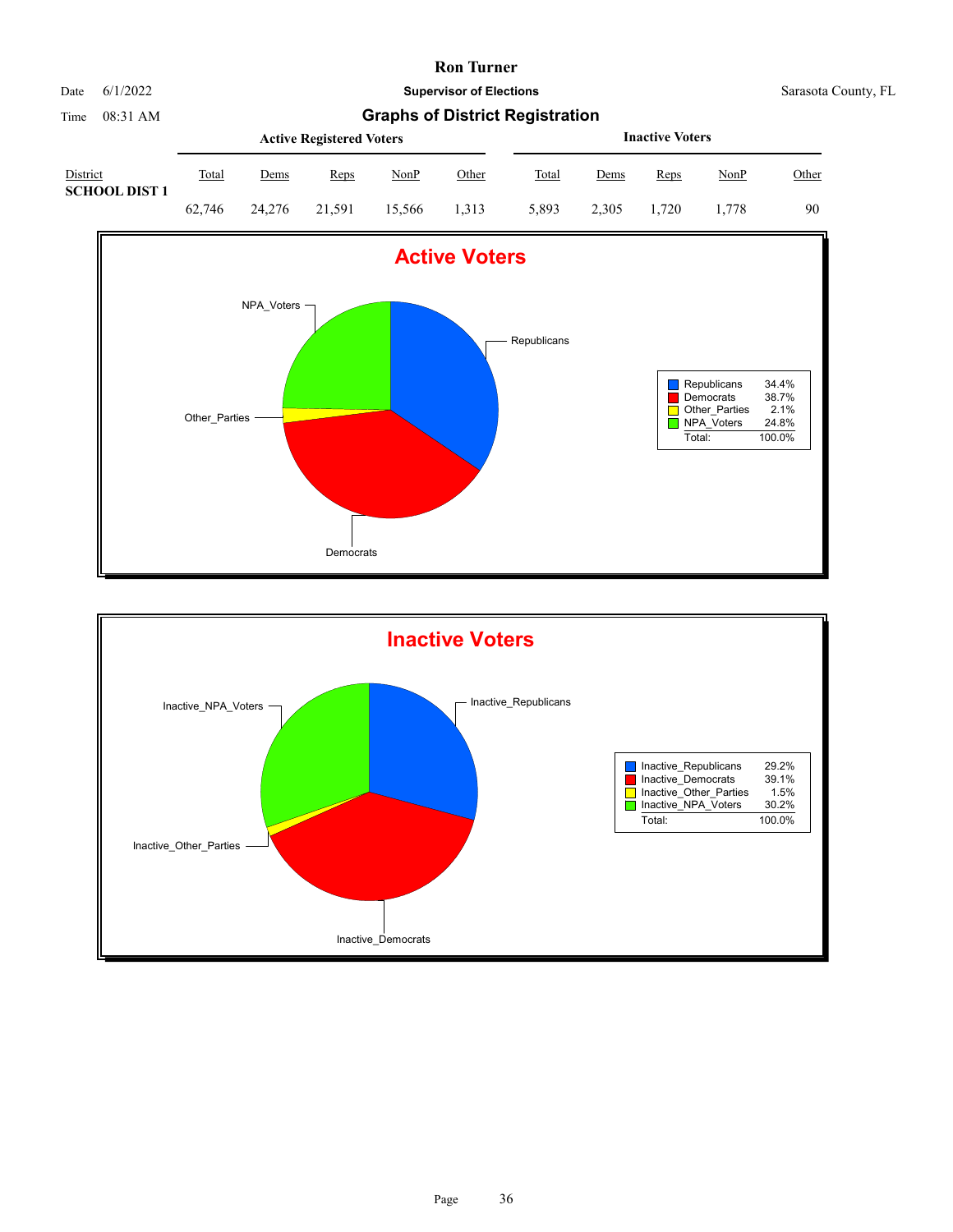

Time 08:31 AM **Graphs of District Registration**

|                                  |        |        | <b>Active Registered Voters</b> |        |       |              | <b>Inactive Voters</b> |       |         |       |  |  |
|----------------------------------|--------|--------|---------------------------------|--------|-------|--------------|------------------------|-------|---------|-------|--|--|
| District<br><b>SCHOOL DIST 2</b> | Total  | Dems   | Reps                            | NonP   | Other | <b>Total</b> | Dems                   | Reps  | NonP    | Other |  |  |
|                                  | 75.031 | 20,092 | 35,389                          | 18.137 | 1.413 | 5.173        | 1.501                  | 2.090 | . . 508 | 74    |  |  |



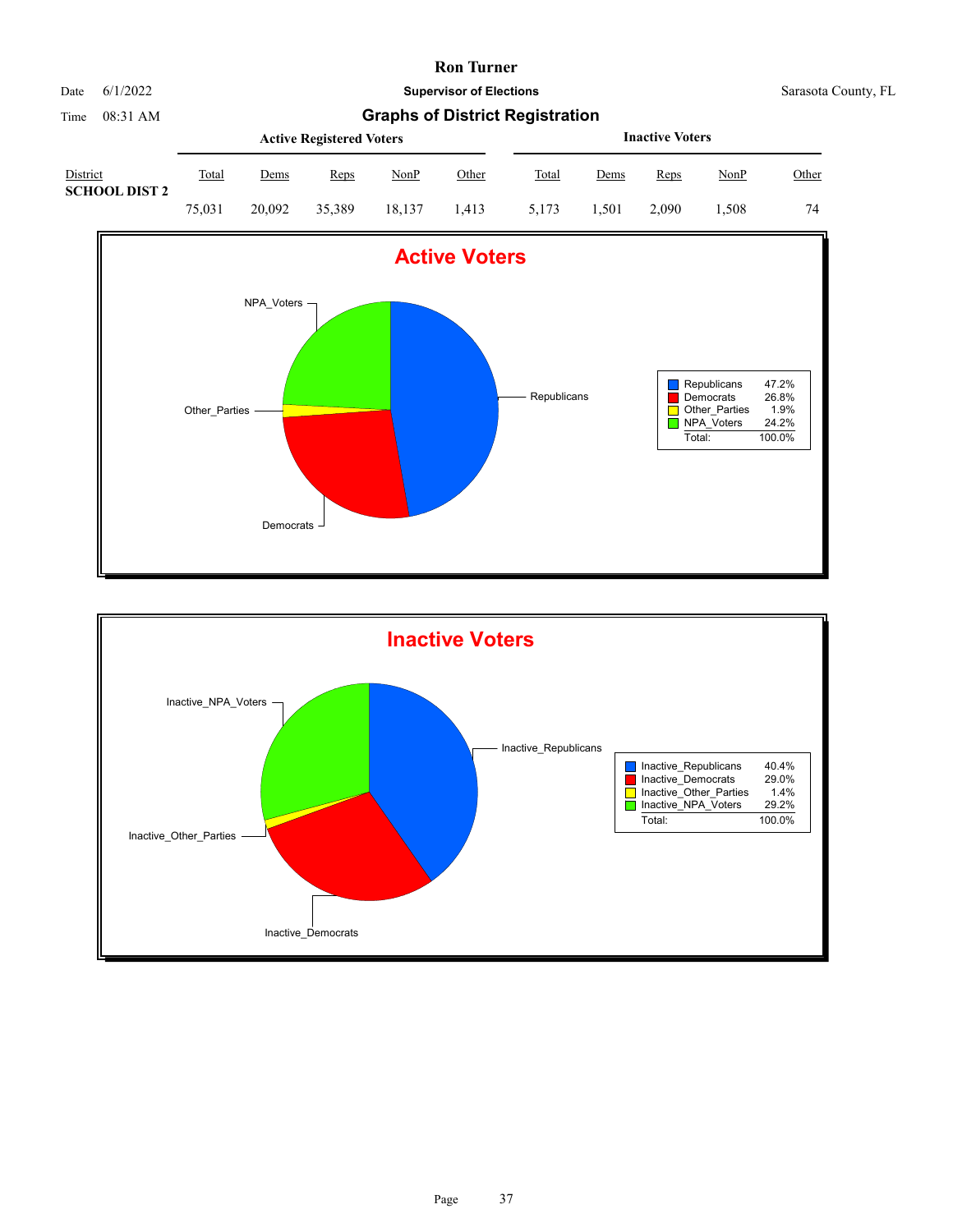

Time 08:31 AM **Graphs of District Registration**

|                                         |        |        | <b>Active Registered Voters</b> |        |       | <b>Inactive Voters</b> |       |      |       |       |  |
|-----------------------------------------|--------|--------|---------------------------------|--------|-------|------------------------|-------|------|-------|-------|--|
| <b>District</b><br><b>SCHOOL DIST 3</b> | Total  | Dems   | Reps                            | NonP   | Other | Total                  | Dems  | Reps | NonP  | Other |  |
|                                         | 66,368 | 16.399 | 29,366                          | 19.338 | 1.265 | 5.153                  | . 366 | .960 | 1.767 | 60    |  |



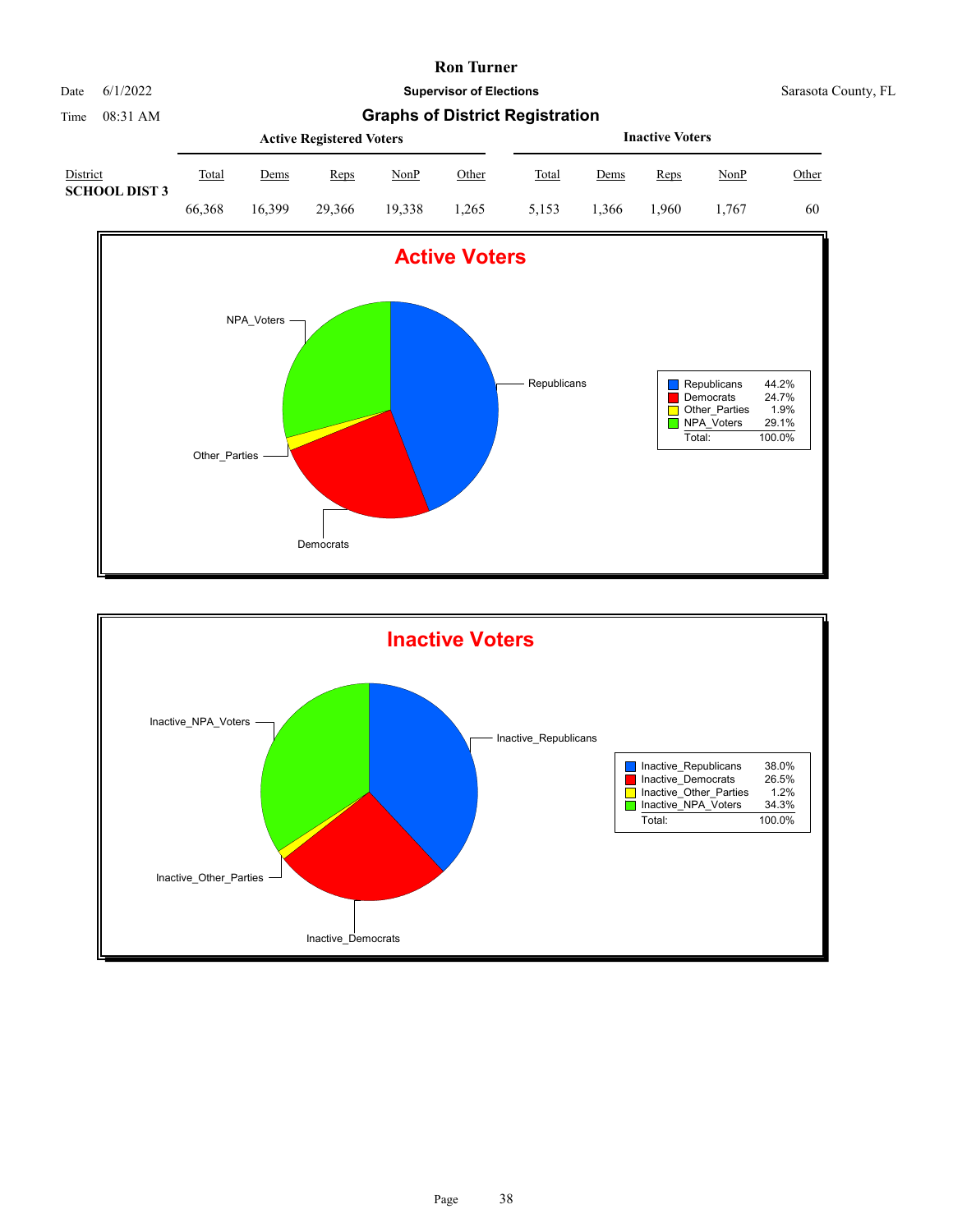

Time 08:31 AM **Graphs of District Registration**

|                                  |        |        | <b>Active Registered Voters</b> |             |       | <b>Inactive Voters</b> |       |      |       |       |  |
|----------------------------------|--------|--------|---------------------------------|-------------|-------|------------------------|-------|------|-------|-------|--|
| District<br><b>SCHOOL DIST 4</b> | Total  | Dems   | Reps                            | <b>NonP</b> | Other | <b>Total</b>           | Dems  | Reps | NonP  | Other |  |
|                                  | 68.235 | 21.361 | 28,969                          | 16.629      | 1.276 | 5,339                  | 1.703 | .995 | 1.574 | 67    |  |



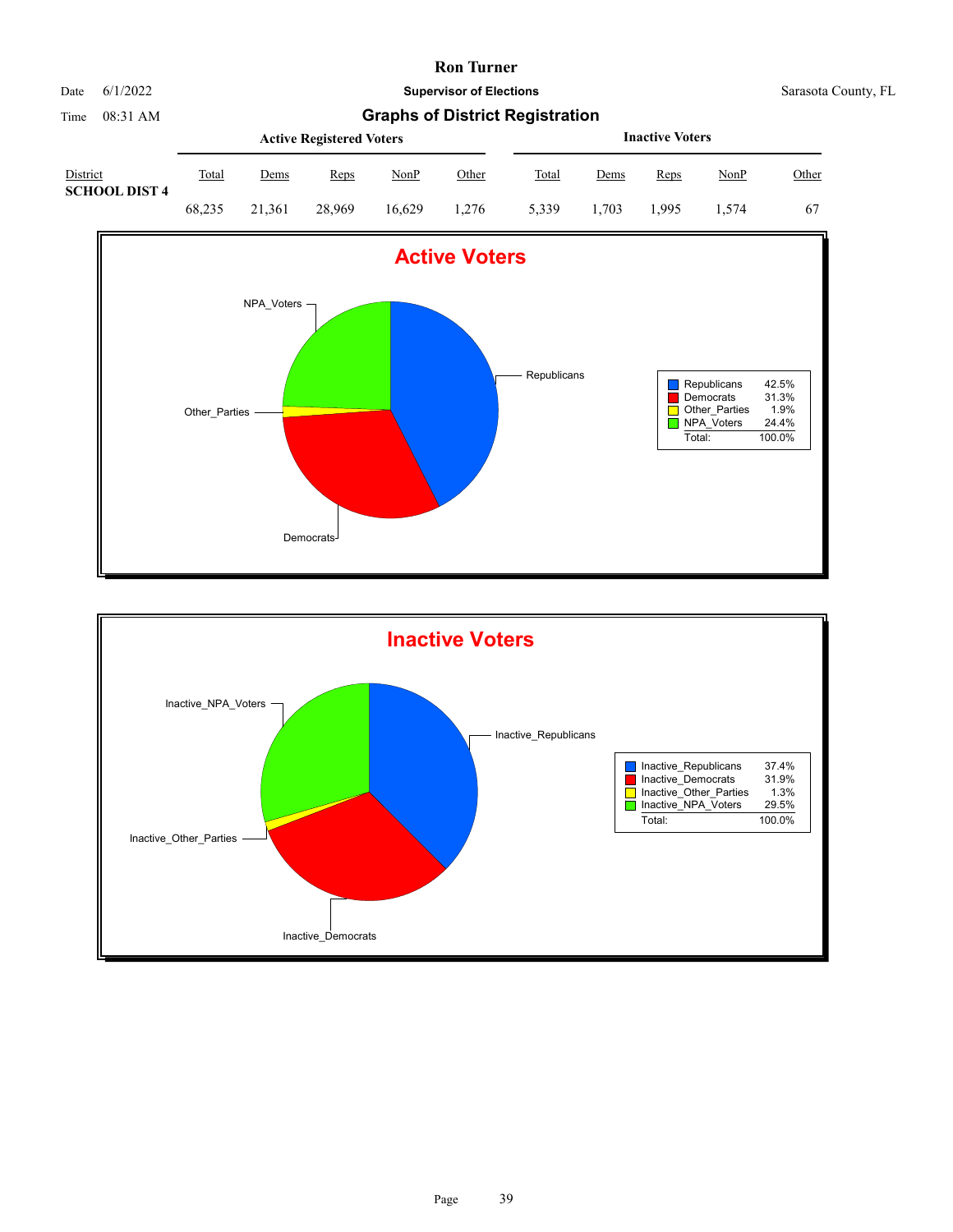

|                                  |        |             | <b>Active Registered Voters</b> |             |       |       | <b>Inactive Voters</b> |       |       |       |  |  |
|----------------------------------|--------|-------------|---------------------------------|-------------|-------|-------|------------------------|-------|-------|-------|--|--|
| District<br><b>SCHOOL DIST 5</b> | Total  | <u>Dems</u> | <u>Reps</u>                     | <u>NonP</u> | Other | Total | <u>Dems</u>            | Reps  | NonP  | Other |  |  |
|                                  | 73.969 | 18.684      | 34,366                          | 19.679      | 1.240 | 5.253 | .404                   | 2.191 | . 603 | 55    |  |  |



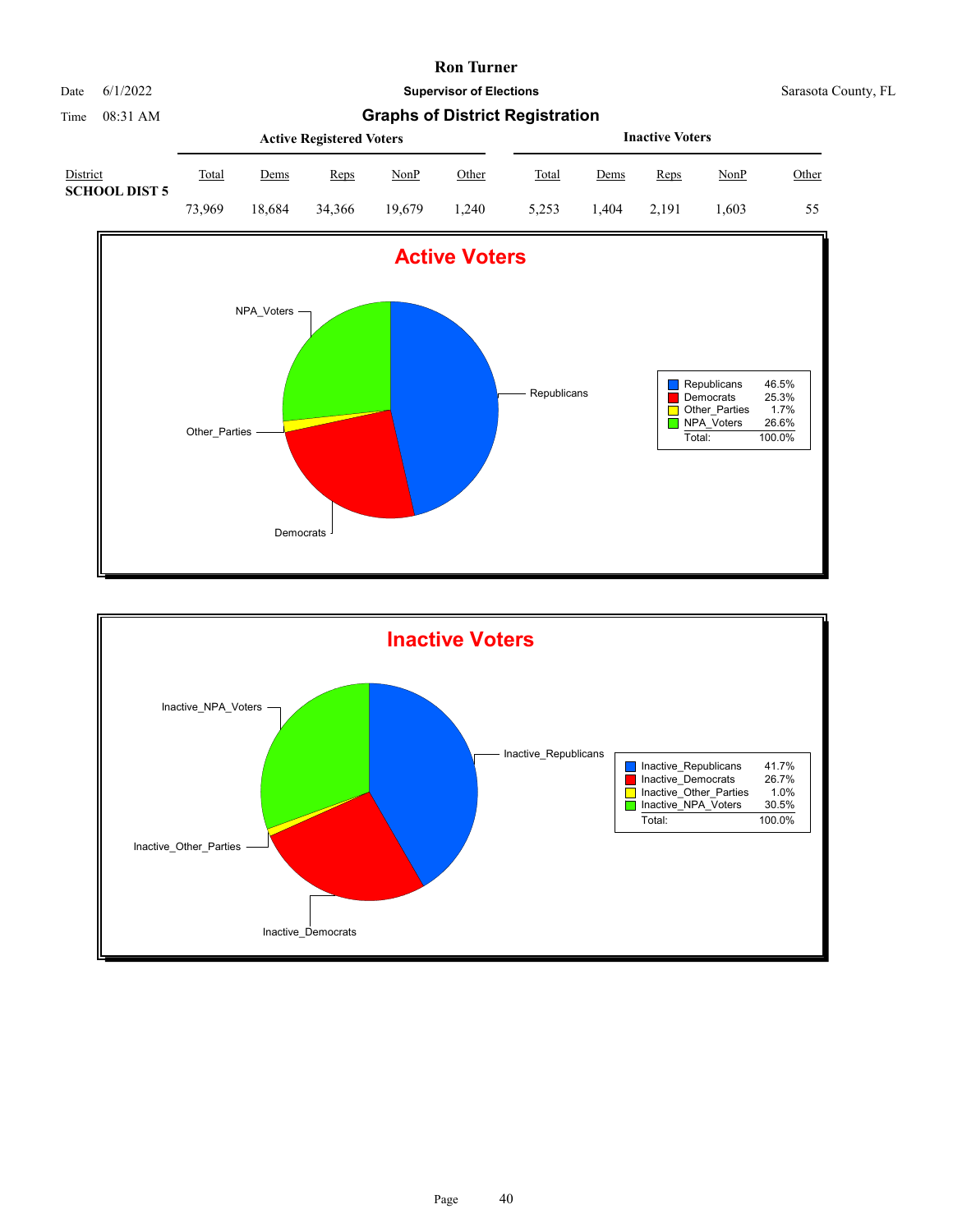

Time 08:31 AM **Graphs of District Registration**

|                                    |         |         | <b>Active Registered Voters</b> |        | <b>Inactive Voters</b> |        |       |       |             |       |
|------------------------------------|---------|---------|---------------------------------|--------|------------------------|--------|-------|-------|-------------|-------|
| District<br><b>STATE SENATE 22</b> | Total   | Dems    | Reps                            | NonP   | Other                  | Total  | Dems  | Reps  | <u>NonP</u> | Other |
|                                    | 346,349 | 100.812 | 149.681                         | 89.349 | 6.507                  | 26,811 | 8.279 | 9.956 | 8.230       | 346   |



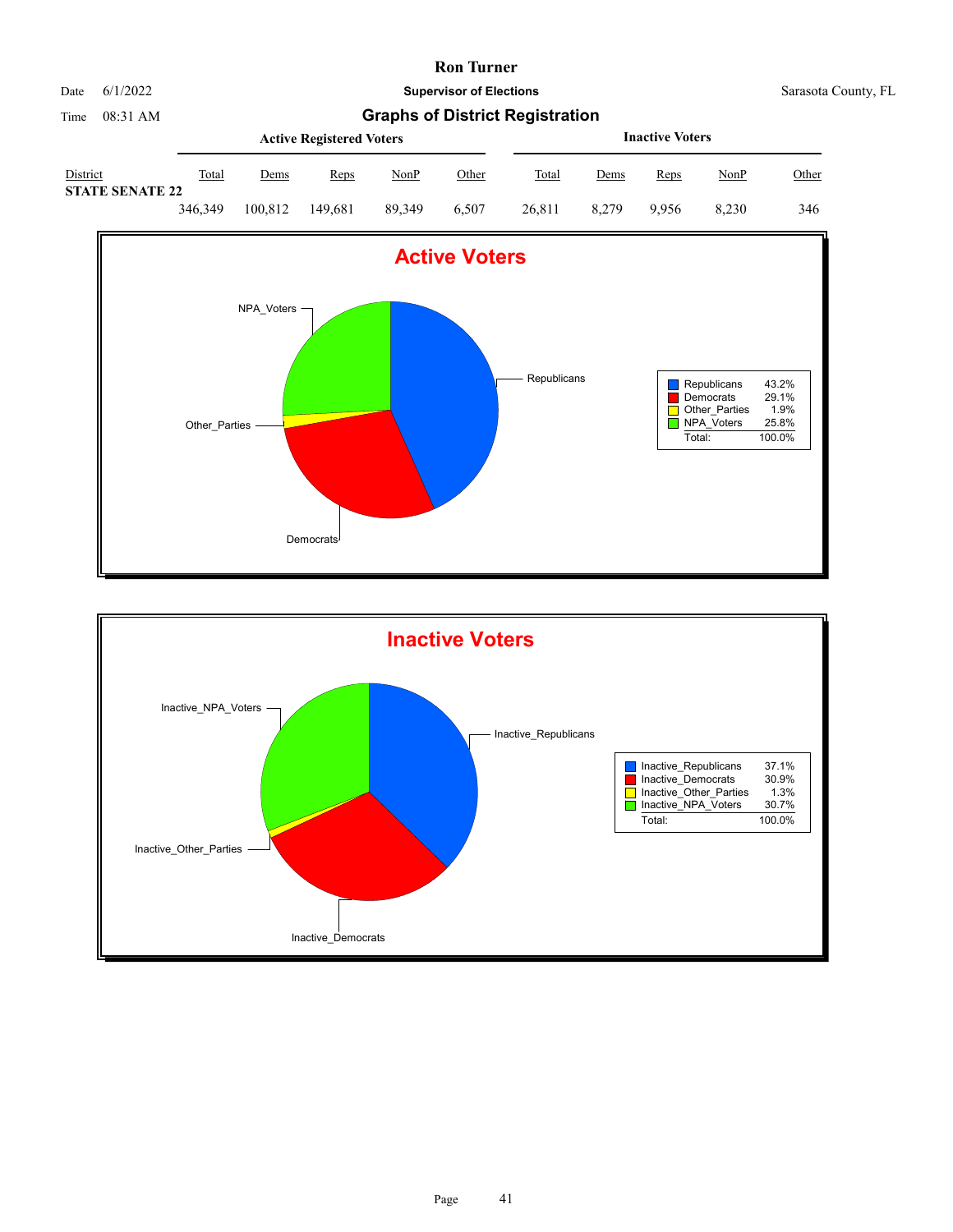

Date 6/1/2022 **Supervisor of Elections** Supervisor **Supervisor of Elections** Sarasota County, FL

|                                  |       |      | <b>Active Registered Voters</b> |      |              | <b>Inactive Voters</b> |             |      |             |       |  |
|----------------------------------|-------|------|---------------------------------|------|--------------|------------------------|-------------|------|-------------|-------|--|
| District<br>LONGBOAT KEY BEACH A | Total | Dems | Reps                            | NonP | <u>Other</u> | Total                  | <u>Dems</u> | Reps | <u>NonP</u> | Other |  |
|                                  | .839  | 519  | 893                             | 389  | 38           | 147                    | 44          | 68   | 34          |       |  |



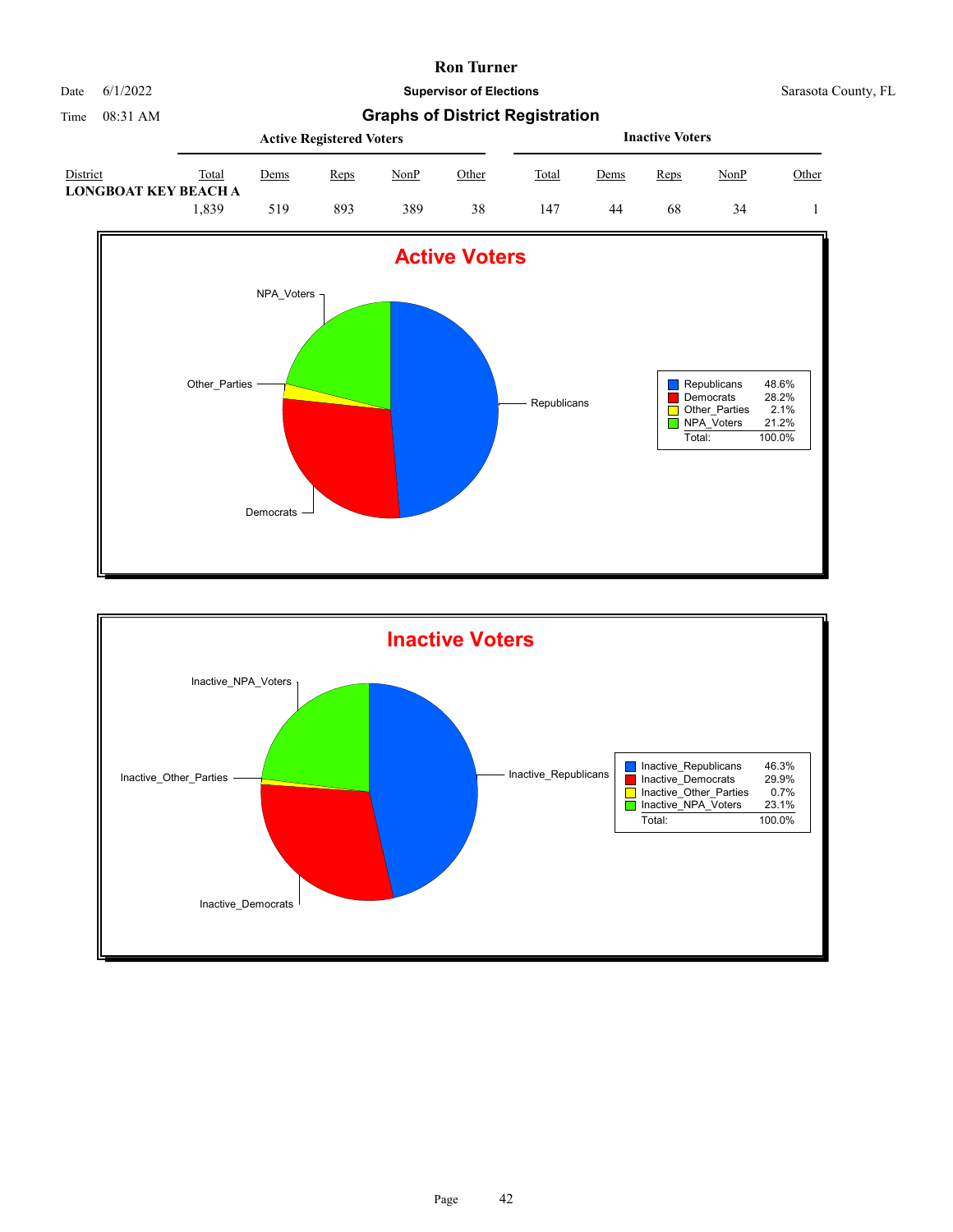

Date 6/1/2022 **Supervisor of Elections** Supervisor **Supervisor of Elections** Sarasota County, FL

|                                         |       |      | <b>Active Registered Voters</b> |      |       | <b>Inactive Voters</b> |      |      |             |       |  |
|-----------------------------------------|-------|------|---------------------------------|------|-------|------------------------|------|------|-------------|-------|--|
| District<br><b>LONGBOAT KEY BEACH B</b> | Total | Dems | Reps                            | NonP | Other | Total                  | Dems | Reps | <u>NonP</u> | Other |  |
|                                         | 2.845 | 785  | .405                            | 611  | 44    | 170                    | 54   | 80   |             |       |  |



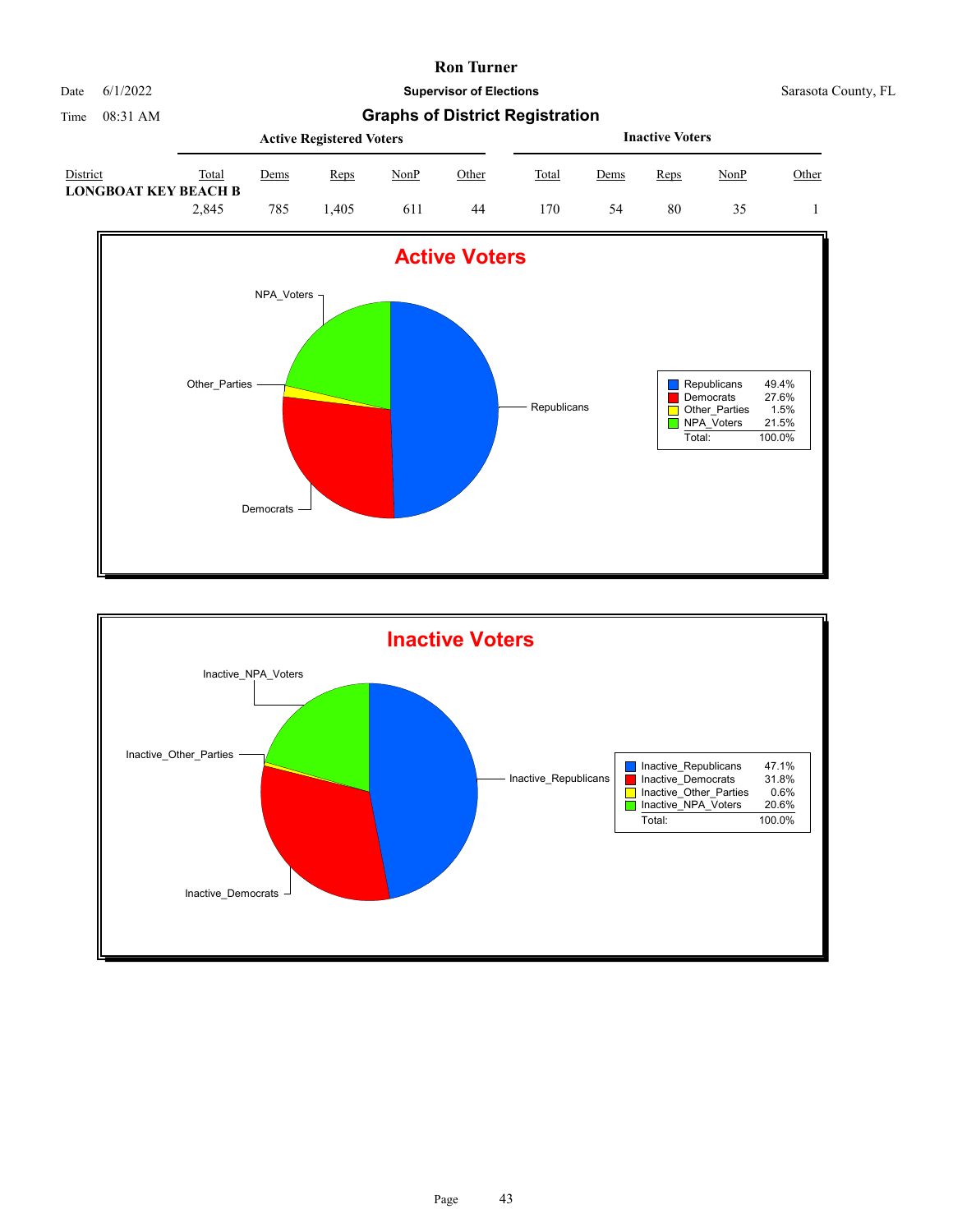

Date 6/1/2022 **Supervisor of Elections** Supervisor **Supervisor of Elections** Sarasota County, FL

|                                           |       |      | <b>Active Registered Voters</b> |      |              | <b>Inactive Voters</b> |      |      |             |       |  |
|-------------------------------------------|-------|------|---------------------------------|------|--------------|------------------------|------|------|-------------|-------|--|
| <b>District</b><br><b>BLACKBURN CREEK</b> | Total | Dems | Reps                            | NonP | <u>Other</u> | Total                  | Dems | Reps | <u>NonP</u> | Other |  |
|                                           | 2,198 | 556  | .090                            | 521  | 31           | 68                     |      | 26   |             |       |  |



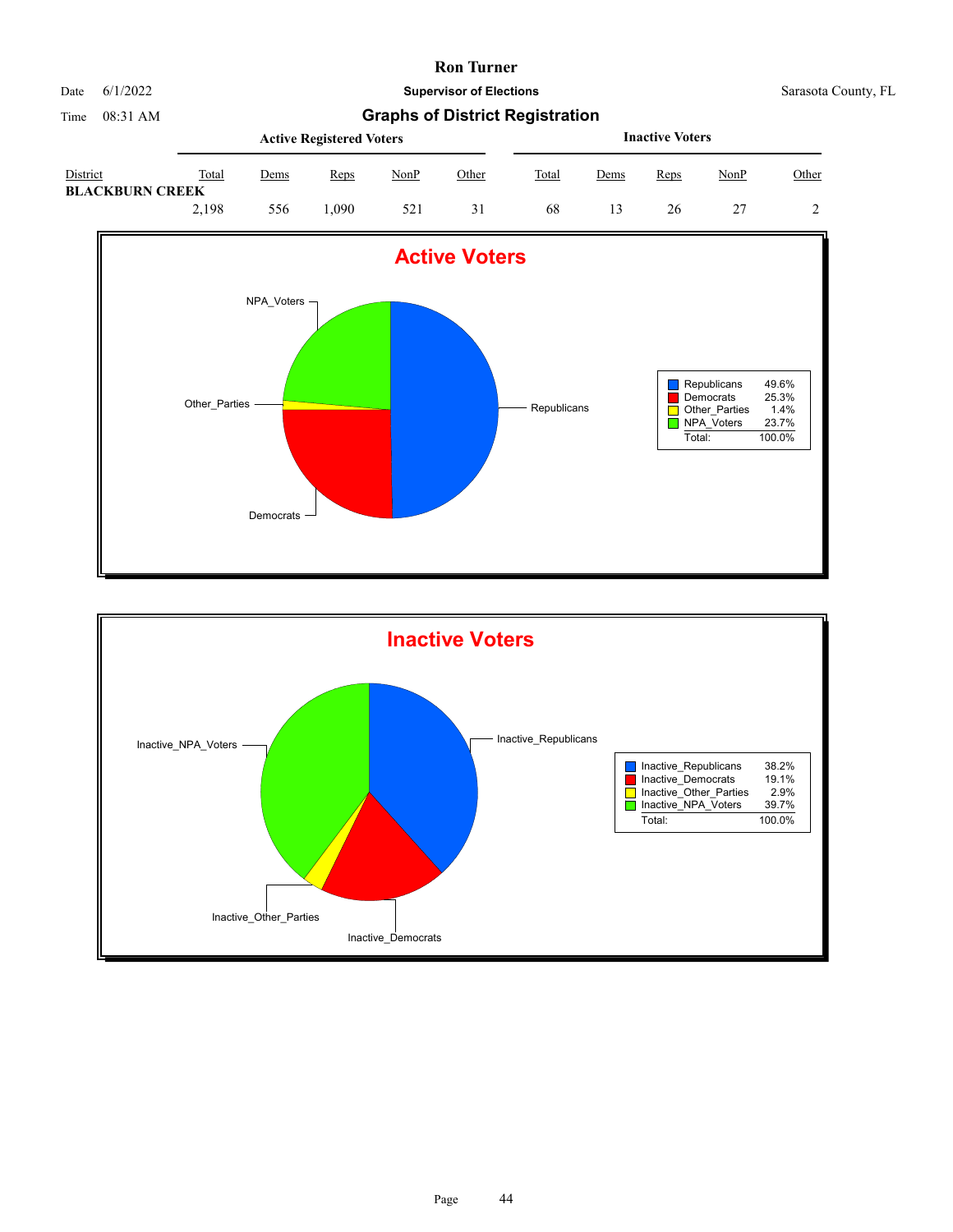

Time 08:31 AM **Graphs of District Registration**

|                                     |       |             | <b>Active Registered Voters</b> |             |       | <b>Inactive Voters</b> |      |      |      |       |  |  |
|-------------------------------------|-------|-------------|---------------------------------|-------------|-------|------------------------|------|------|------|-------|--|--|
| District<br><b>BOBCAT TRAIL CDD</b> | Total | <u>Dems</u> | Reps                            | <b>NonP</b> | Other | Total                  | Dems | Reps | NonP | Other |  |  |
|                                     | 785   | 180         | 385                             | 211         |       | 46                     | 10   |      |      |       |  |  |



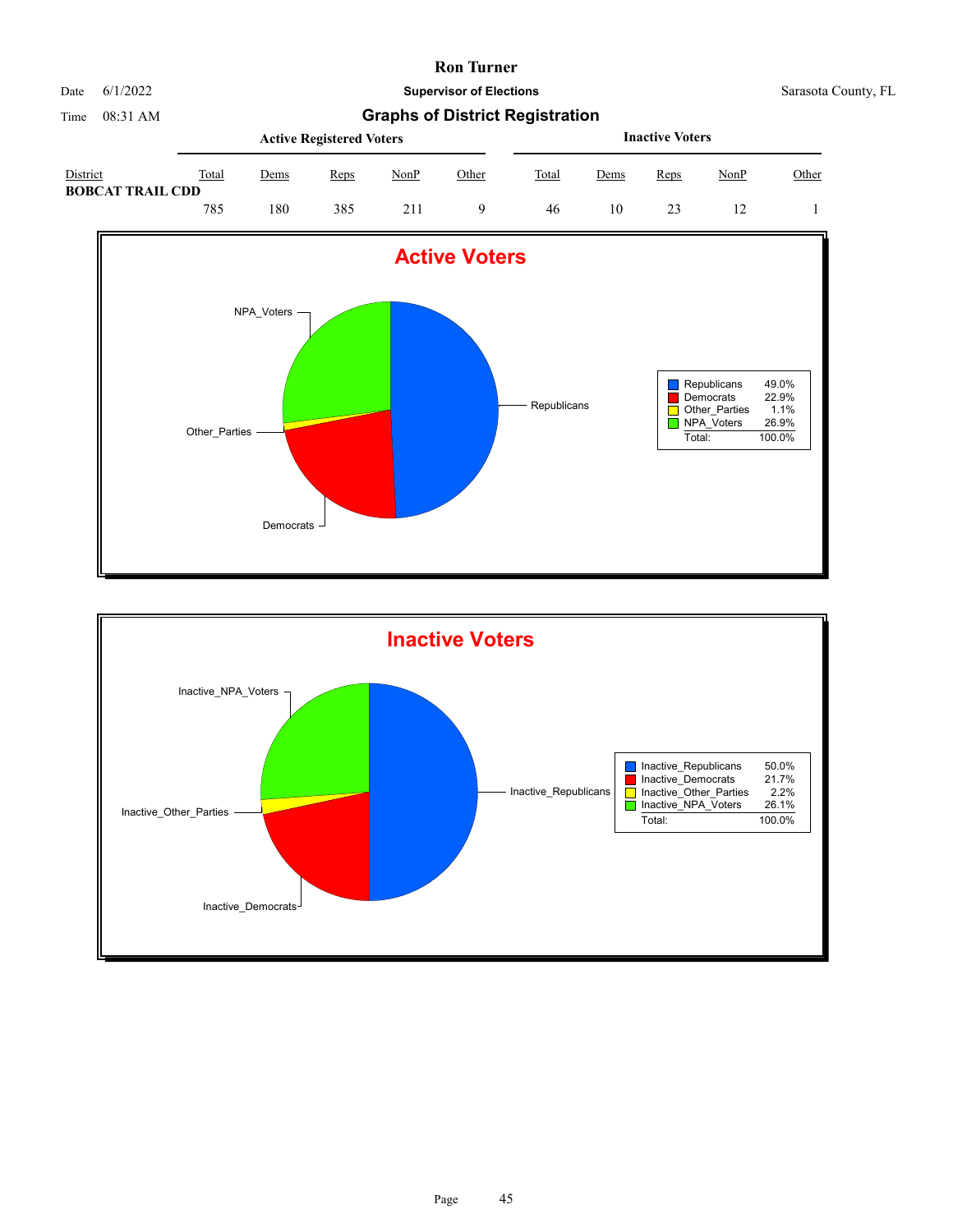

|                                               |        |       | <b>Active Registered Voters</b> |             |              | <b>Inactive Voters</b> |             |      |             |       |  |
|-----------------------------------------------|--------|-------|---------------------------------|-------------|--------------|------------------------|-------------|------|-------------|-------|--|
| <b>District</b><br><b>ENGLEWOOD FIRE DIST</b> | Total  | Dems  | Reps                            | <u>NonP</u> | <u>Other</u> | Total                  | <u>Dems</u> | Reps | <u>NonP</u> | Other |  |
|                                               | 13.607 | 3.361 | 6.359                           | 3.653       | 234          | 938                    | 266         | 366  | 295         |       |  |



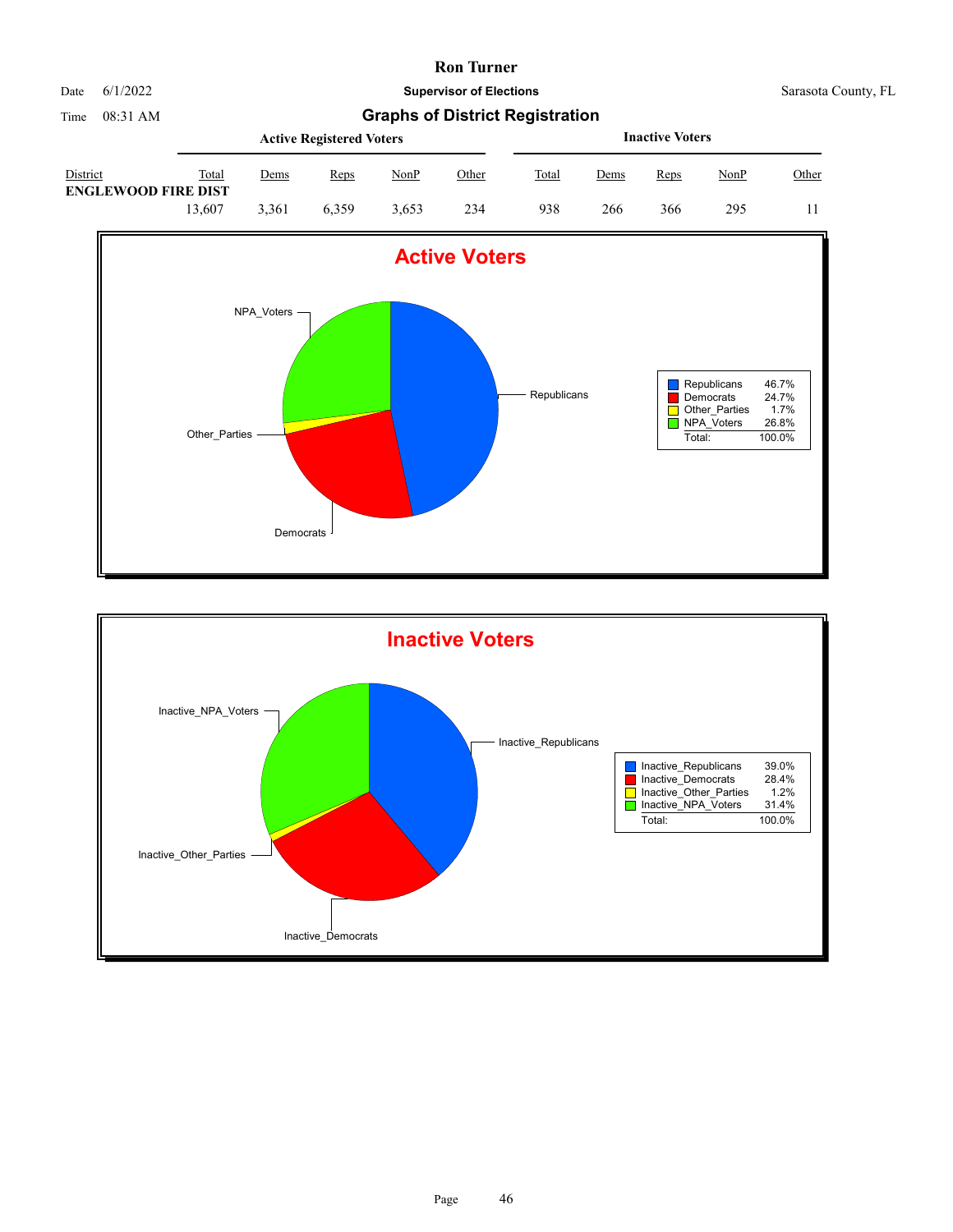

Date 6/1/2022 **Supervisor of Elections** Supervisor **Supervisor of Elections** Sarasota County, FL

|                                         |        |       | <b>Active Registered Voters</b> |             |              | <b>Inactive Voters</b> |             |      |             |       |  |
|-----------------------------------------|--------|-------|---------------------------------|-------------|--------------|------------------------|-------------|------|-------------|-------|--|
| District<br><b>ENGLEWOOD WATER DIST</b> | Total  | Dems  | Reps                            | <u>NonP</u> | <u>Other</u> | Total                  | <u>Dems</u> | Reps | <u>NonP</u> | Other |  |
|                                         | 14.518 | 3.600 | 6.783                           | 3.881       | 254          | 996                    | 284         | 382  |             |       |  |



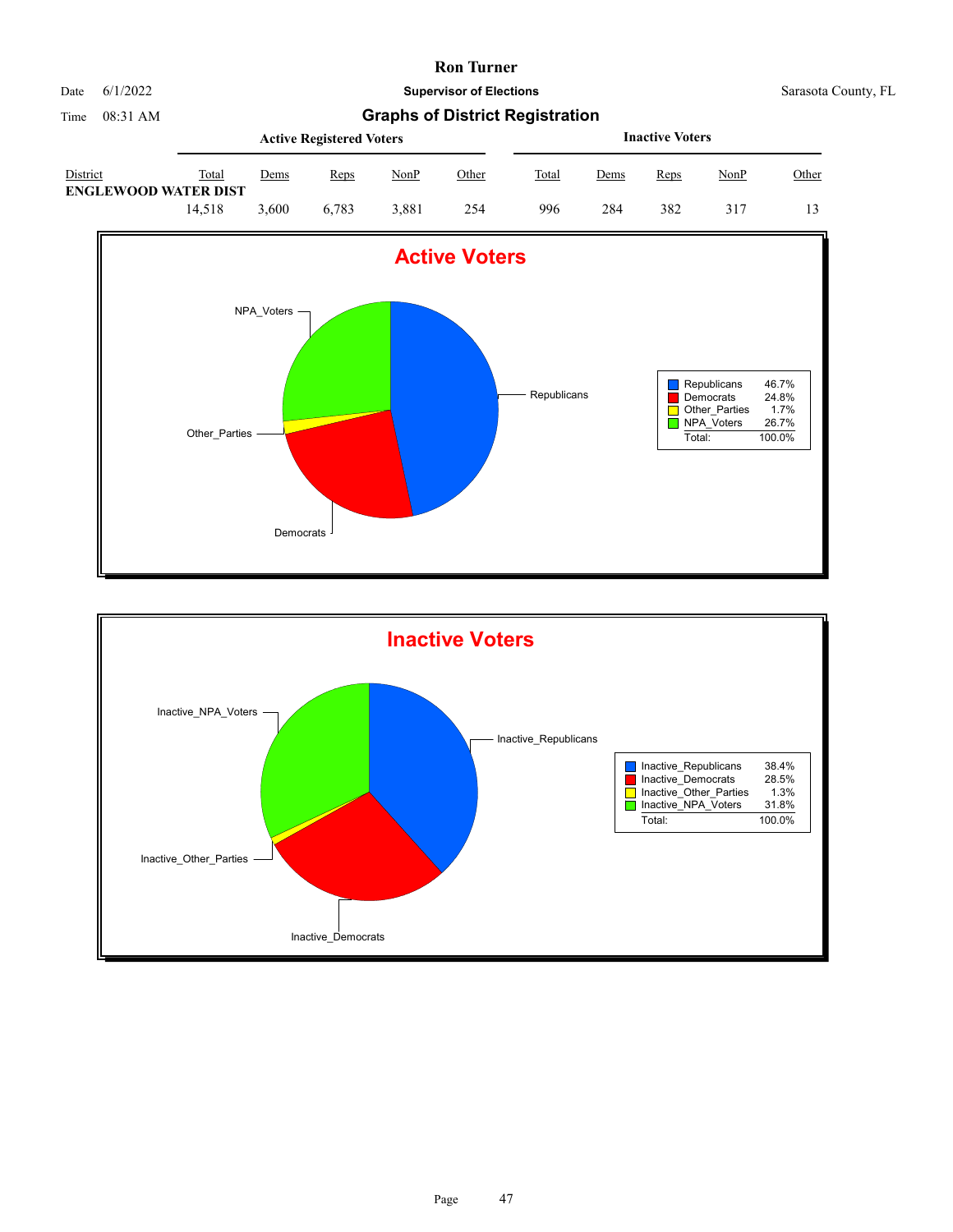

Date 6/1/2022 **Supervisor of Elections** Supervisor **Supervisor of Elections** Sarasota County, FL

|                                   |       |      | <b>Active Registered Voters</b> |      |              | <b>Inactive Voters</b> |             |      |             |       |  |
|-----------------------------------|-------|------|---------------------------------|------|--------------|------------------------|-------------|------|-------------|-------|--|
| District<br>HLDY PK PK & REC DIST | Total | Dems | Reps                            | NonP | <u>Other</u> | Total                  | <u>Dems</u> | Reps | <u>NonP</u> | Other |  |
|                                   | 605   | 194  | 238                             | 166  |              | 50                     |             | 18   | 10          |       |  |



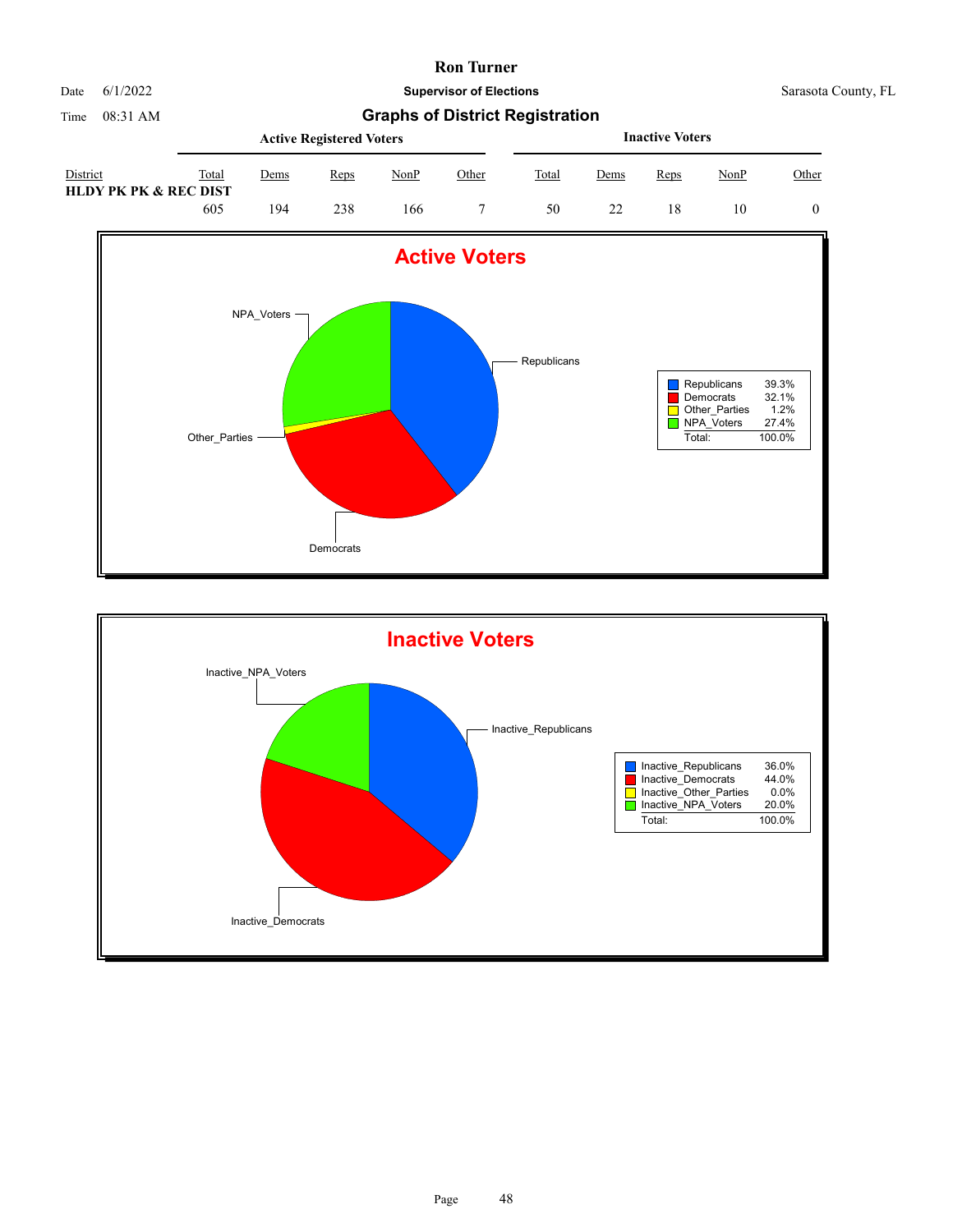

|                                       |       | <b>Active Registered Voters</b> |      | <b>Inactive Voters</b> |       |       |      |      |             |       |
|---------------------------------------|-------|---------------------------------|------|------------------------|-------|-------|------|------|-------------|-------|
| District<br><b>LAKESIDE PLANT CDD</b> | Total | Dems                            | Reps | NonP                   | Other | Total | Dems | Reps | <b>NonP</b> | Other |
|                                       | 899   | 212                             | 418  | 256                    |       | 86    | 24   | 34   | 26          |       |



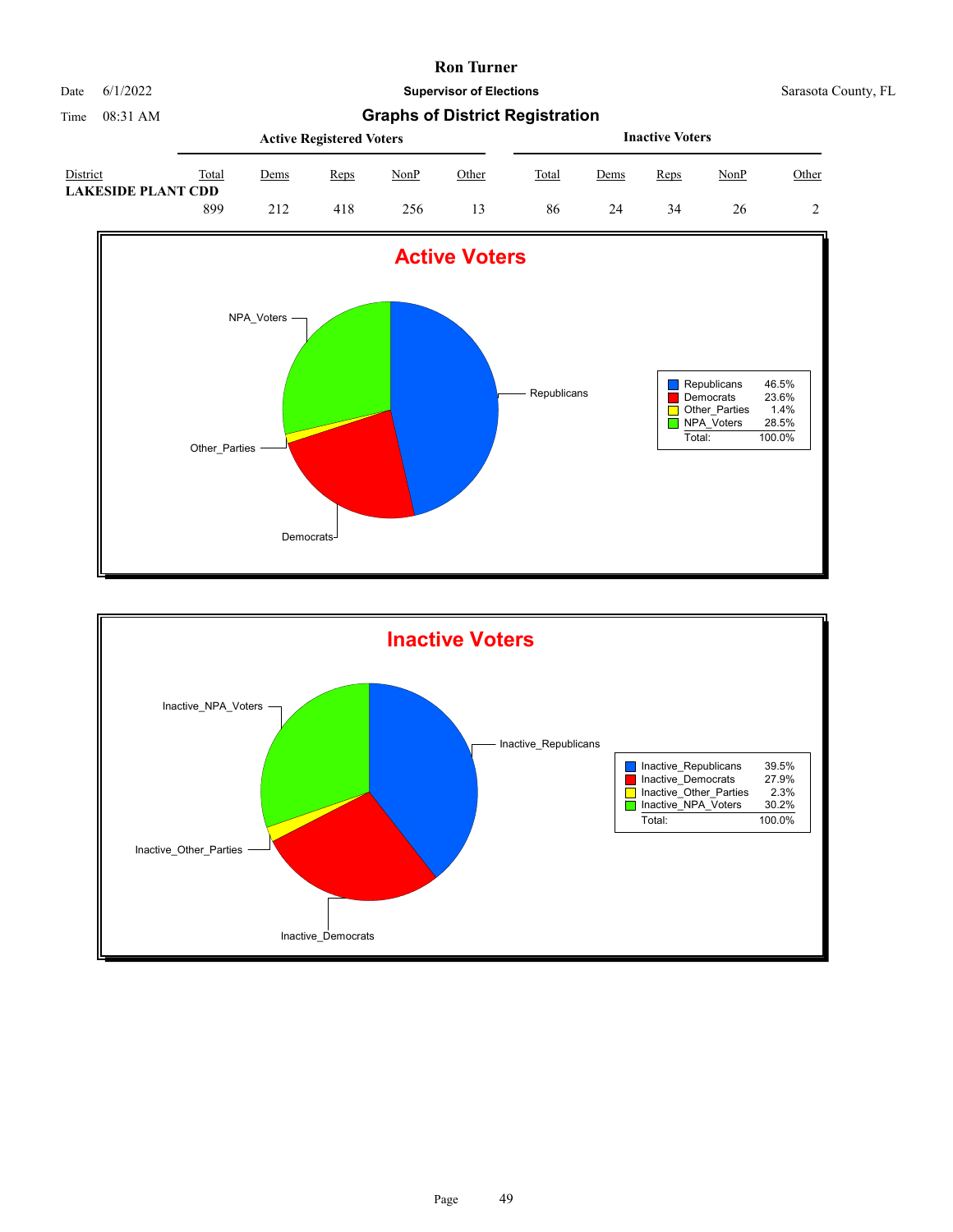

|                                       |       |      | <b>Active Registered Voters</b> |             | <b>Inactive Voters</b> |       |      |      |      |              |
|---------------------------------------|-------|------|---------------------------------|-------------|------------------------|-------|------|------|------|--------------|
| District<br><b>LAKEWOOD RANCH CDD</b> | Total | Dems | Reps                            | <u>NonP</u> | Other                  | Total | Dems | Reps | NonP | <u>Other</u> |
|                                       | .549  | 347  | 773                             | 378         |                        | -47   |      | 18   |      |              |



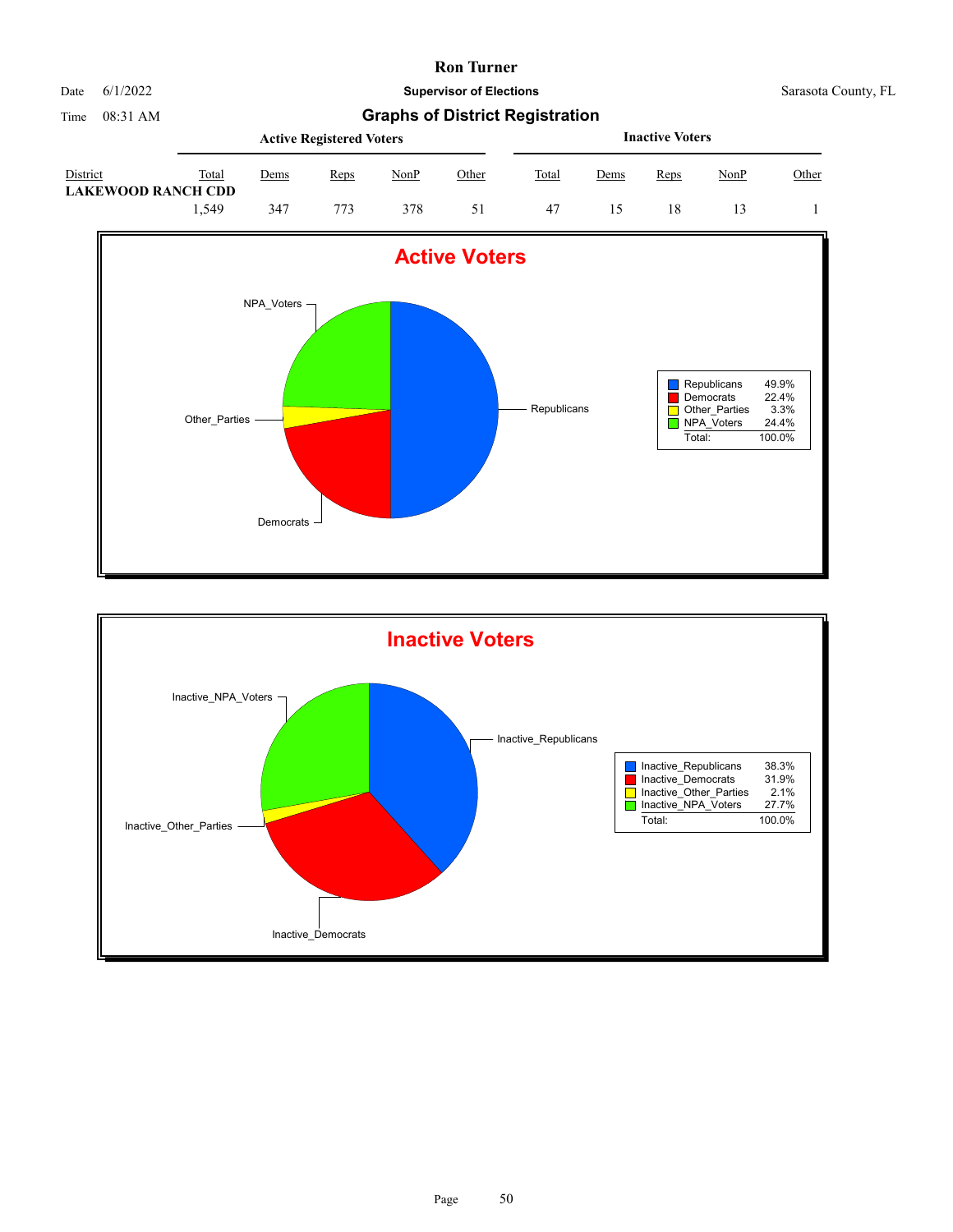

|                                    |       | <b>Inactive Voters</b> |      |      |              |       |             |      |             |       |
|------------------------------------|-------|------------------------|------|------|--------------|-------|-------------|------|-------------|-------|
| District<br><b>STONEYBROOK CDD</b> | Total | Dems                   | Reps | NonP | <u>Other</u> | Total | <u>Dems</u> | Reps | <u>NonP</u> | Other |
|                                    | 1.795 | 421                    | 808  | 524  | 42           | 126   | 40          | 49   | 36          |       |



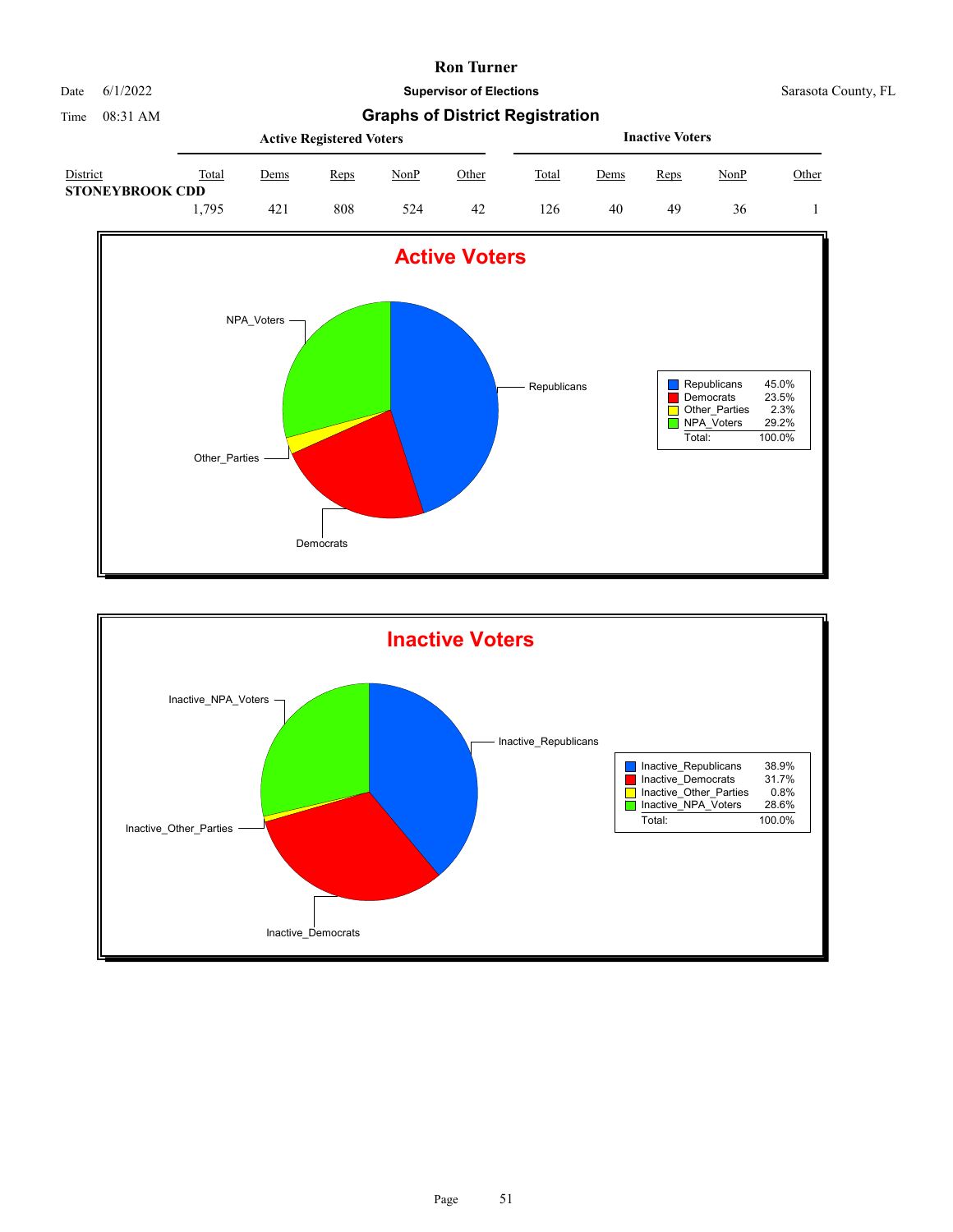

Date 6/1/2022 **Supervisor of Elections** Supervisor **Supervisor of Elections** Sarasota County, FL

|                                          |       | <b>Active Registered Voters</b> |      |      |              |       |      | <b>Inactive Voters</b> |             |       |  |  |  |
|------------------------------------------|-------|---------------------------------|------|------|--------------|-------|------|------------------------|-------------|-------|--|--|--|
| District<br><b>SARASOTA NATIONAL CDD</b> | Total | Dems                            | Reps | NonP | <u>Other</u> | Total | Dems | Reps                   | <u>NonP</u> | Other |  |  |  |
|                                          | 1.741 | 375                             | 952  | 384  | 30           | 44    |      |                        | 10          |       |  |  |  |



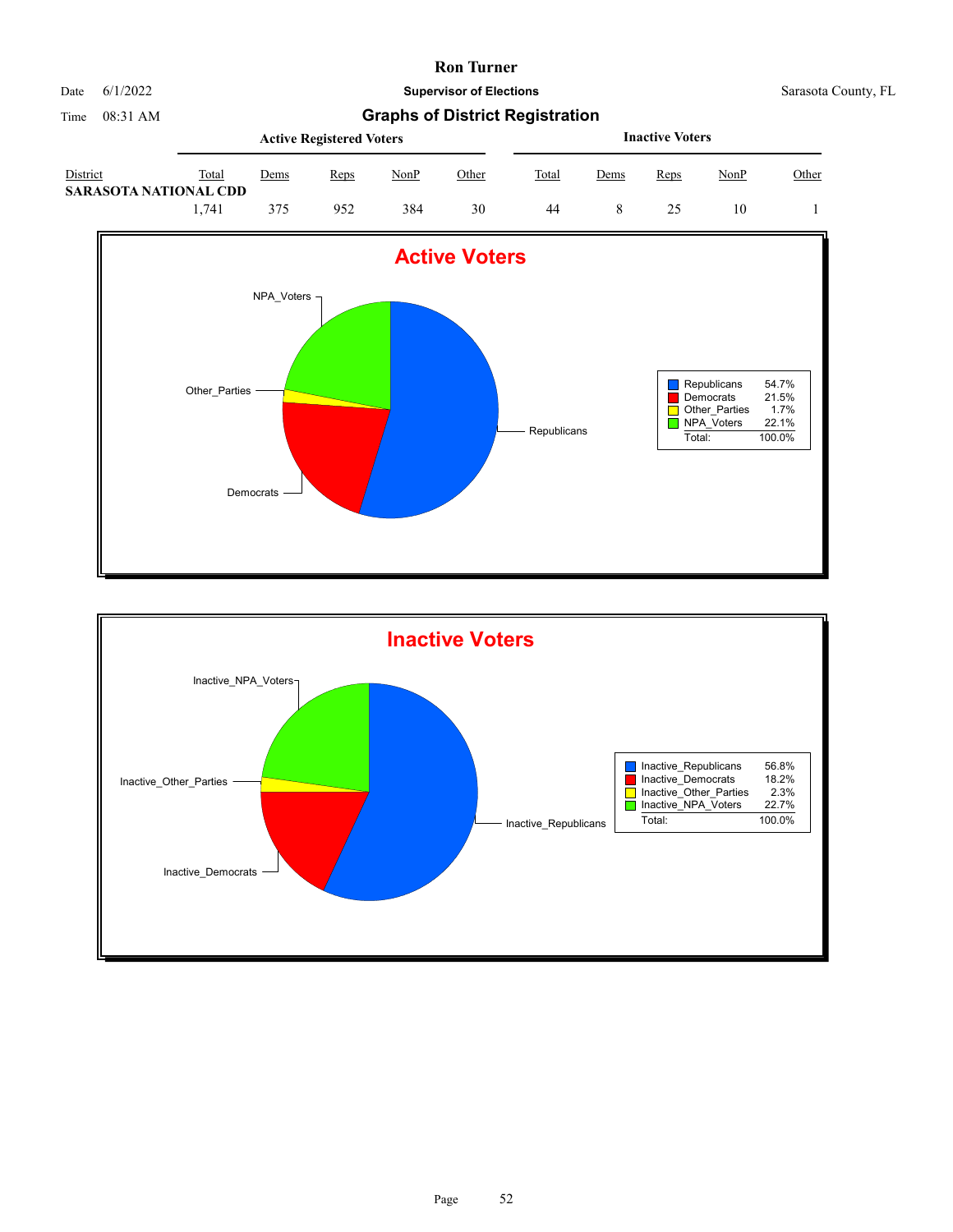

Date 6/1/2022 **Supervisor of Elections** Supervisor **Supervisor of Elections** Sarasota County, FL

|                                      |       | <b>Inactive Voters</b> |      |      |              |       |             |      |             |       |
|--------------------------------------|-------|------------------------|------|------|--------------|-------|-------------|------|-------------|-------|
| District<br><b>TOSCANA ISLES CDD</b> | Total | Dems                   | Reps | NonP | <u>Other</u> | Total | <u>Dems</u> | Reps | <u>NonP</u> | Other |
|                                      | 868   | 165                    | 489  | 203  |              |       |             |      |             |       |



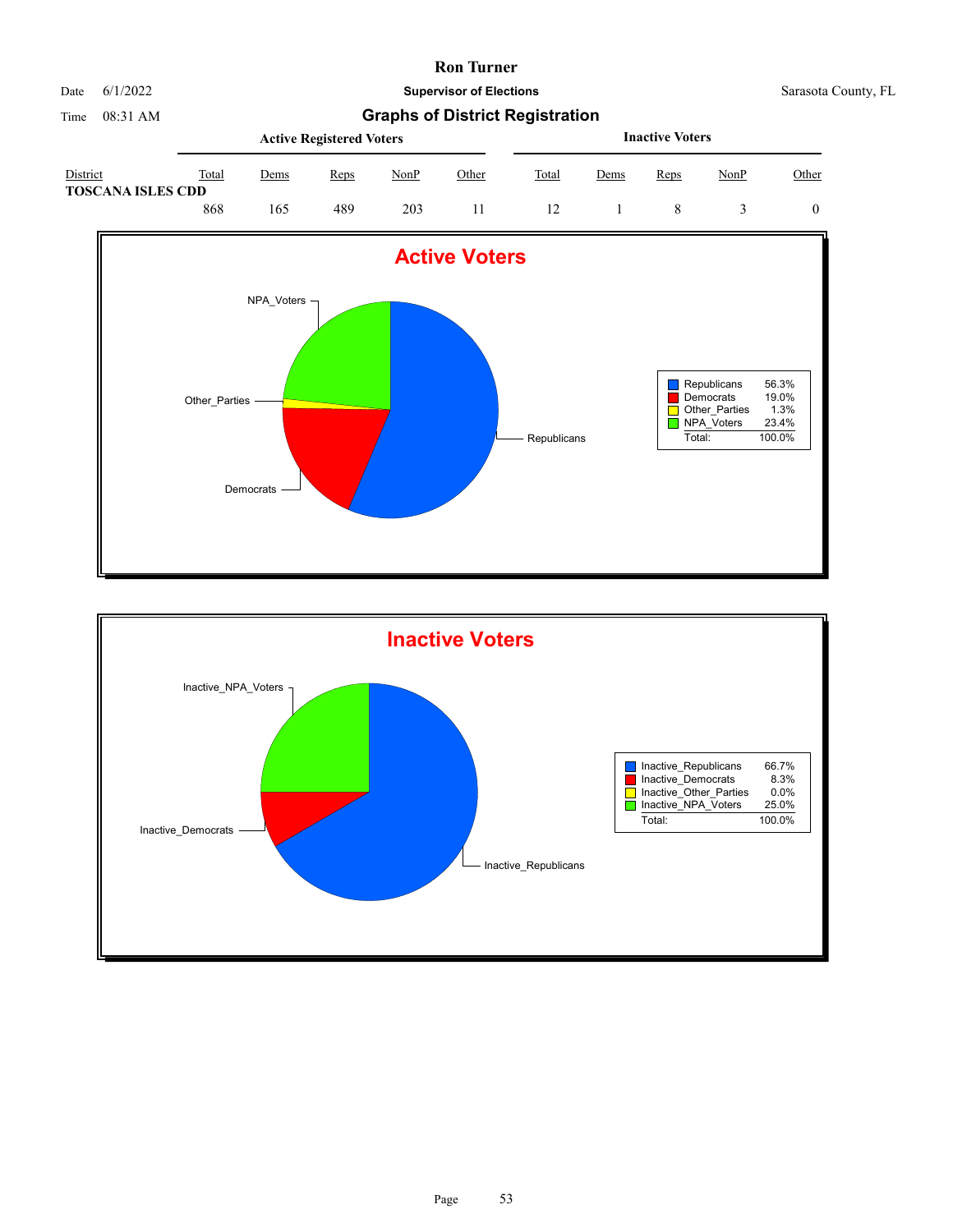

Date 6/1/2022 **Supervisor of Elections** Supervisor **Supervisor of Elections** Sarasota County, FL

|                                             |       | <b>Active Registered Voters</b> |      | <b>Inactive Voters</b> |       |       |      |      |             |       |
|---------------------------------------------|-------|---------------------------------|------|------------------------|-------|-------|------|------|-------------|-------|
| District<br><b>TR-PAR PK &amp; REC DIST</b> | Total | Dems                            | Reps | NonP                   | Other | Total | Dems | Reps | <b>NonP</b> | Other |
|                                             | 534   | 166                             | 254  | 109                    |       | 58    |      |      |             |       |



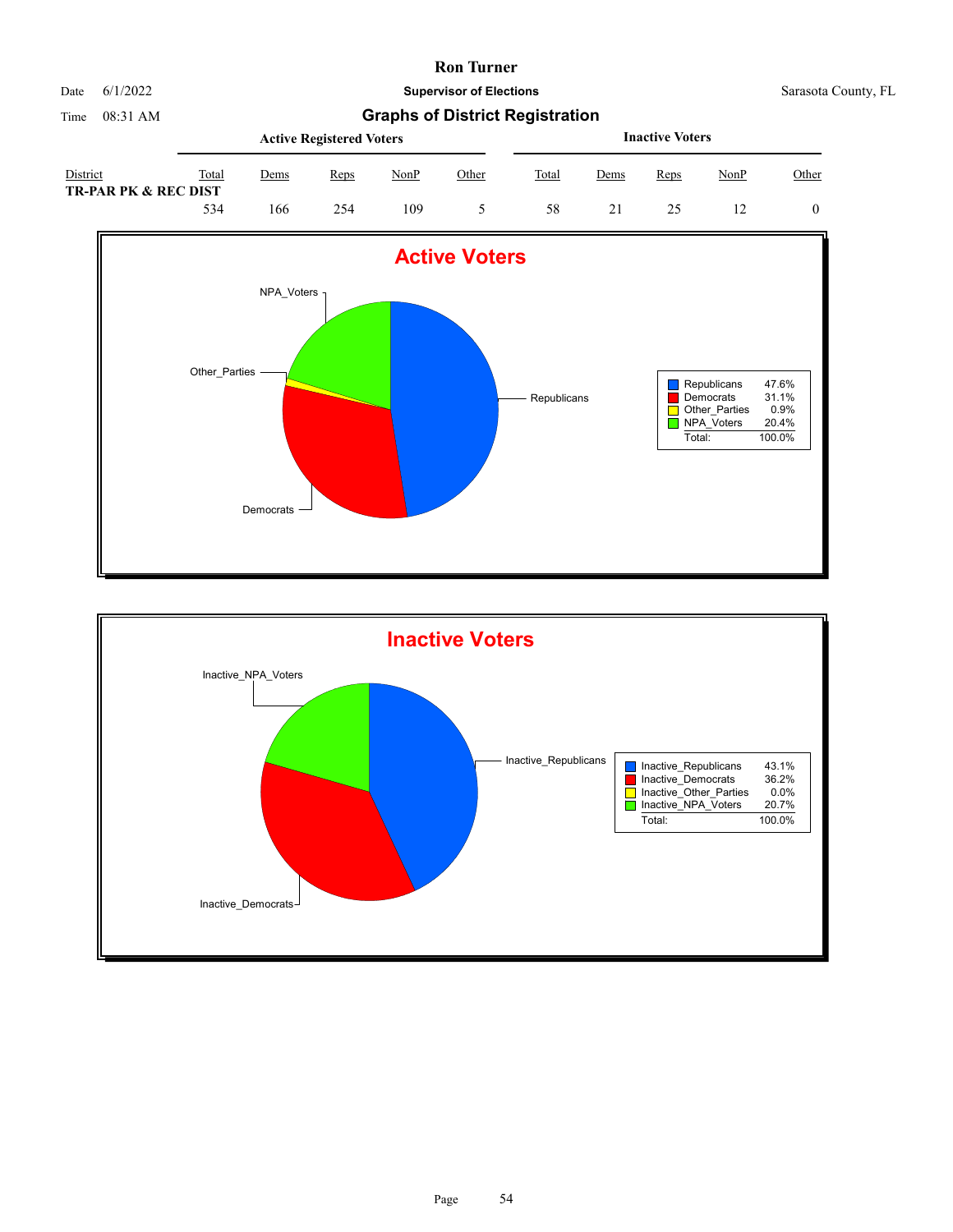

Date 6/1/2022 **Supervisor of Elections** Supervisor **Supervisor of Elections** Sarasota County, FL

Time 08:31 AM **Graphs of District Registration**

|                                 |       |      | <b>Active Registered Voters</b> |             | <b>Inactive Voters</b> |       |      |      |      |       |
|---------------------------------|-------|------|---------------------------------|-------------|------------------------|-------|------|------|------|-------|
| District<br><b>VENETIAN CDD</b> | Total | Dems | Reps                            | <b>NonP</b> | Other                  | Total | Dems | Reps | NonP | Other |
|                                 | .916  | 487  | 959                             | 444         | 26                     | 94    | 32   | 45   |      |       |



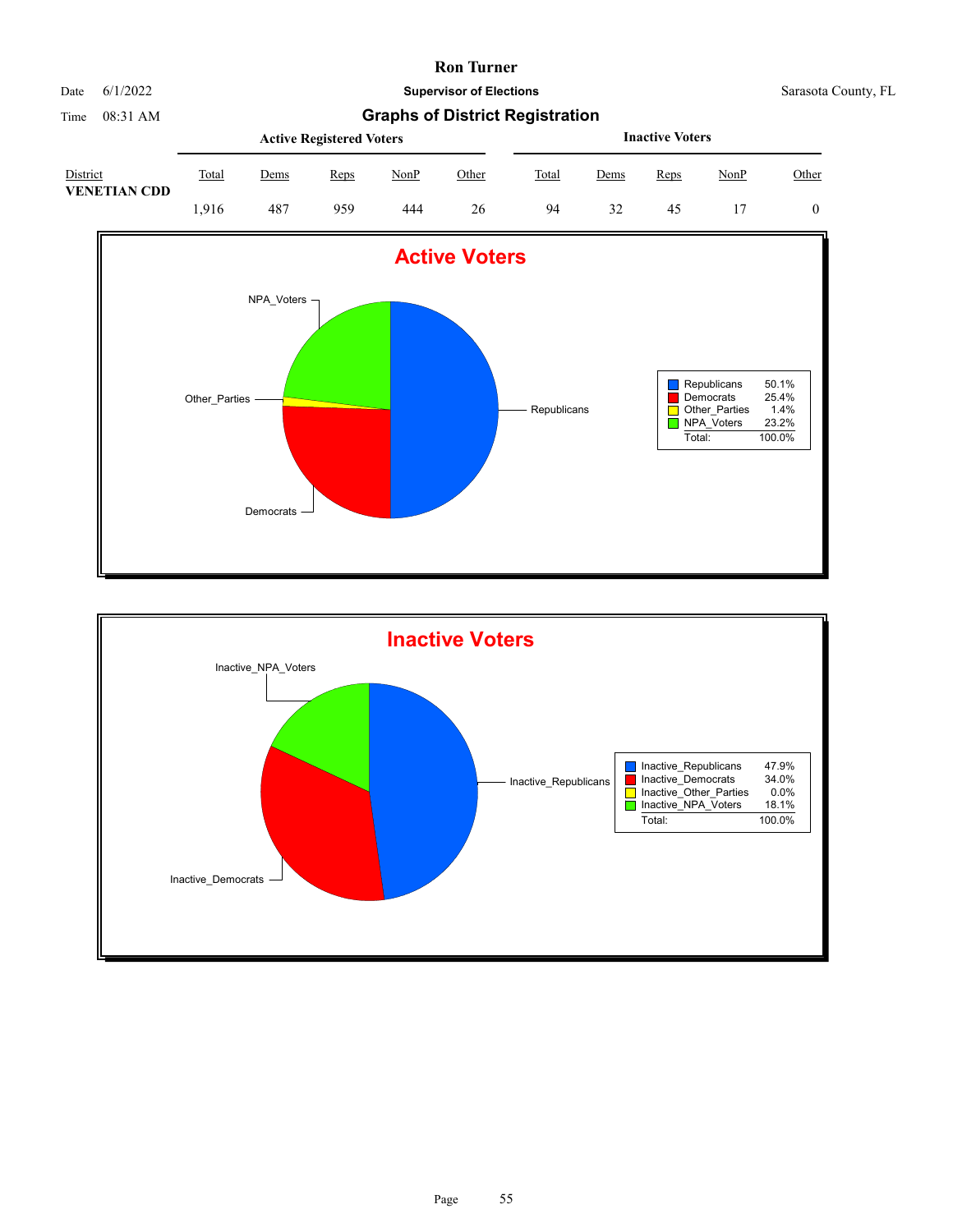

|                                  |       | <b>Active Registered Voters</b> |      | <b>Inactive Voters</b> |       |       |      |      |             |       |
|----------------------------------|-------|---------------------------------|------|------------------------|-------|-------|------|------|-------------|-------|
| District<br><b>WOODLANDS CDD</b> | Total | Dems                            | Reps | NonP                   | Other | Total | Dems | Reps | <u>NonP</u> | Other |
|                                  | .488  | 320                             | 731  | 402                    | 35    | 45    | 14   | 20   |             |       |



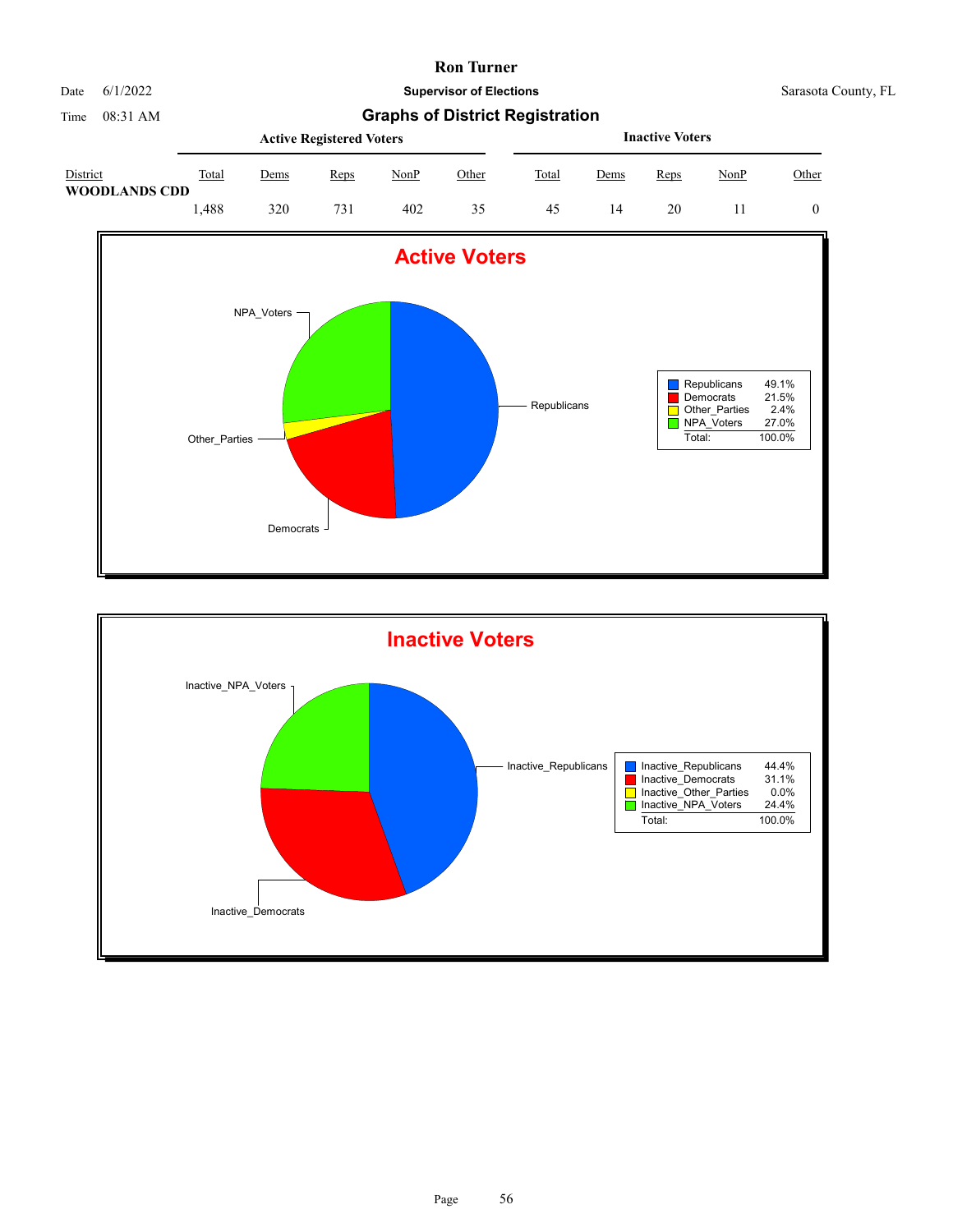

|                                      |       |      | <b>Active Registered Voters</b> |      | <b>Inactive Voters</b> |       |      |      |      |       |
|--------------------------------------|-------|------|---------------------------------|------|------------------------|-------|------|------|------|-------|
| District<br><b>WEST VILLAGES CDD</b> | Total | Dems | Reps                            | NonP | Other                  | Total | Dems | Reps | NonP | Other |
|                                      | 7.316 | .659 | 3.717                           | .811 | 129                    | 225   | 57   | 97   | -67  |       |



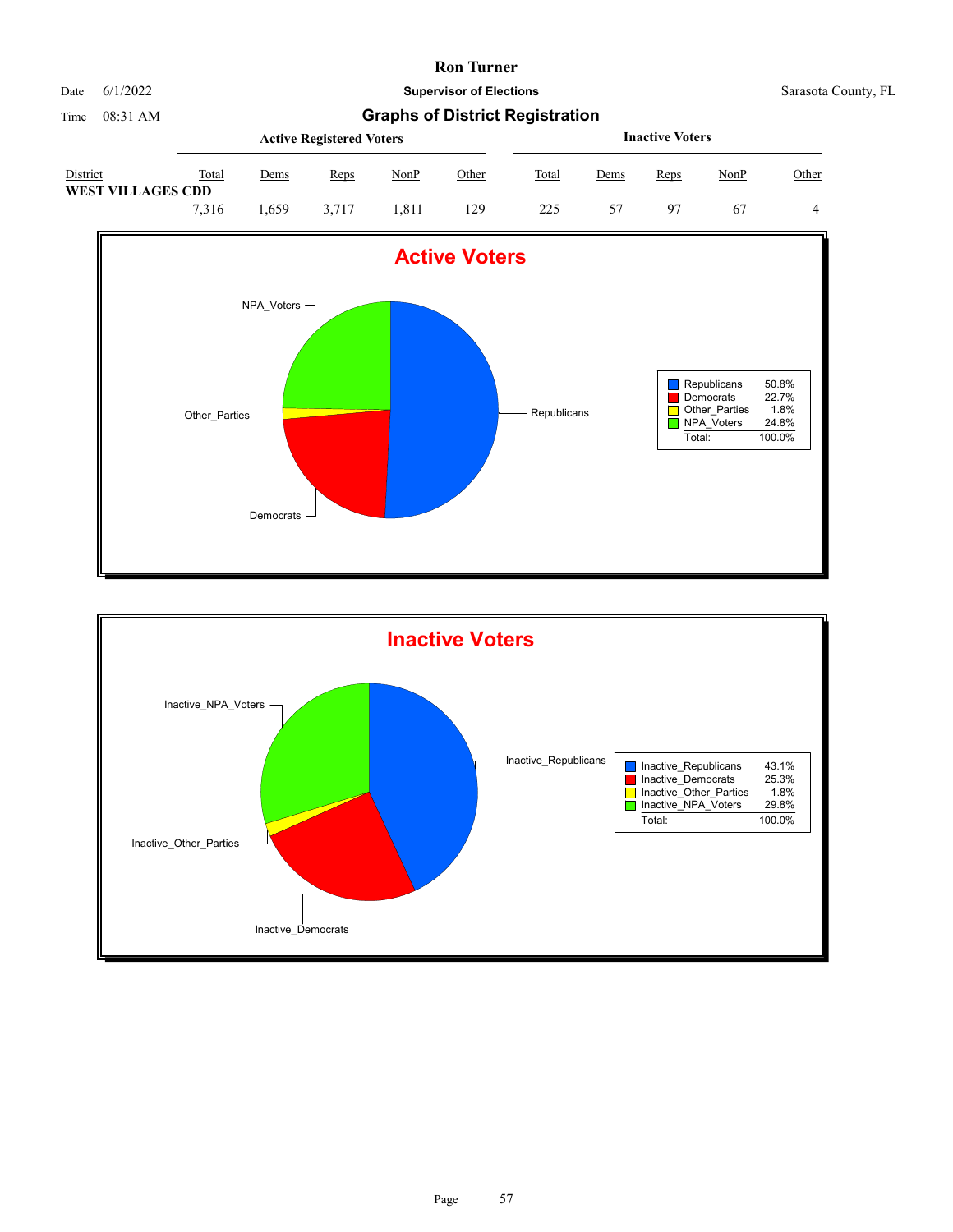

Date 6/1/2022 **Supervisor of Elections** Supervisor **Supervisor of Elections** Sarasota County, FL

|                                 |       | <b>Active Registered Voters</b> |      |      |       |       |             | <b>Inactive Voters</b> |      |       |  |  |  |
|---------------------------------|-------|---------------------------------|------|------|-------|-------|-------------|------------------------|------|-------|--|--|--|
| District<br>WINDWARD AT LWR CDD | Total | Dems                            | Reps | NonP | Other | Total | <u>Dems</u> | Reps                   | NonP | Other |  |  |  |
|                                 | -87   |                                 | 41   | 24   |       |       |             |                        |      |       |  |  |  |



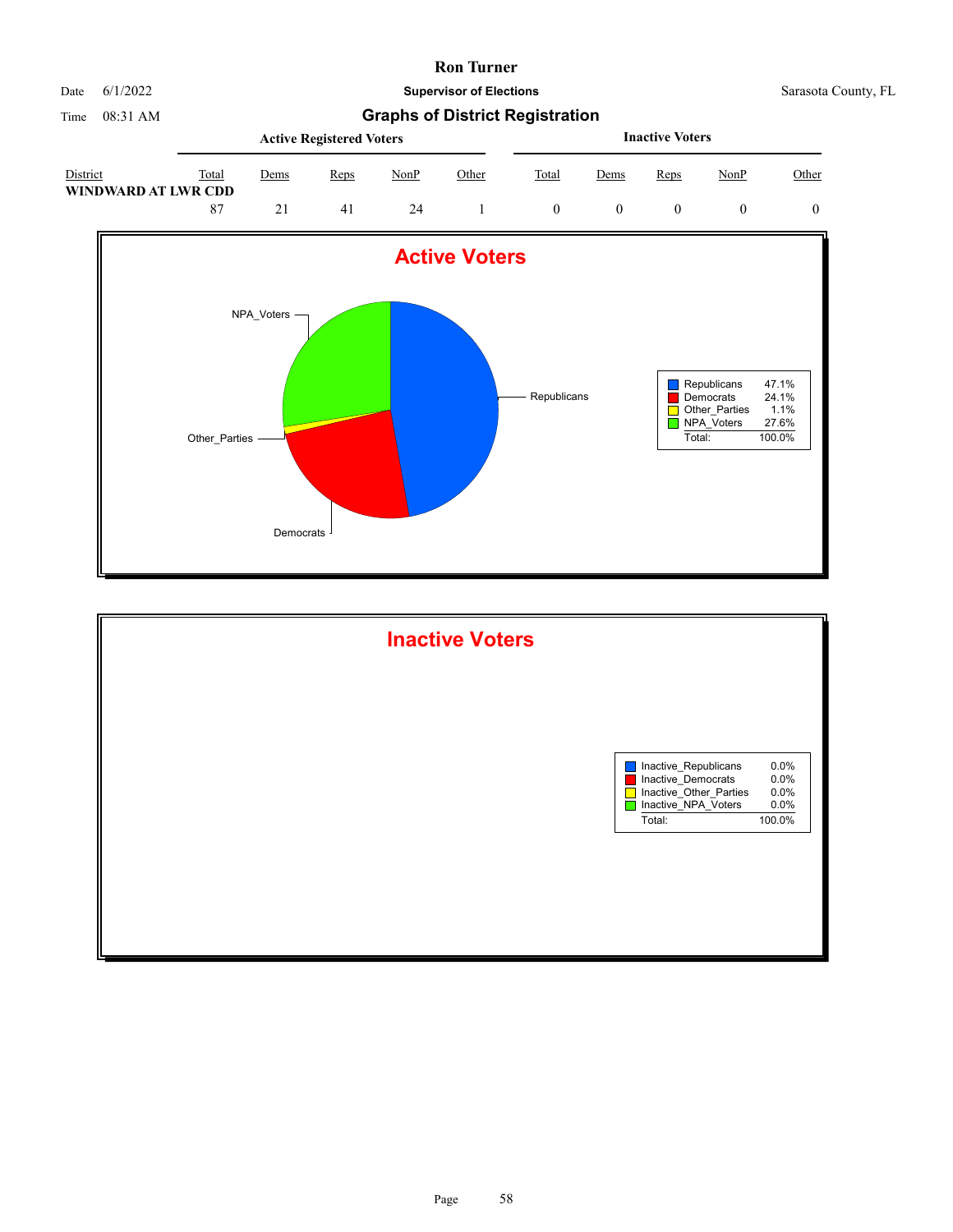| 11,0000 |  |  |
|---------|--|--|

Date 6/1/2022 **Supervisor of Elections** Supervisor **Supervisor of Elections** Sarasota County, FL

Time 08:31 AM **Graphs of District Registration**

|                           |              | <b>Active Registered Voters</b> |        |       |       |              |      | <b>Inactive Voters</b> |             |       |  |  |  |
|---------------------------|--------------|---------------------------------|--------|-------|-------|--------------|------|------------------------|-------------|-------|--|--|--|
| District<br><b>VENICE</b> | <b>Total</b> | <u>Dems</u>                     | Reps   | NonP  | Other | <b>Total</b> | Dems | Reps                   | <u>NonP</u> | Other |  |  |  |
|                           | 21.974       | 5.951                           | 10.129 | 5.551 | 343   | .783         | 497  | 760                    | 511         |       |  |  |  |



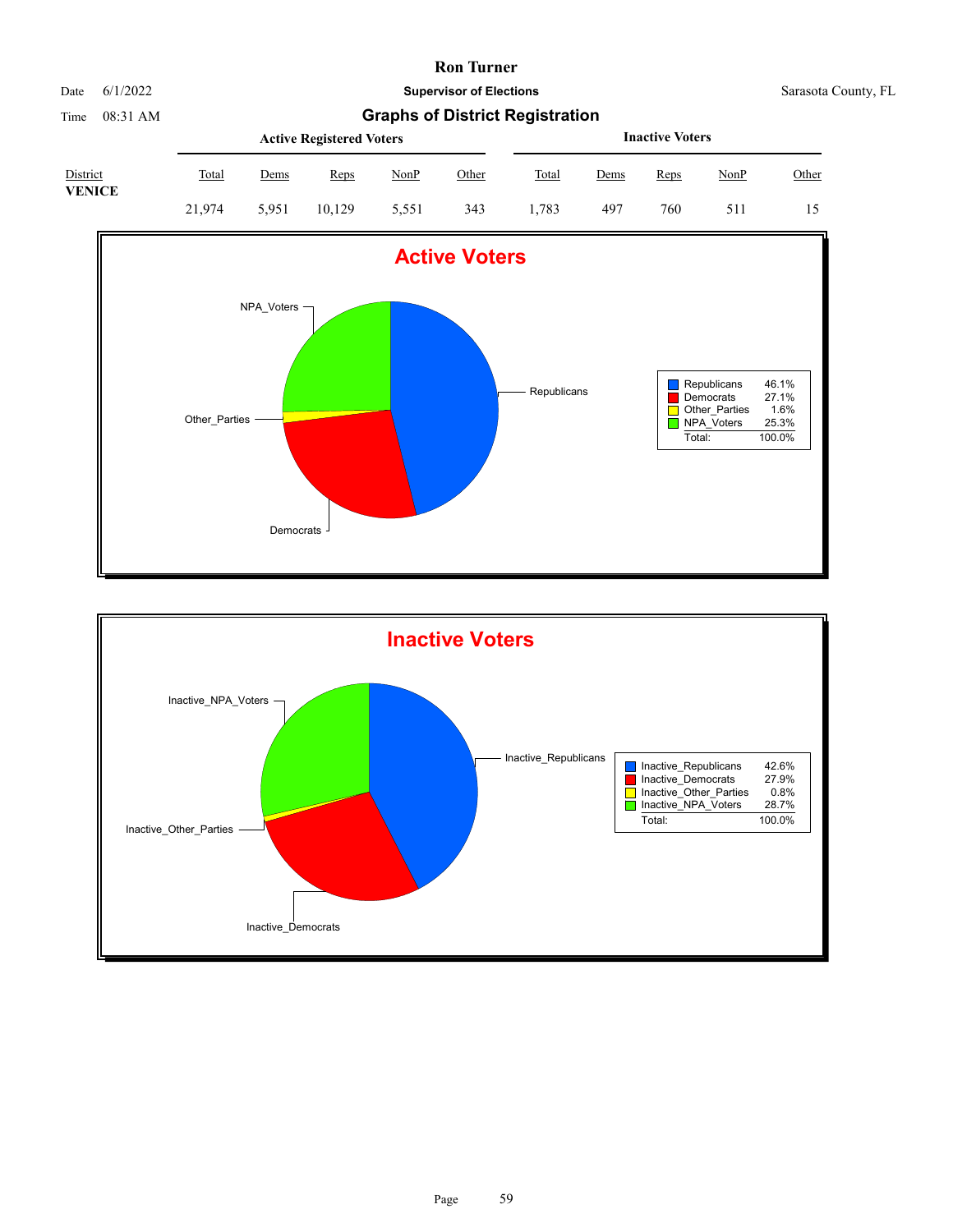

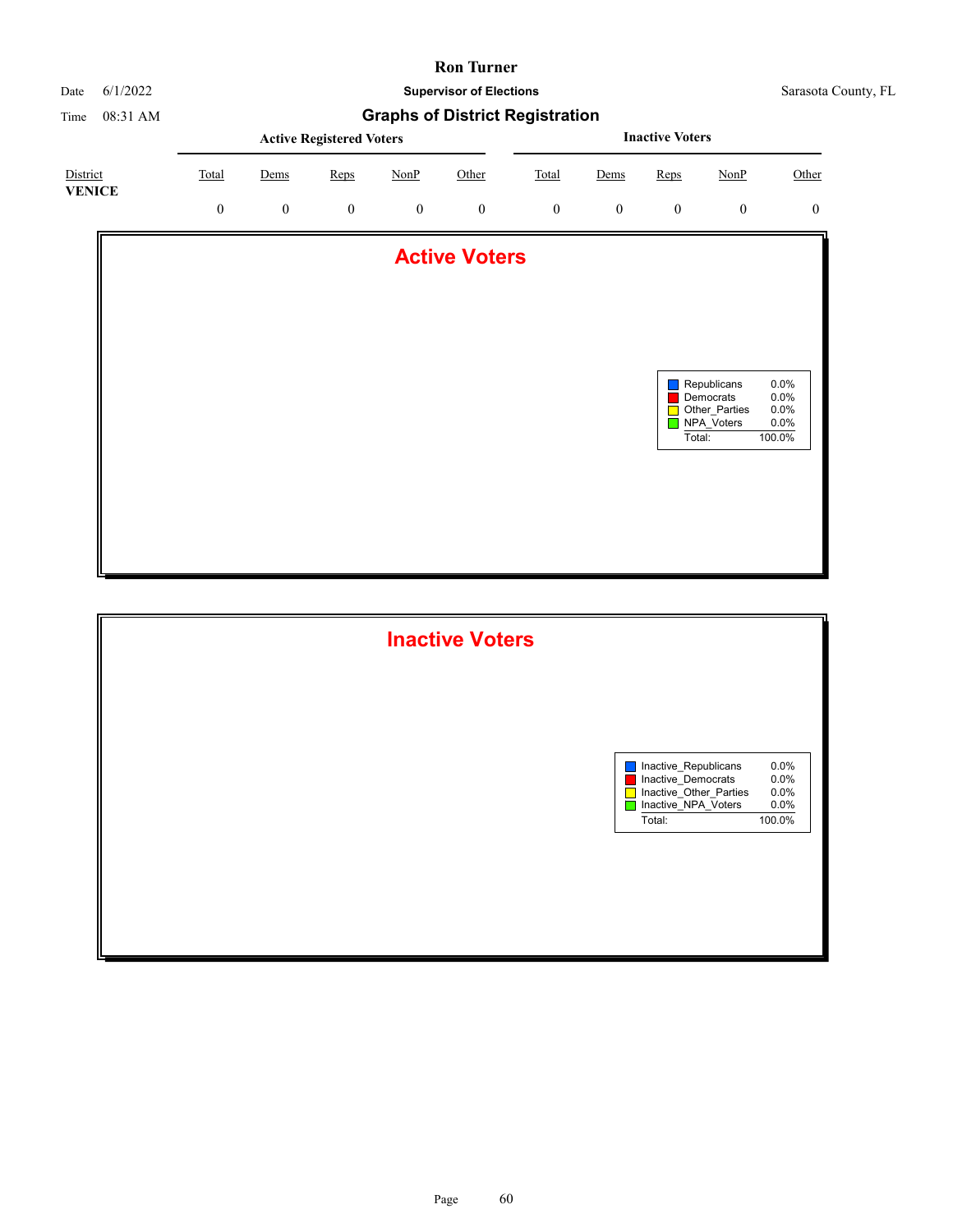

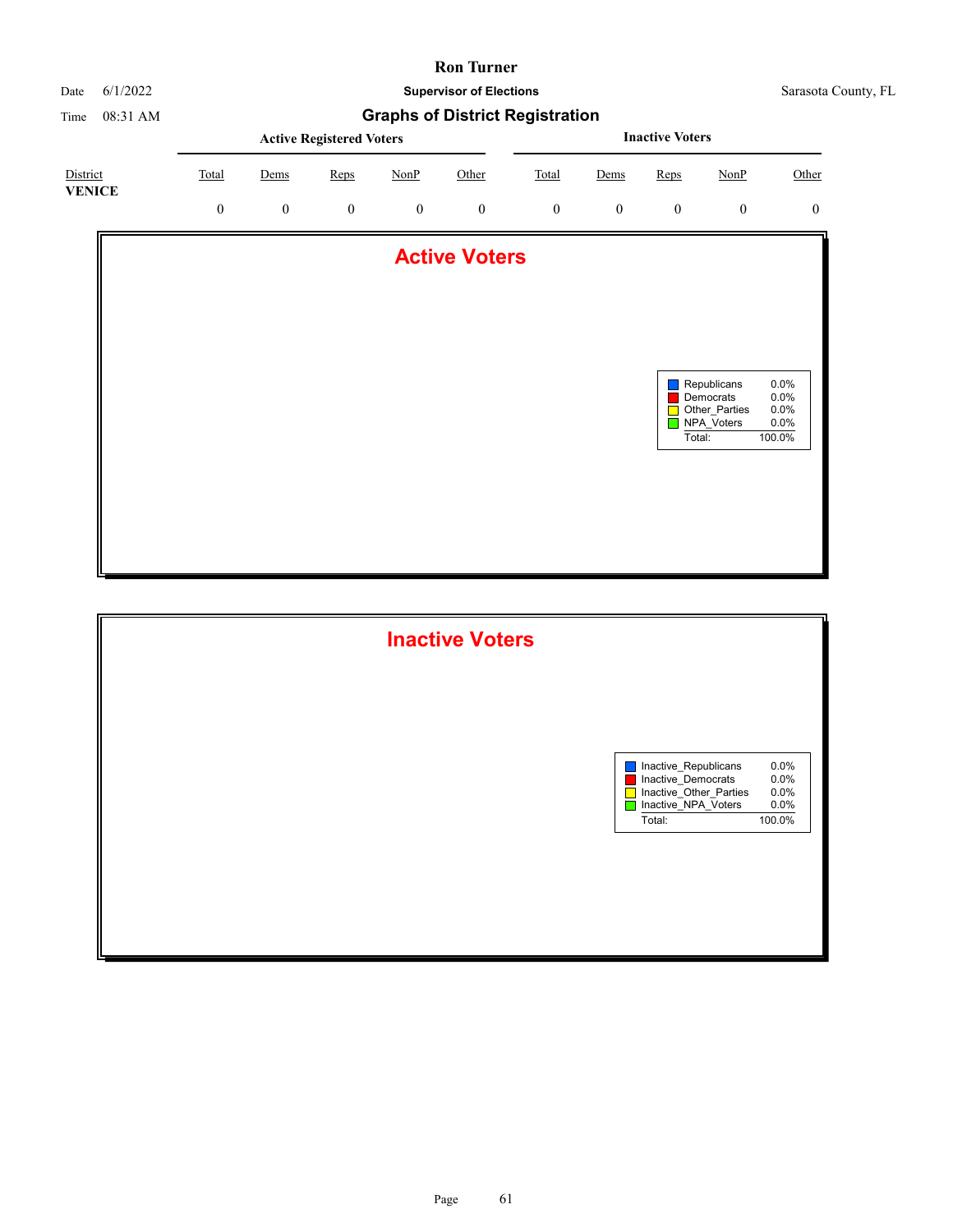

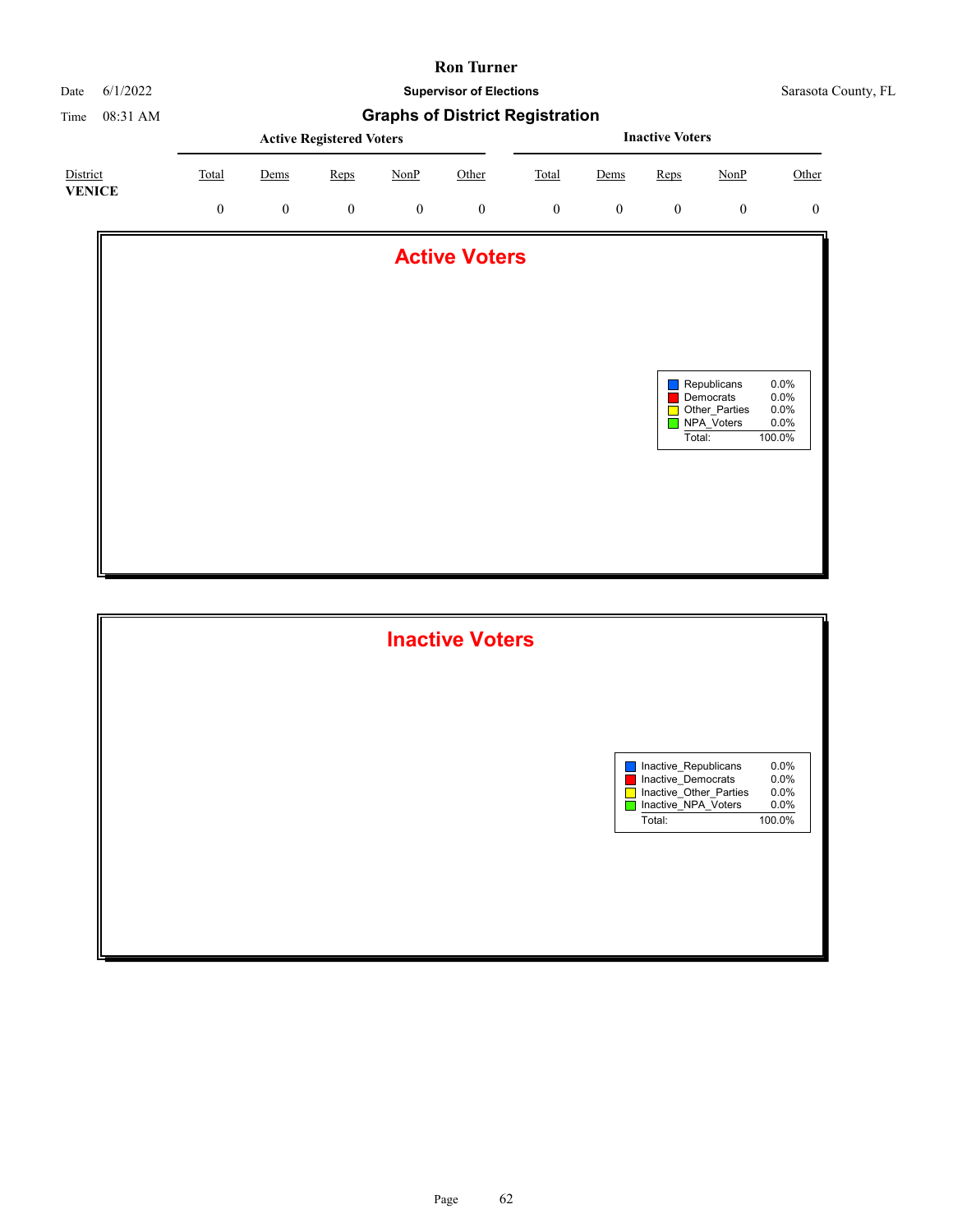

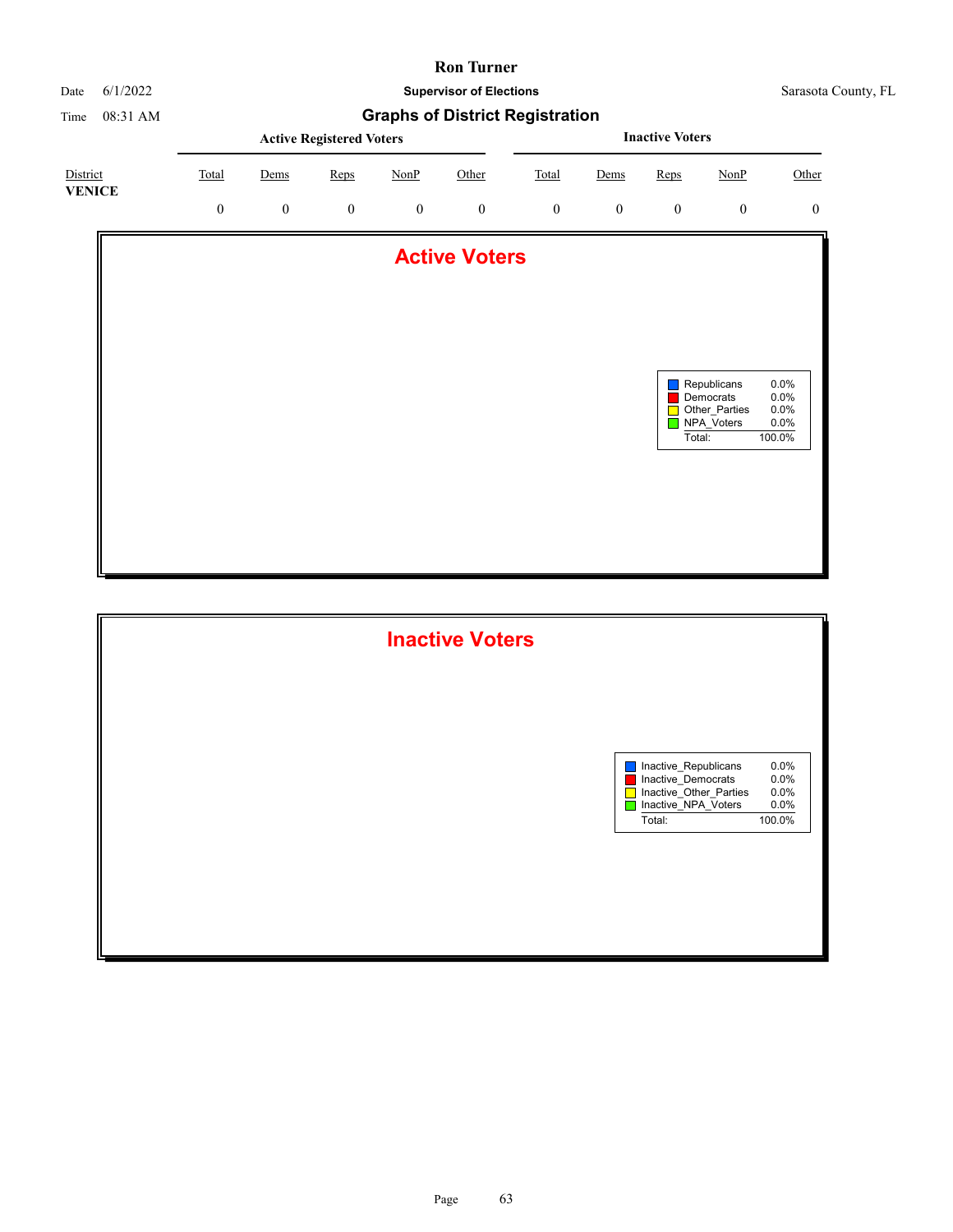

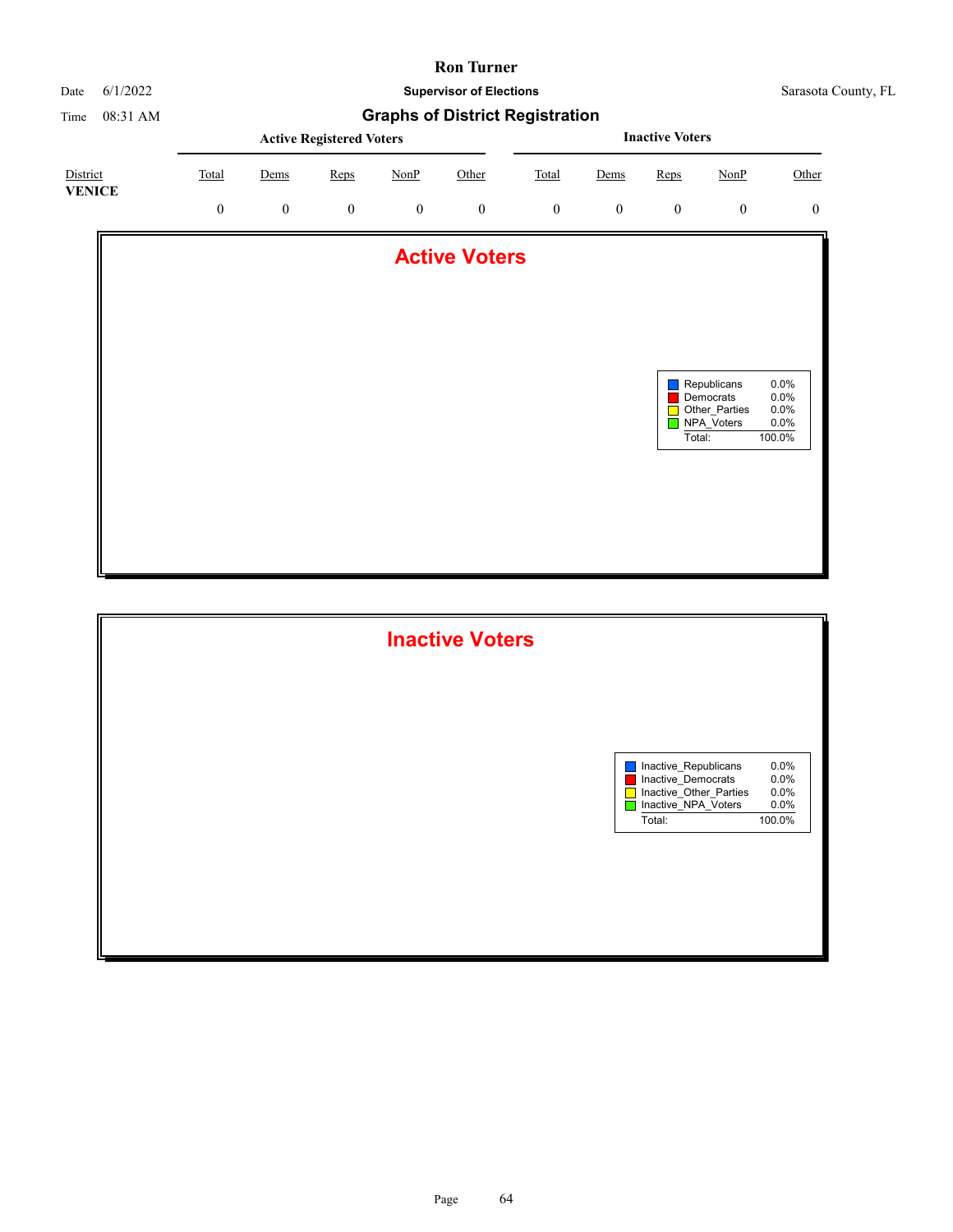

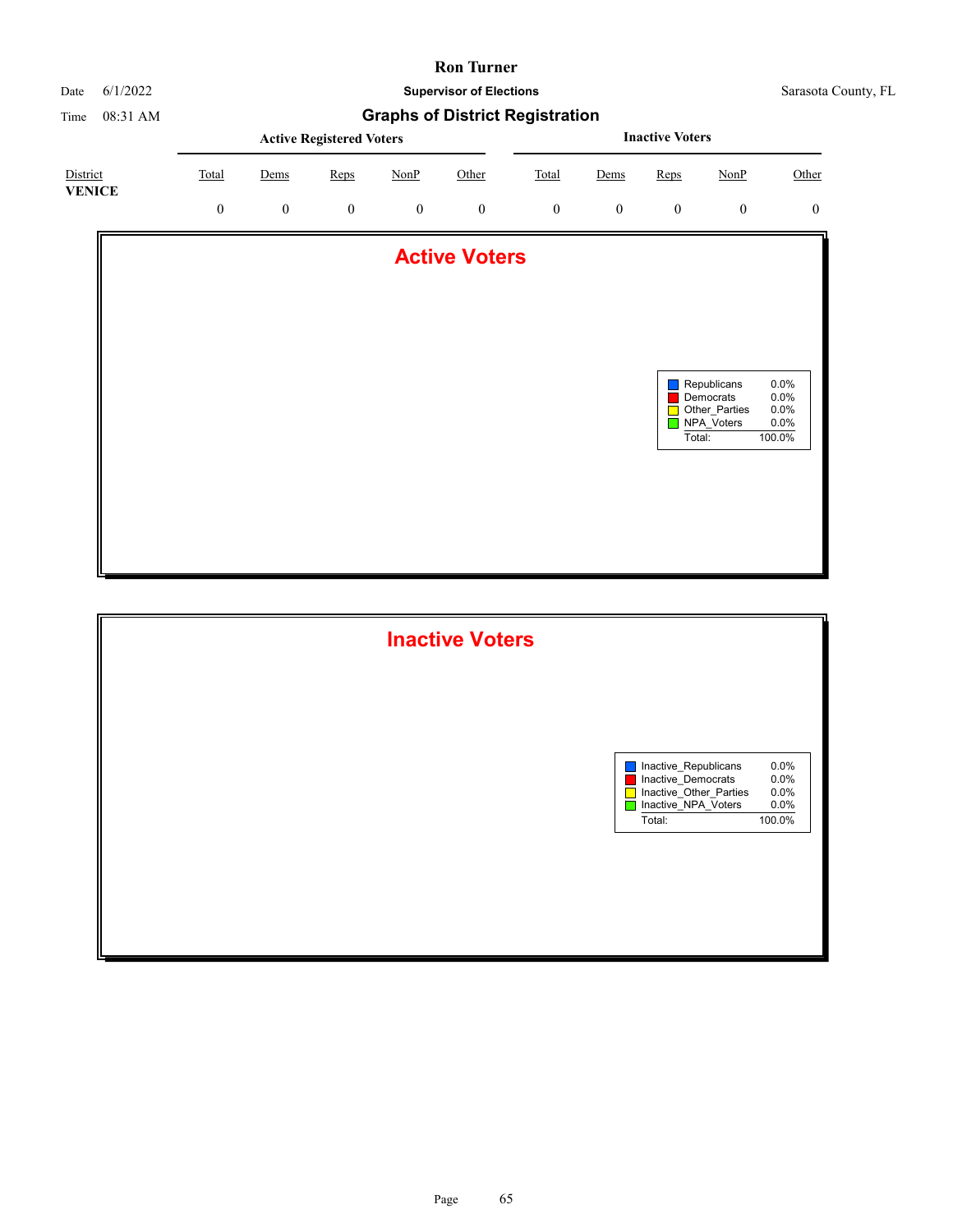

Time 08:31 AM **Graphs of District Registration**

|                                   |       |             | <b>Active Registered Voters</b> |      | <b>Inactive Voters</b> |       |      |      |      |       |
|-----------------------------------|-------|-------------|---------------------------------|------|------------------------|-------|------|------|------|-------|
| District<br><b>LONGBOAT KEY 1</b> | Total | <u>Dems</u> | <b>Reps</b>                     | NonP | Other                  | Total | Dems | Reps | NonP | Other |
|                                   | .459  | 323         | 779                             | 324  | 33                     | 99    |      | 48   |      | 2     |



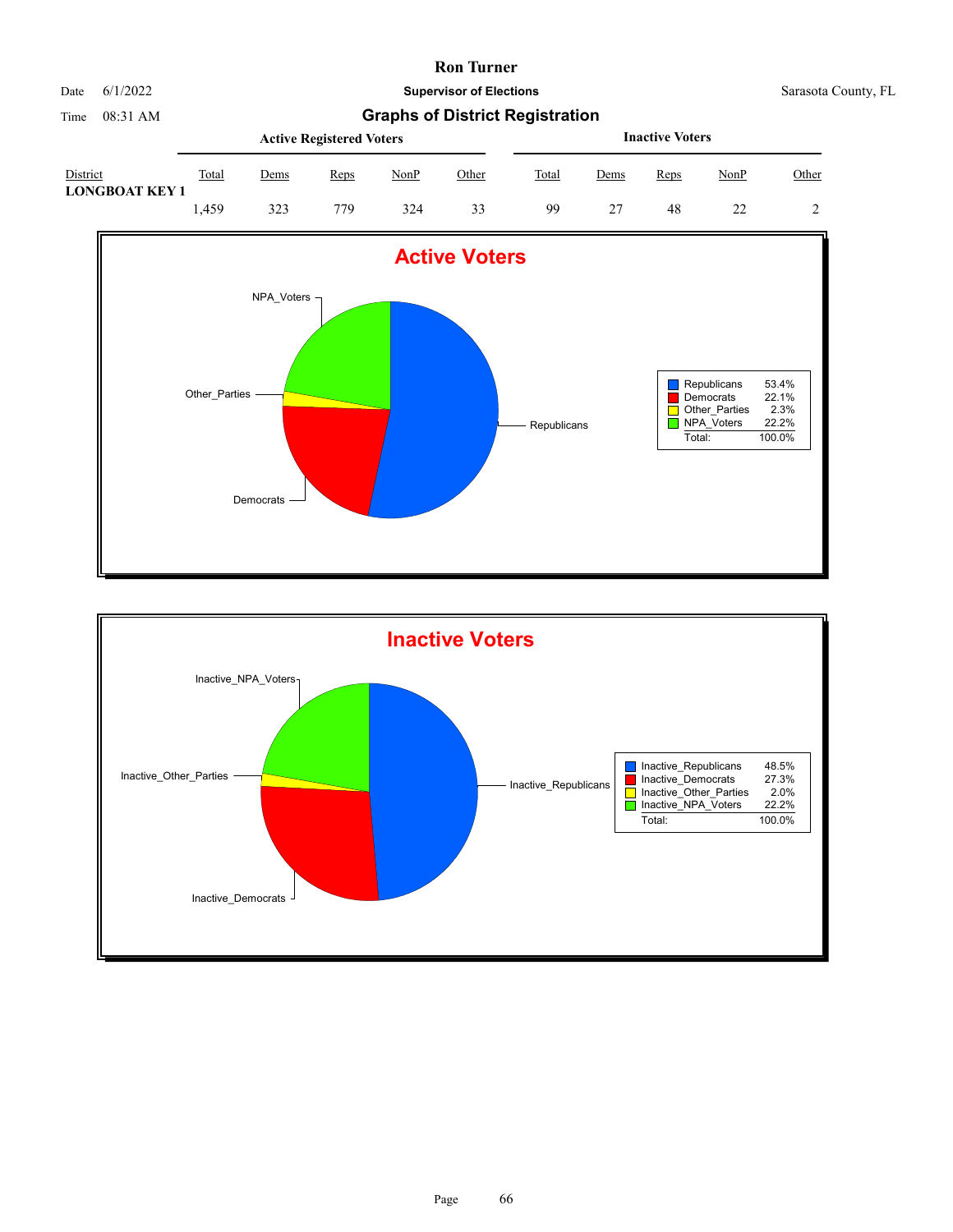

Time 08:31 AM **Graphs of District Registration**

|                                   |       |      | <b>Active Registered Voters</b> |             | <b>Inactive Voters</b> |       |      |      |      |       |
|-----------------------------------|-------|------|---------------------------------|-------------|------------------------|-------|------|------|------|-------|
| District<br><b>LONGBOAT KEY 2</b> | Total | Dems | Reps                            | <b>NonP</b> | Other                  | Total | Dems | Reps | NonP | Other |
|                                   | 1.332 | 444  | 580                             | 285         | 23                     | 101   | 33   | -47  |      | 0     |



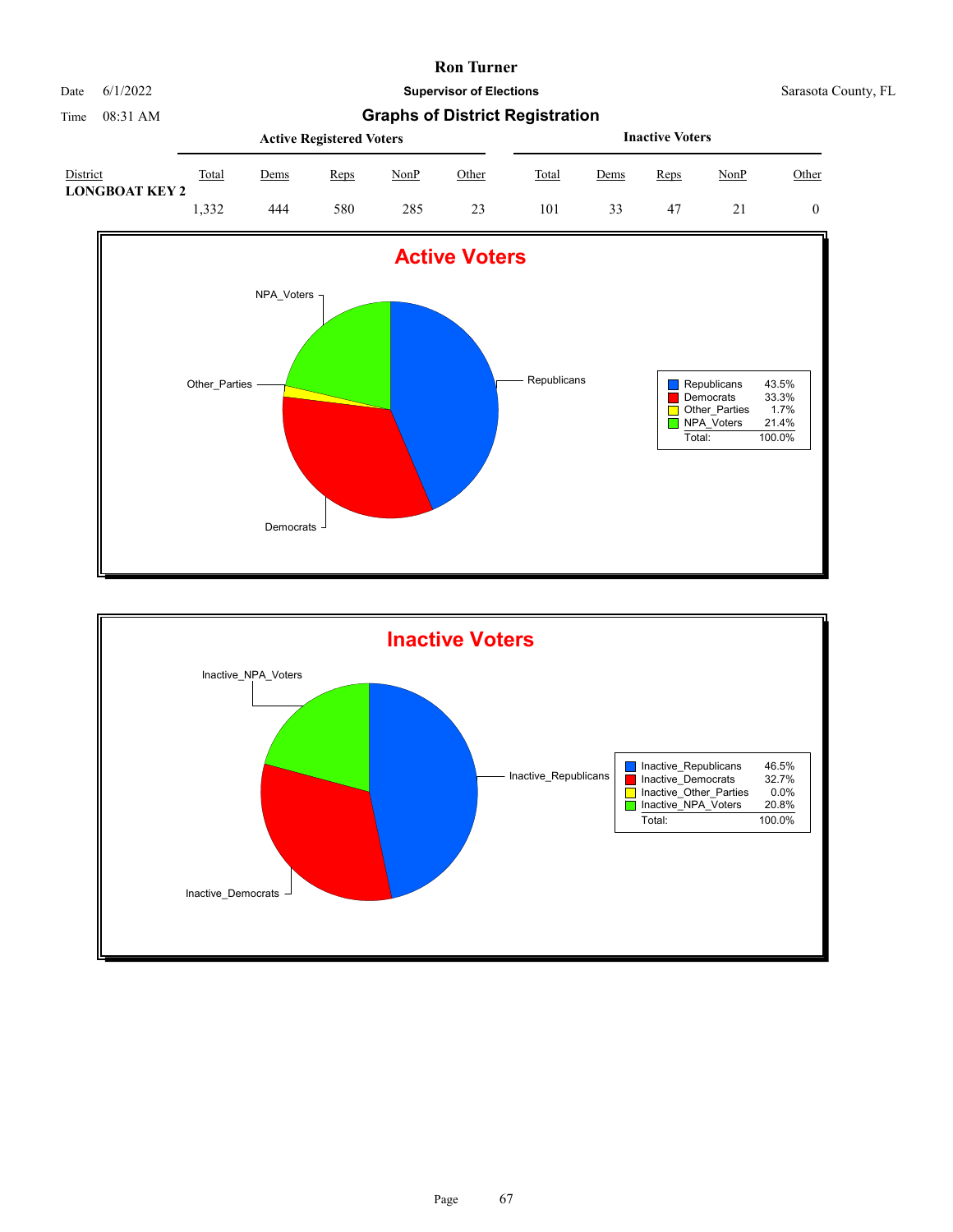

|                                   |       |      | <b>Active Registered Voters</b> |      | <b>Inactive Voters</b> |       |      |      |             |       |
|-----------------------------------|-------|------|---------------------------------|------|------------------------|-------|------|------|-------------|-------|
| District<br><b>LONGBOAT KEY 3</b> | Total | Dems | Reps                            | NonP | Other                  | Total | Dems | Reps | <u>NonP</u> | Other |
|                                   | .489  | 412  | 743                             | 316  | 18                     | 83    |      | 40   | 16          |       |



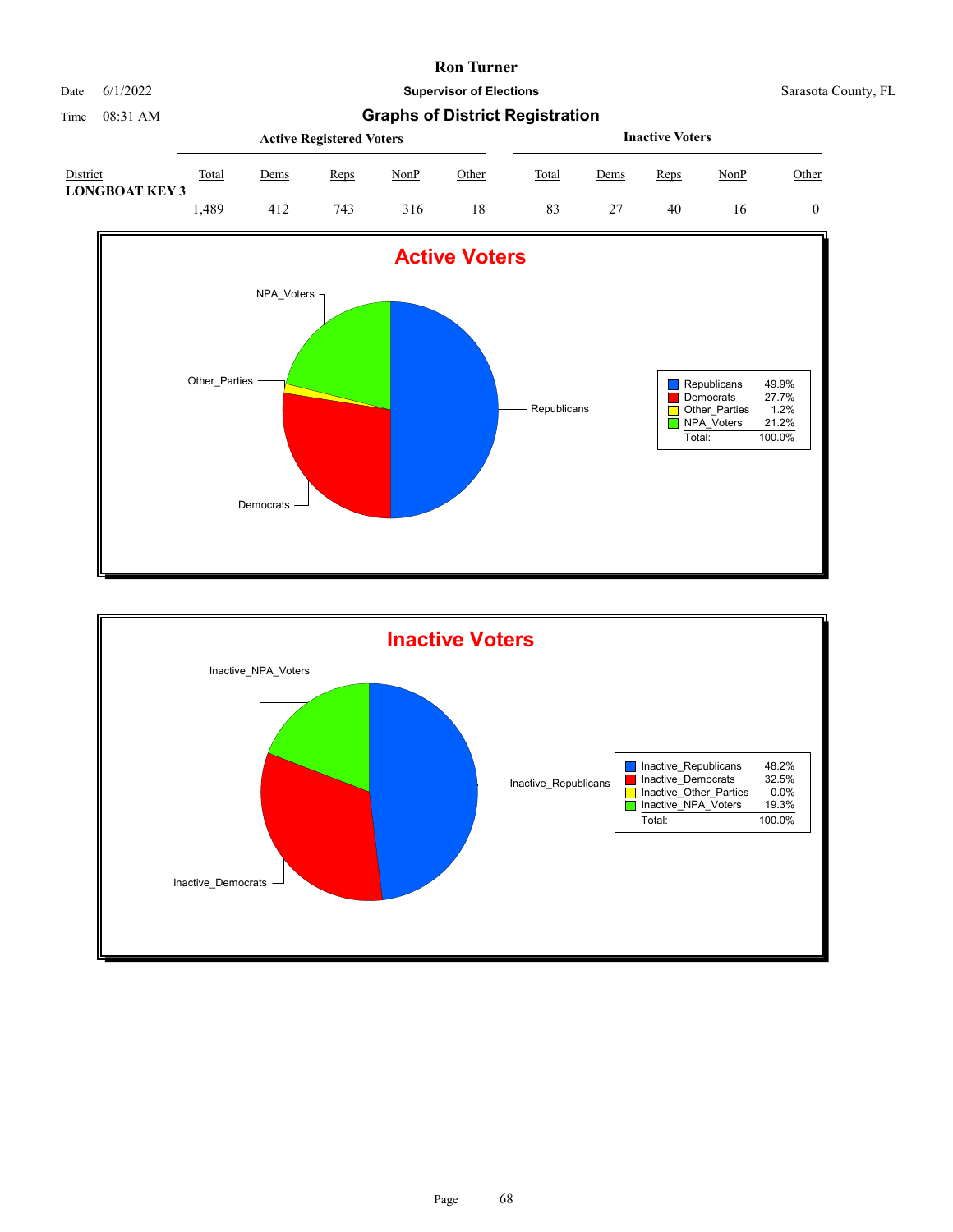Date 6/1/2022 **Supervisor of Elections** Supervisor **Supervisor of Elections** Sarasota County, FL

|                                   |       |             | <b>Active Registered Voters</b> |             | <b>Inactive Voters</b> |       |      |      |      |       |
|-----------------------------------|-------|-------------|---------------------------------|-------------|------------------------|-------|------|------|------|-------|
| District<br><b>LONGBOAT KEY 4</b> | Total | <u>Dems</u> | Reps                            | <b>NonP</b> | Other                  | Total | Dems | Reps | NonP | Other |
|                                   | 404   | 25،         | 196                             |             |                        | 34    |      |      | 10   |       |



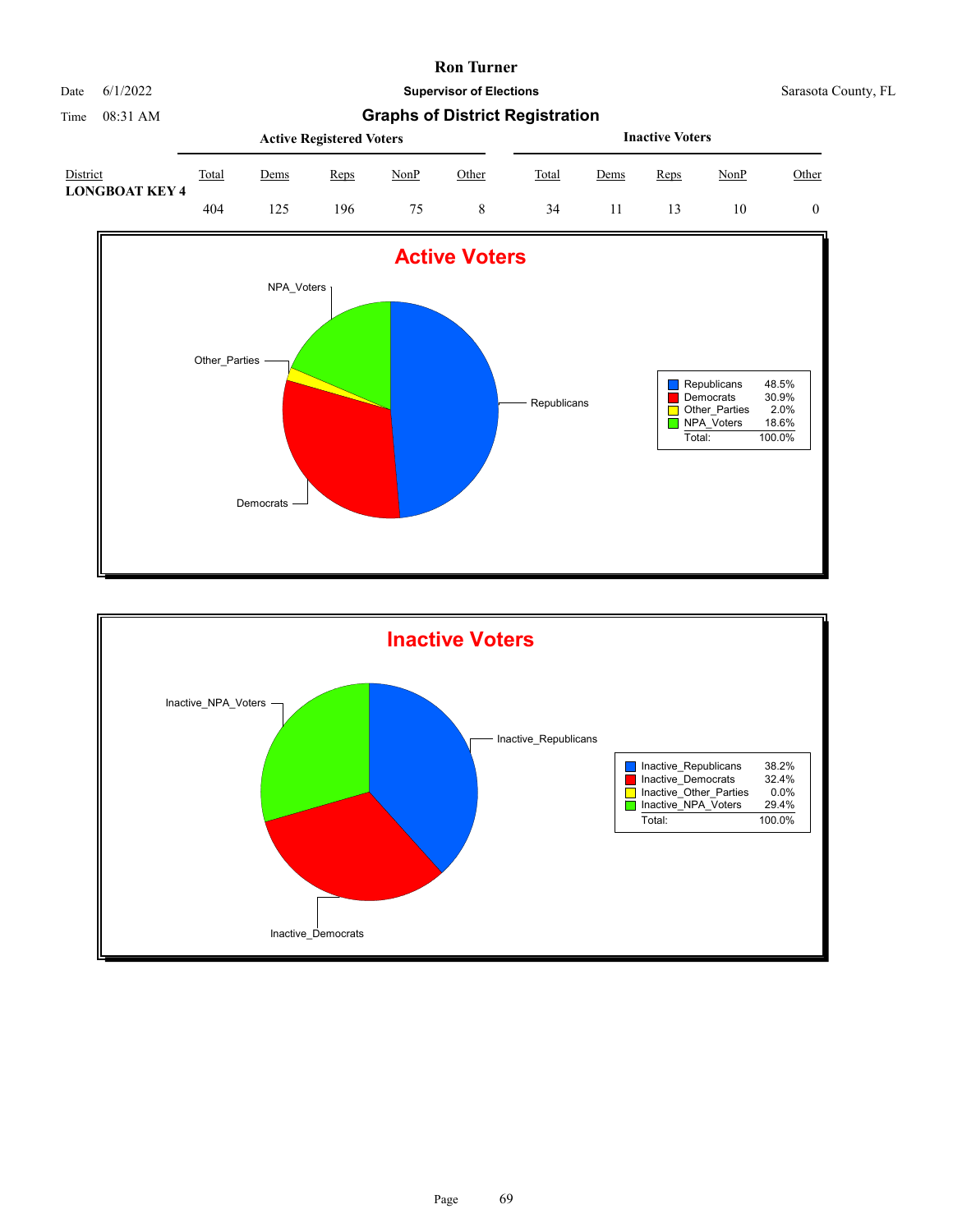

|                                 |        |       | <b>Active Registered Voters</b> |             | <b>Inactive Voters</b> |       |      |      |      |       |
|---------------------------------|--------|-------|---------------------------------|-------------|------------------------|-------|------|------|------|-------|
| District<br><b>NORTH PORT 1</b> | Total  | Dems  | Reps                            | <u>NonP</u> | Other                  | Total | Dems | Reps | NonP | Other |
|                                 | 10.492 | 2.566 | 4.572                           | 3.150       | 204                    | 737   | 174  | 279  | 270  | 14    |



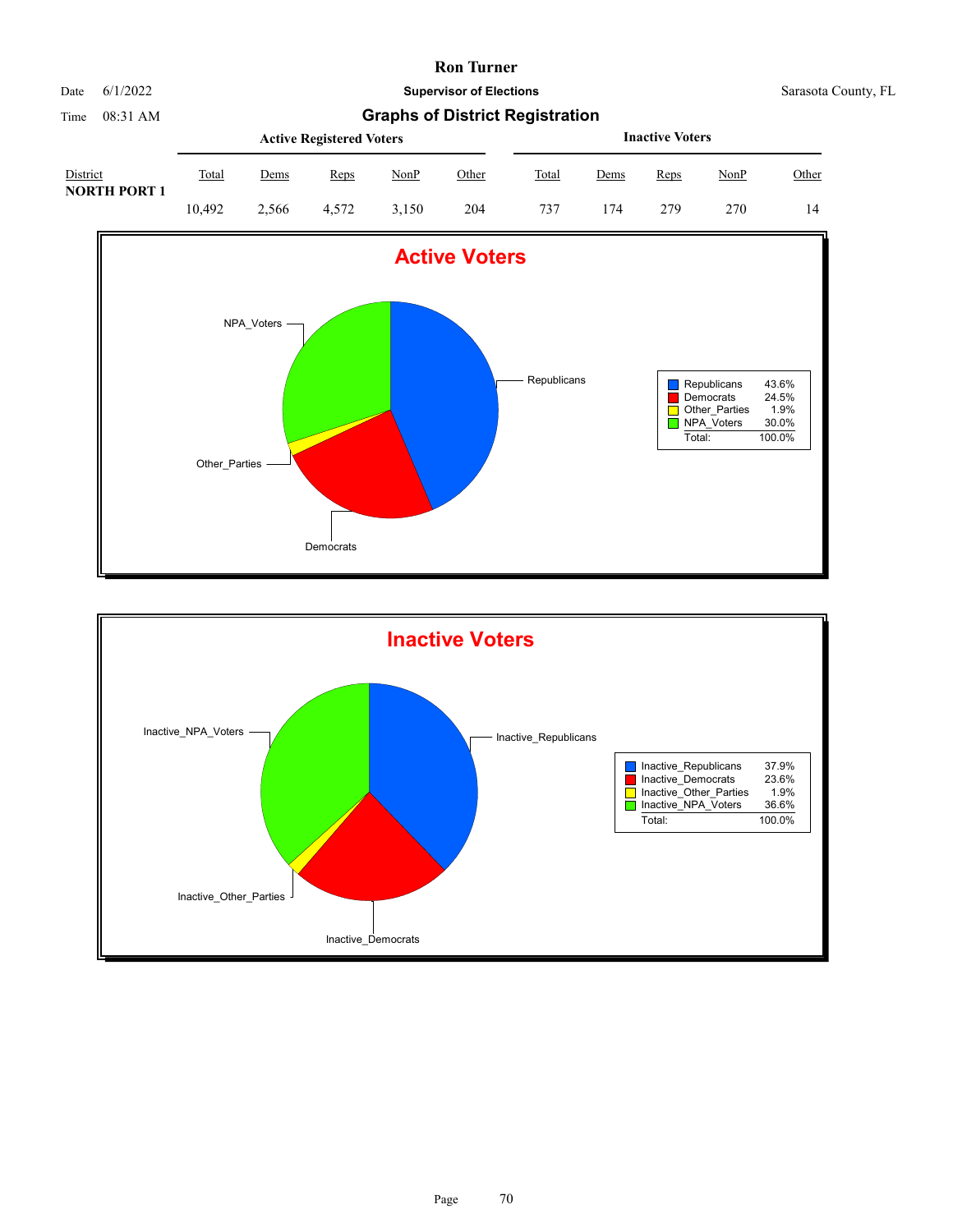

|                                 |              |       | <b>Active Registered Voters</b> |       | <b>Inactive Voters</b> |              |             |      |             |              |
|---------------------------------|--------------|-------|---------------------------------|-------|------------------------|--------------|-------------|------|-------------|--------------|
| District<br><b>NORTH PORT 2</b> | <b>Total</b> | Dems  | Reps                            | NonP  | <u>Other</u>           | <b>Total</b> | <u>Dems</u> | Reps | <u>NonP</u> | <b>Other</b> |
|                                 | 12.160       | 2.788 | 5.454                           | 3.657 | 261                    | 848          | 208         | 330  | 295         | 15           |



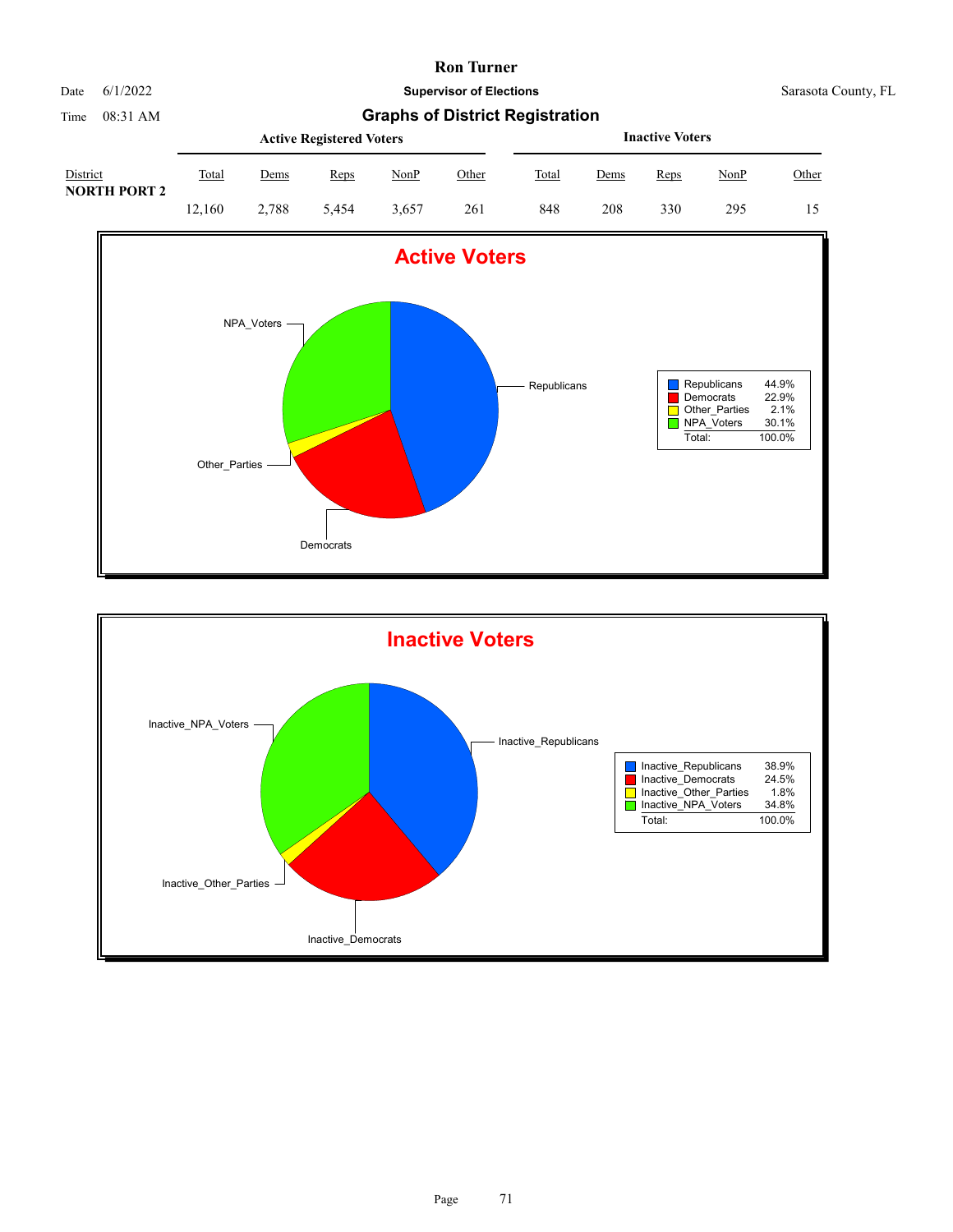

|                                 |        |             | <b>Active Registered Voters</b> |       | <b>Inactive Voters</b> |              |      |      |      |       |
|---------------------------------|--------|-------------|---------------------------------|-------|------------------------|--------------|------|------|------|-------|
| District<br><b>NORTH PORT 3</b> | Total  | <u>Dems</u> | Reps                            | NonP  | Other                  | <b>Total</b> | Dems | Reps | NonP | Other |
|                                 | 10.300 | 2.530       | 4.256                           | 3.291 | 223                    | 913          | 223  | 329  | 355  | 6     |



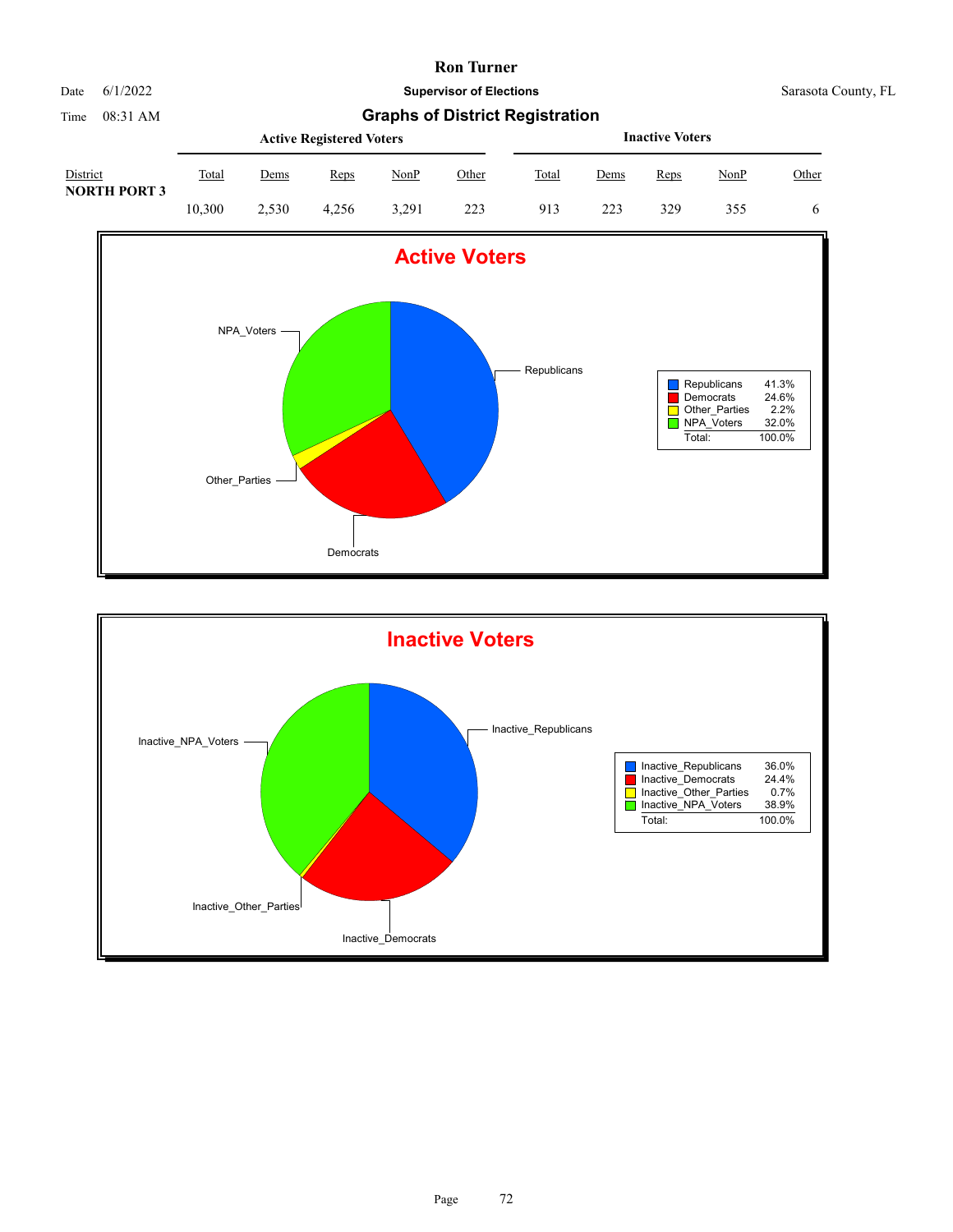

Time 08:31 AM **Graphs of District Registration**

|                                 |       |       | <b>Active Registered Voters</b> |       | <b>Inactive Voters</b> |       |      |      |      |          |
|---------------------------------|-------|-------|---------------------------------|-------|------------------------|-------|------|------|------|----------|
| District<br><b>NORTH PORT 4</b> | Total | Dems  | Reps                            | NonP  | Other                  | Total | Dems | Reps | NonP | Other    |
|                                 | 9.109 | 2.430 | 3.975                           | 2.560 | 144                    | 730   | 207  | 277  | 237  | $\Omega$ |



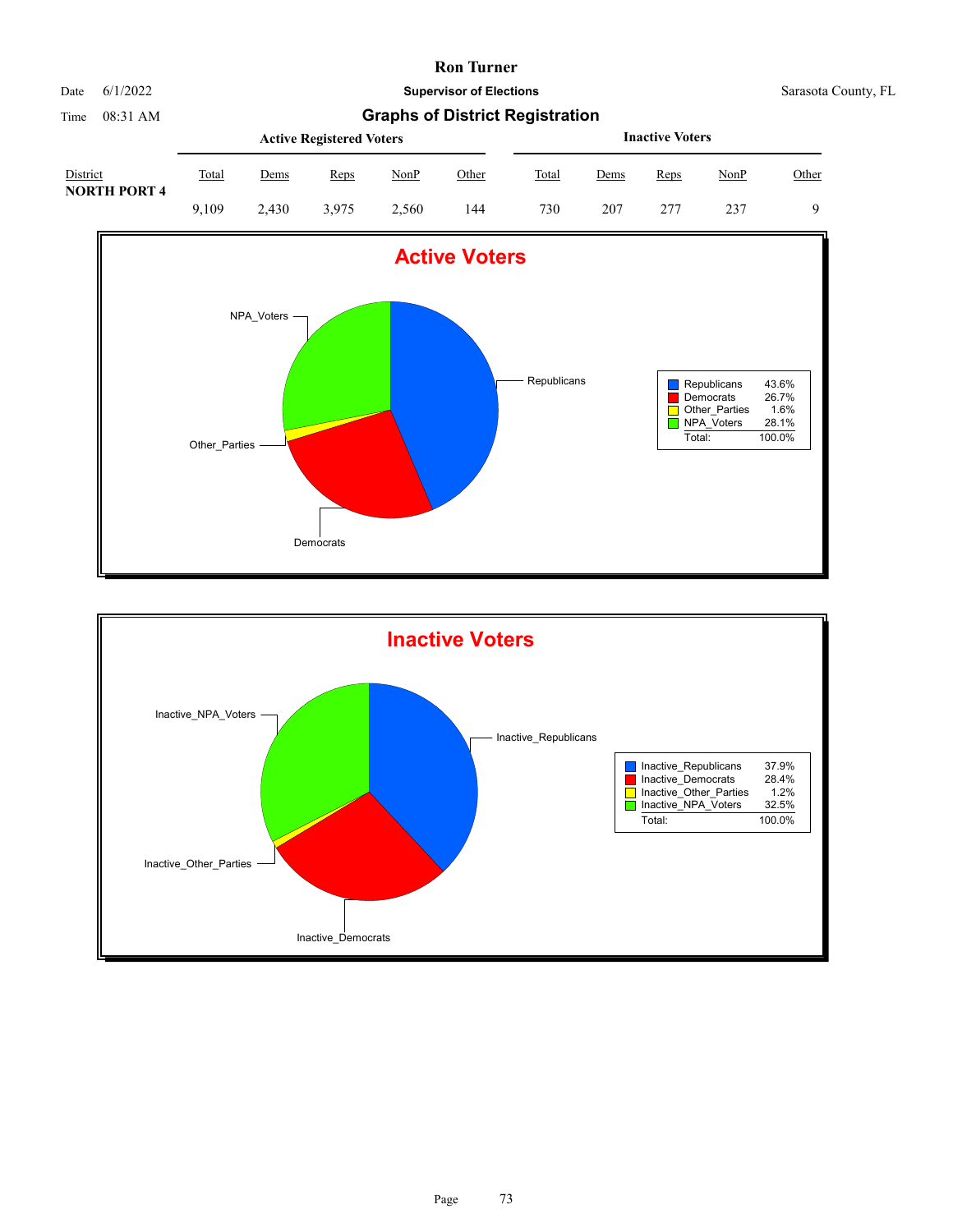

Time 08:31 AM **Graphs of District Registration**

|                                 |              |       | <b>Active Registered Voters</b> |       | <b>Inactive Voters</b> |       |      |      |      |       |
|---------------------------------|--------------|-------|---------------------------------|-------|------------------------|-------|------|------|------|-------|
| District<br><b>NORTH PORT 5</b> | <b>Total</b> | Dems  | Reps                            | NonP  | Other                  | Total | Dems | Reps | NonP | Other |
|                                 | 16.371       | 4.041 | 7.365                           | 4.653 | 312                    | .128  | 339  | 389  | 387  | 13    |



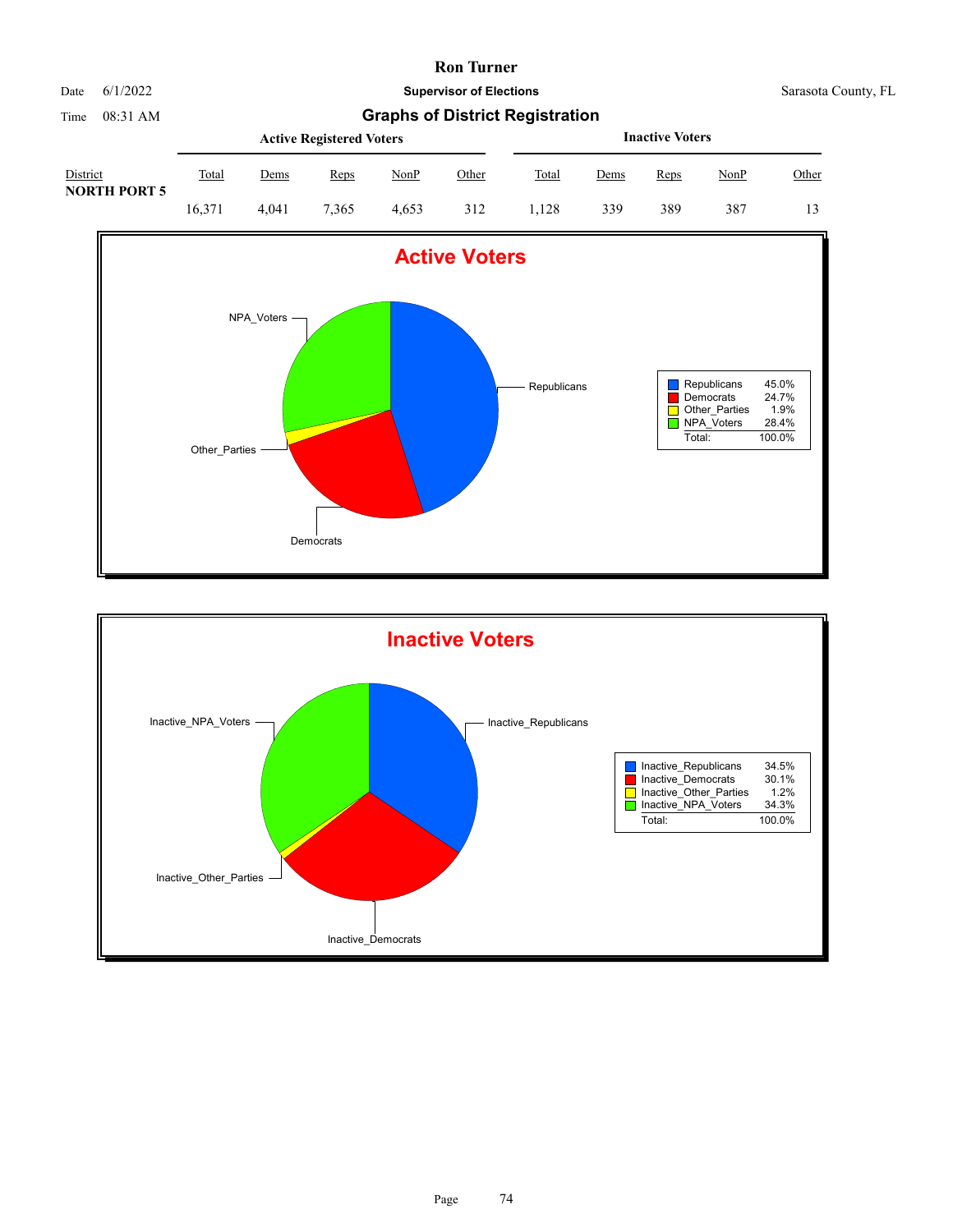

# Time 08:31 AM **Graphs of District Registration**

| District<br><b>SARASOTA1</b> |        |       | <b>Active Registered Voters</b> |       | <b>Inactive Voters</b> |       |             |      |      |       |
|------------------------------|--------|-------|---------------------------------|-------|------------------------|-------|-------------|------|------|-------|
|                              | Total  | Dems  | Reps                            | NonP  | Other                  | Total | <u>Dems</u> | Reps | NonP | Other |
|                              | 10.962 | 5.742 | 2.139                           | 2.851 | 230                    | .399  | 695         | 242  | 443  | 19    |



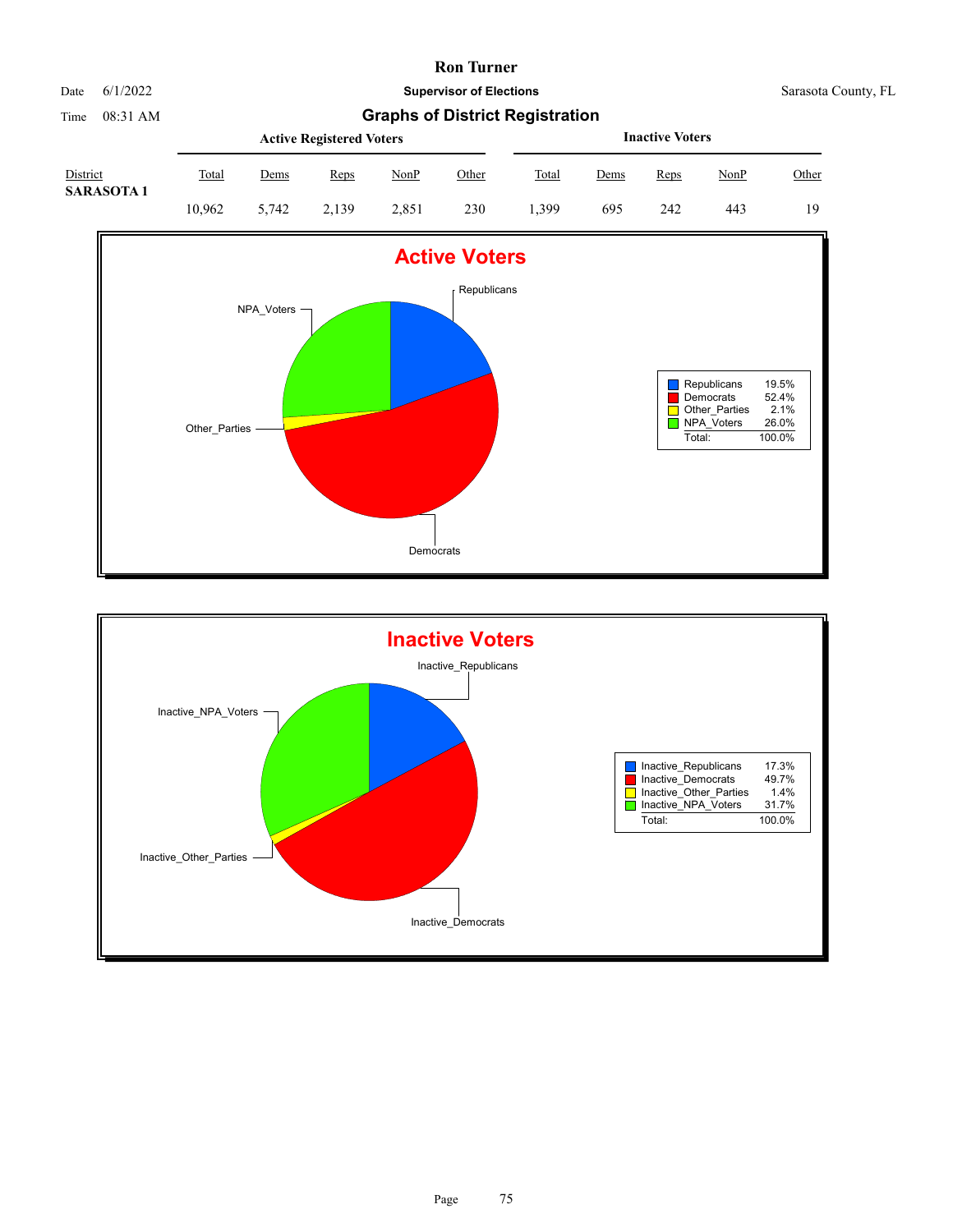Date 6/1/2022 **Supervisor of Elections** Supervisor **Supervisor of Elections** Sarasota County, FL

## Time 08:31 AM **Graphs of District Registration**

| District<br><b>SARASOTA 2</b> |        |       | <b>Active Registered Voters</b> |       | <b>Inactive Voters</b> |       |      |      |      |       |
|-------------------------------|--------|-------|---------------------------------|-------|------------------------|-------|------|------|------|-------|
|                               | Total  | Dems  | Reps                            | NonP  | Other                  | Total | Dems | Reps | NonP | Other |
|                               | 16.686 | 6.231 | 6.287                           | 3.832 | 336                    | .536  | 562  | 508  | 439  | 27    |



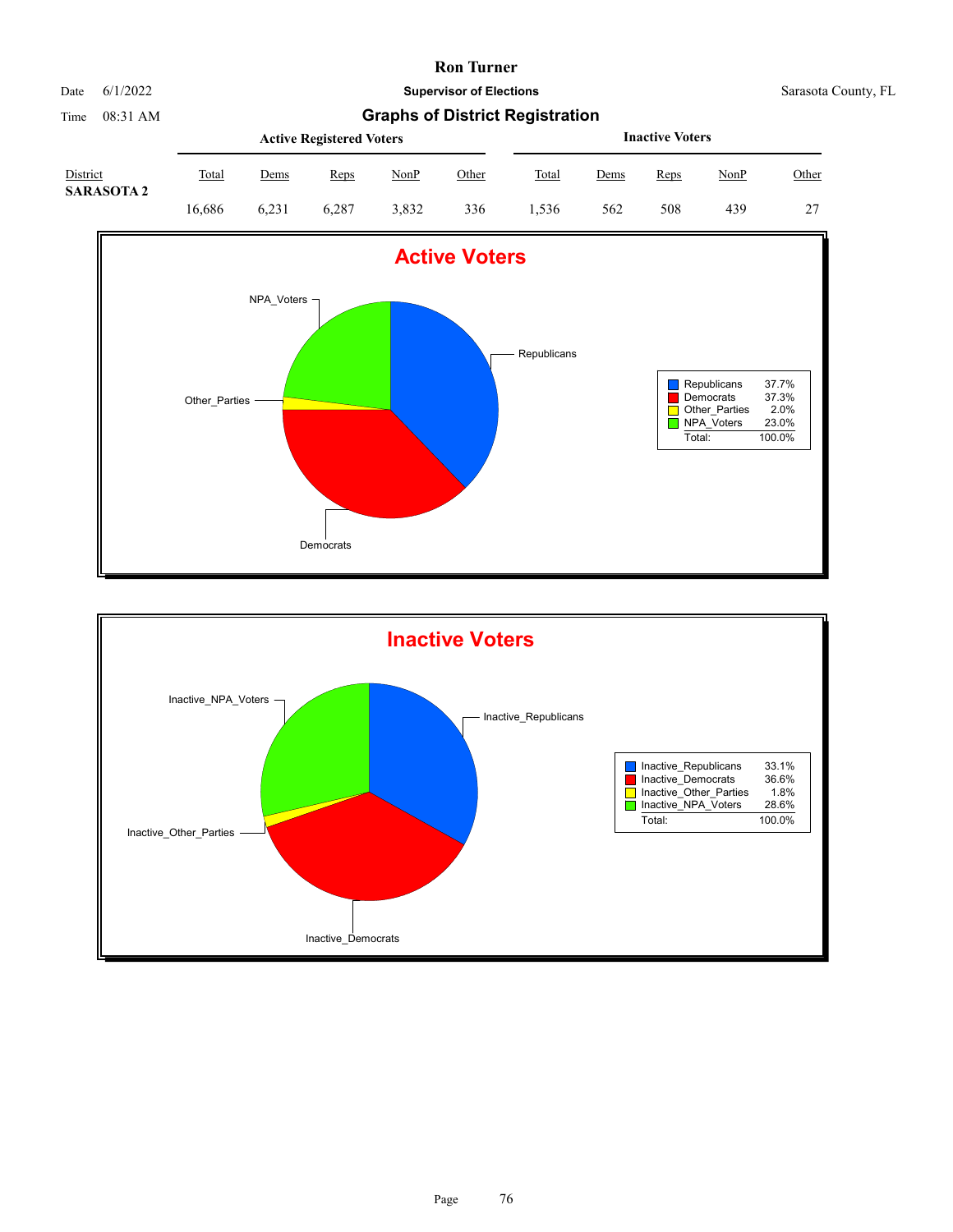

Time 08:31 AM **Graphs of District Registration**

| District<br><b>SARASOTA 3</b> |              |             | <b>Active Registered Voters</b> |       | <b>Inactive Voters</b> |              |      |      |      |       |
|-------------------------------|--------------|-------------|---------------------------------|-------|------------------------|--------------|------|------|------|-------|
|                               | <u>Total</u> | <u>Dems</u> | Reps                            | NonP  | Other                  | <b>Total</b> | Dems | Reps | NonP | Other |
|                               | 10.825       | 4.051       | 3.730                           | 2.804 | 240                    | 1.155        | 423  | 341  | 372  | 19    |



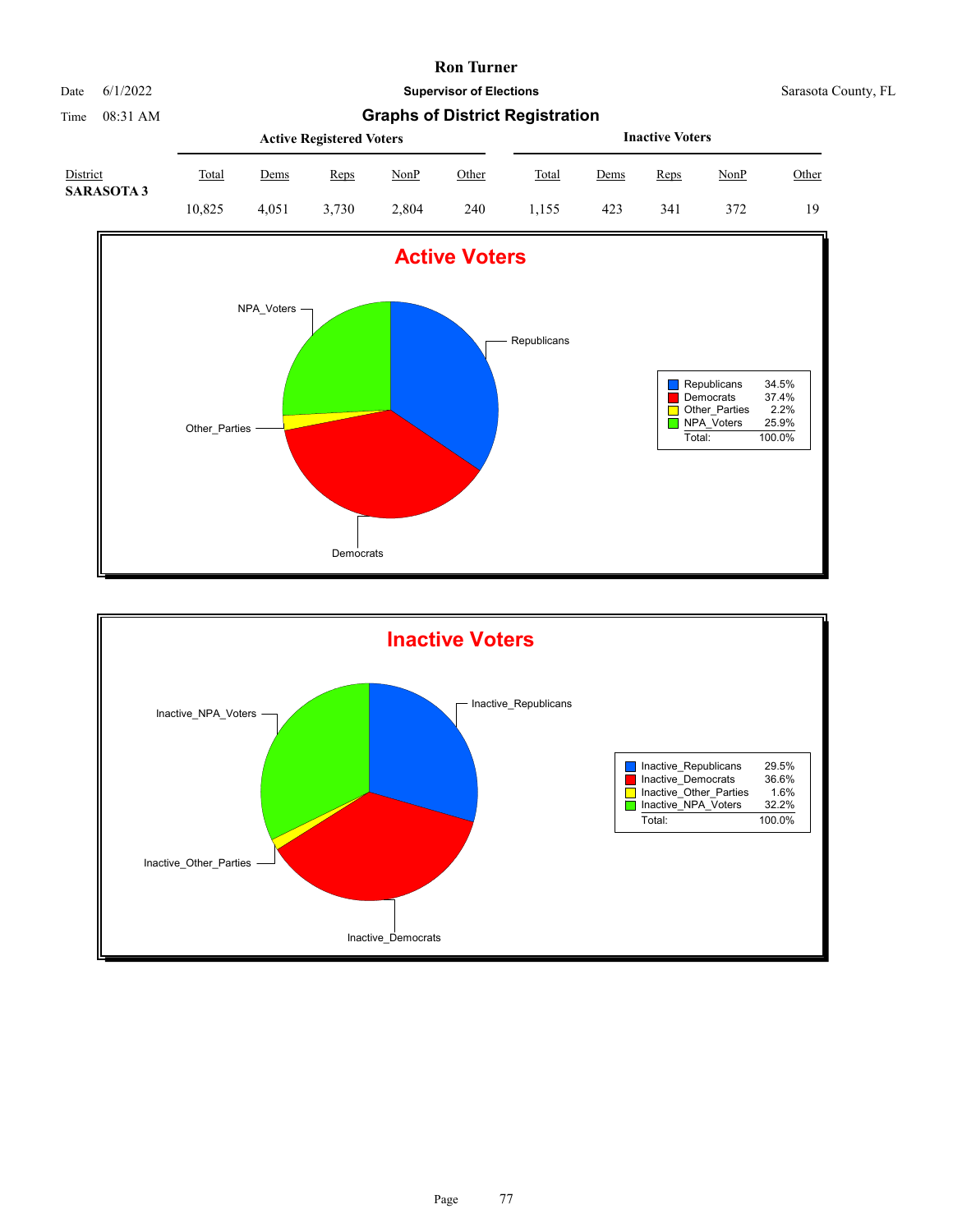